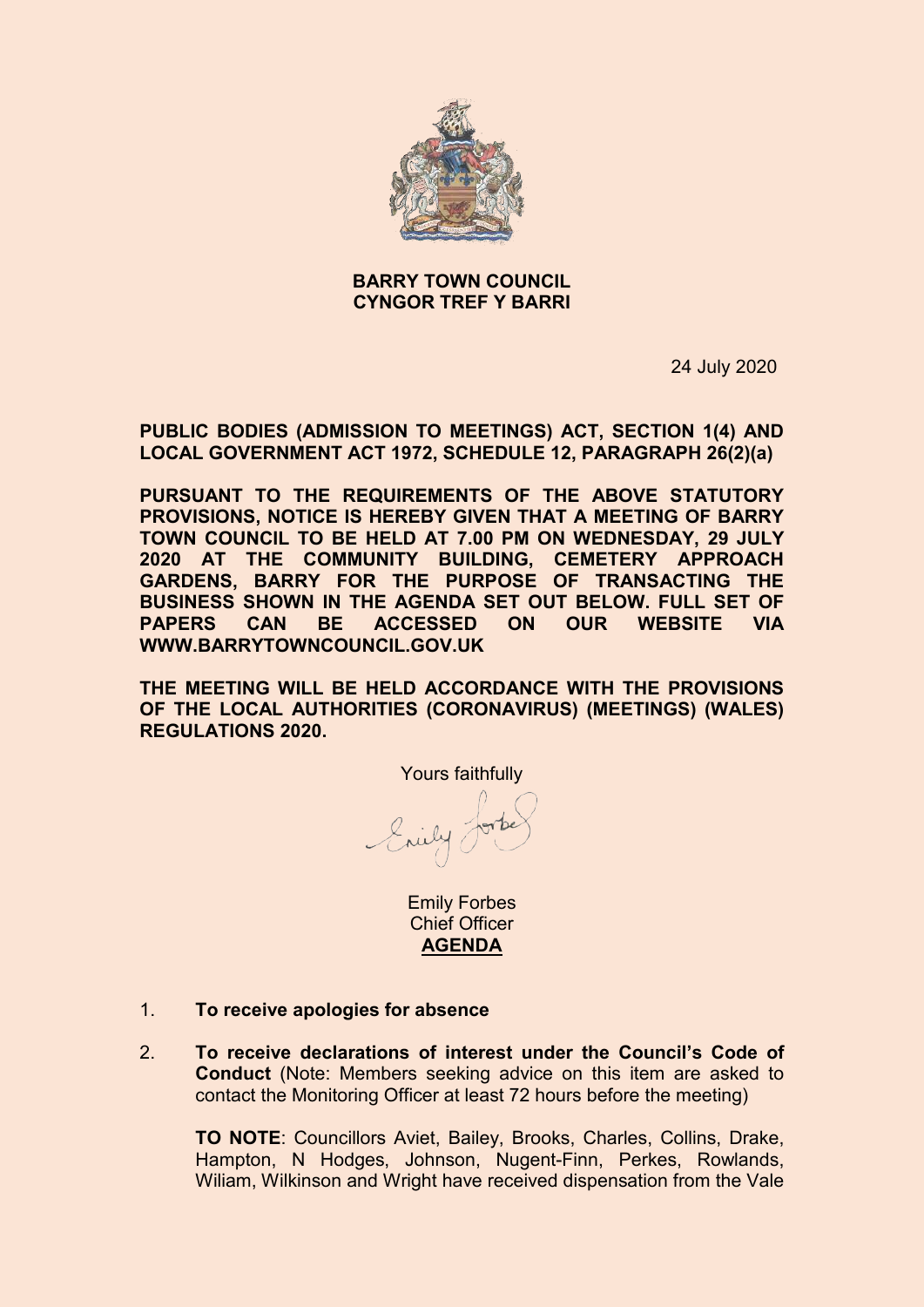Councillor Johnson has also been granted Dispensation to allow him to speak and vote on future matters appertaining to the Pioneer Hall and the proposed Community Hall at Cemetery Approach, by virtue that he is a Vale of Glamorgan Council Trustee for the Alexandra Gardens Community **Association** 

Councillor Rowlands has also been granted dispensation to speak only at all meetings of Barry Town Council on matters relating to the Youth Forum and the impact of the Forum on restructuring of the Youth Service and financial arrangements.

3. **To approve and sign the minutes of Full Council held on 29 June 2020**

**(Pages 4092 - 4102)**

- 4. **To receive communications from the Mayor (Verbal)**
- 5. **To consider questions from Councillors in accordance with the provisions of Standing Order 3(e)**
- 6. **To consider questions/comments from Members of the public in accordance with the provisions of Standing Order 3(f) (NB: members of the press will be invited to attend this meeting remotely in line with current Welsh Government Regulations. If members of the public have questions, they can submit them prior to the meeting and may request to attend the meeting remotely if this is reasonably practicable and manageable).**
- 7. **To consider motions submitted by Councillors (None received)**

### **MINUTES OF STANDING COMMITTEES AND WORKING PARTIES**

8. **To receive and note the minutes of the Halls, Cemeteries and Community Facilities Committee held on 6 July 2020 and to give consideration to any recommendations therein**

**(Pages 4103 - 4109)**

- 9. **To receive and note the minutes of the Planning Committee held on 7 July 2020 and to give consideration to any recommendations therein (Pages 4110 - 4113)**
- 10. **To receive and note the minutes of the Sustainable Barry Working Party held on 13 July and 20 July 2020 noting that consideration of recommendations therein will be discussed in full at Item 15 (Pages 4114 - 4132)**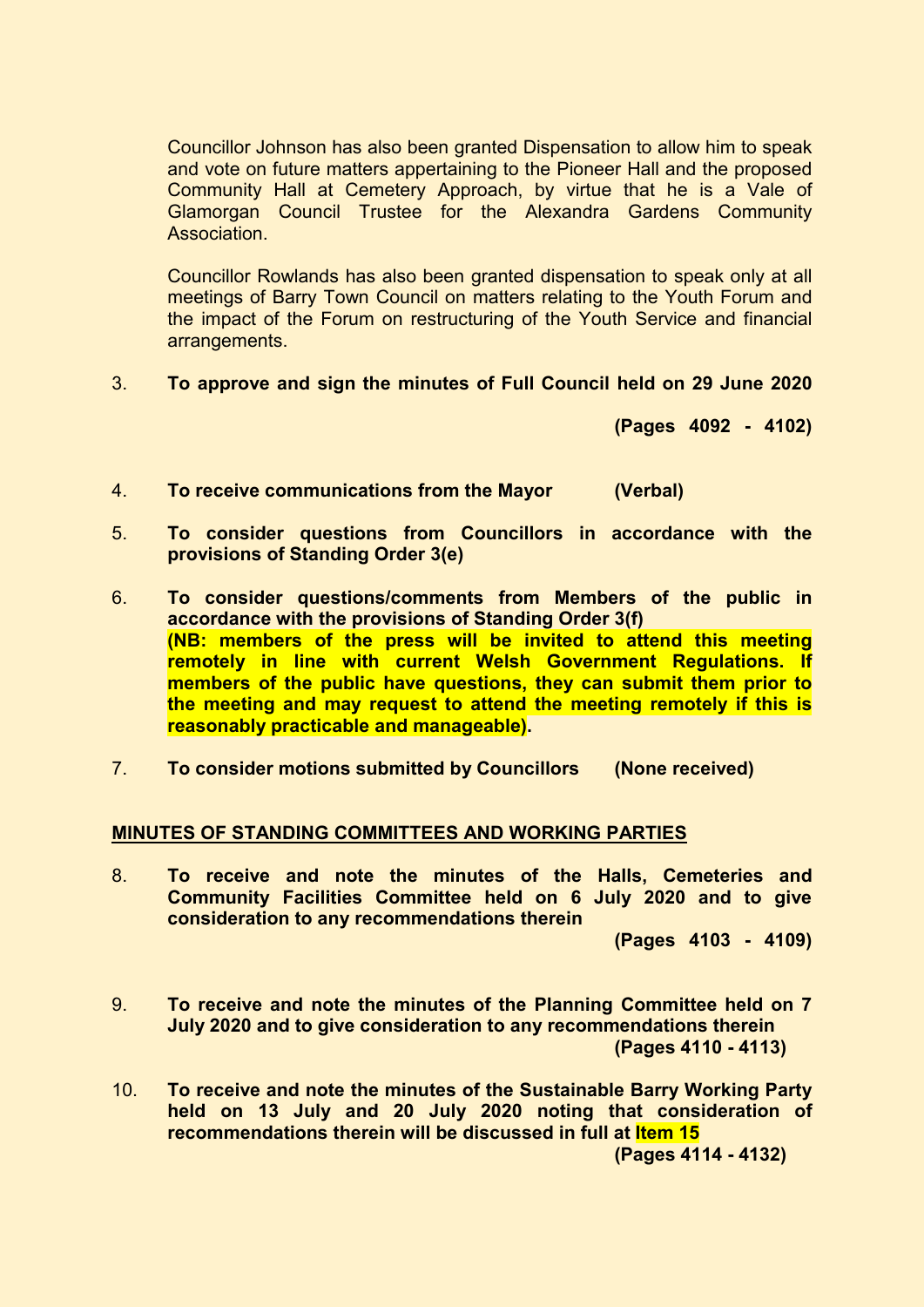11. **To receive and note the minutes of the Personnel Committee held on 13 July 2020 and to give considerations to any recommendations therein, noting that recommendations from an Extraordinary meeting of the Personnel Committee held on 28 July 2020 appear at Item 20**

**(Pages 4133 - 4137)** 

12. **To receive and note the minutes of the Shop Local Barry Advisory Committee held on 16 July 2020 and to give considerations to any recommendations therein**

**(Pages 4138 - 4142)** 

### **FINANCE**

#### 13. **Schedule of Payments of Accounts for July 2020**

**(Pages 4143 - 4148)** 

(If Councillors have any queries on the attached please contact the Deputy Chief Officer prior to the meeting)

#### 14. **Budget Monitoring Reports as at 30 June 2020**

**(Pages 4149 - 4151)**

(If Councillors have any queries on the attached please contact the Deputy Chief Officer prior to the meeting)

15. **To approve a Covid-19 Recovery Fund as recommended by the Sustainable Barry Working Group** 

### **POLICY**

16. **To discuss the re-opening of the Pioneer Hall considering Covid-19 requirements and referring to the latest Welsh Government Announcement and Guidance (To Follow)**

### 17. **Date of Next Meeting**

To note that the next meeting of Full Council will be its Annual Meeting and this scheduled for **Monday 28 September 2020 at 7pm**

# 18. **Exclusion of the Press & Public**

**In accordance with section 1(2) of the Public Bodies (Admission to Meetings) Act 1960, in view of the confidential nature of the business about to be transacted, it is advisable in the public interest that the press and public are excluded from the remainder of the meeting.**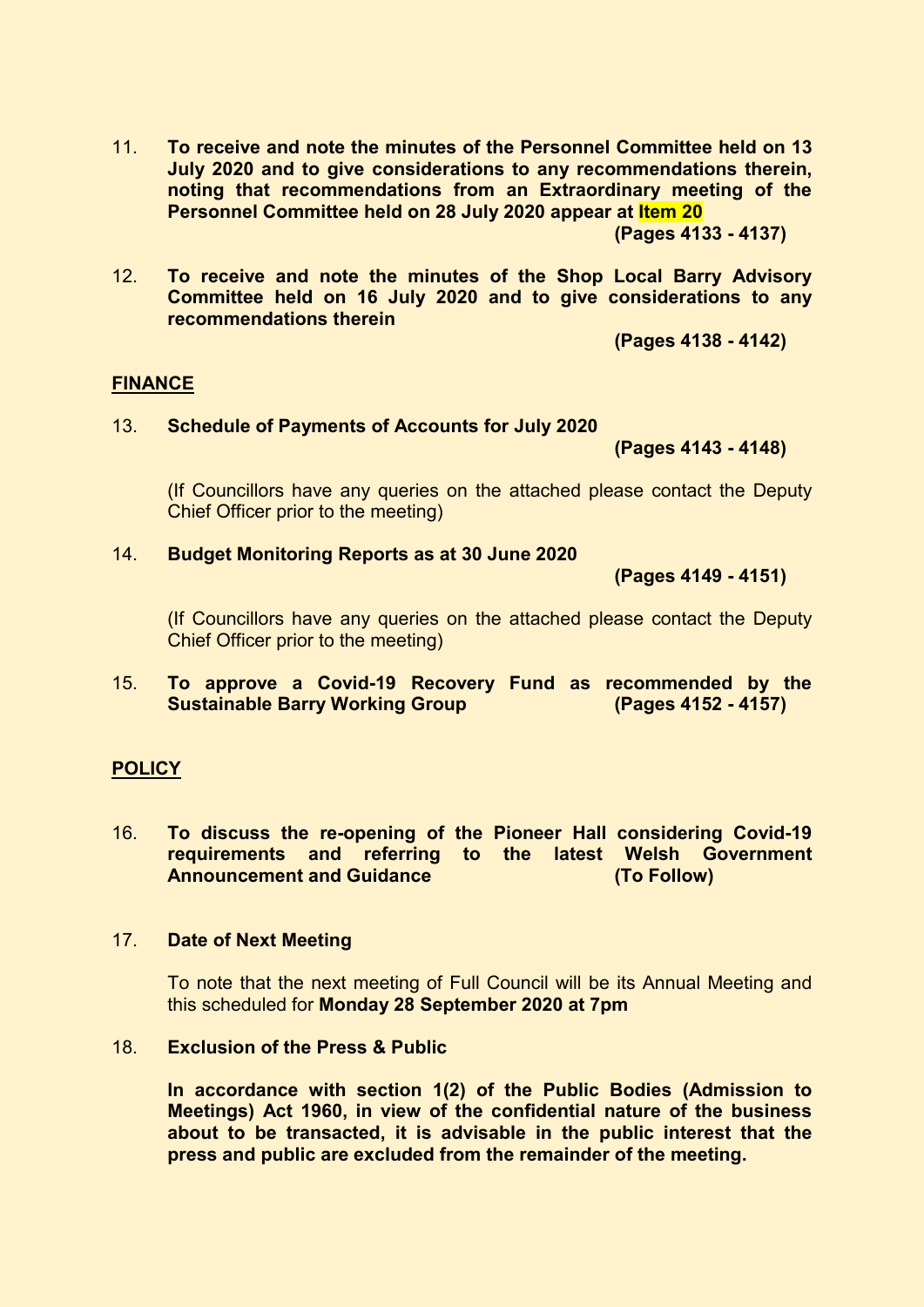- 19. **To receive the minutes of the Innovation Working Party held on 7 July 2020 and consider recommendations therein regarding naming of the Community Building at Cemetery Approach following community feedback (Pages 4158 - 4162)**
- 20**. To receive recommendations from an Extraordinary meeting of the Personnel Committee held on 28 July 2020 regarding Cemetery Staff Consultation on service change**
- 21. **To review and agree a response to J.D. Wetherspoon's correspondence regarding Barry Town Council's Coat of Arms (Pages 4163 - 4164)**

### 22. **Cemetery Trees (Pages - 4165 - 4166)**

### **Distribution**

The Mayor (Councillor Margaret Wilkinson) plus all other Town Councillors (22) Others (Barry & District News, Glamorgan Gem, Barry Police and Barry Library) (4)

**This document is available in large print and other formats upon request/Cewch y ddogfen hon mewn pring bras a ffor matiau eraill drwy holi.**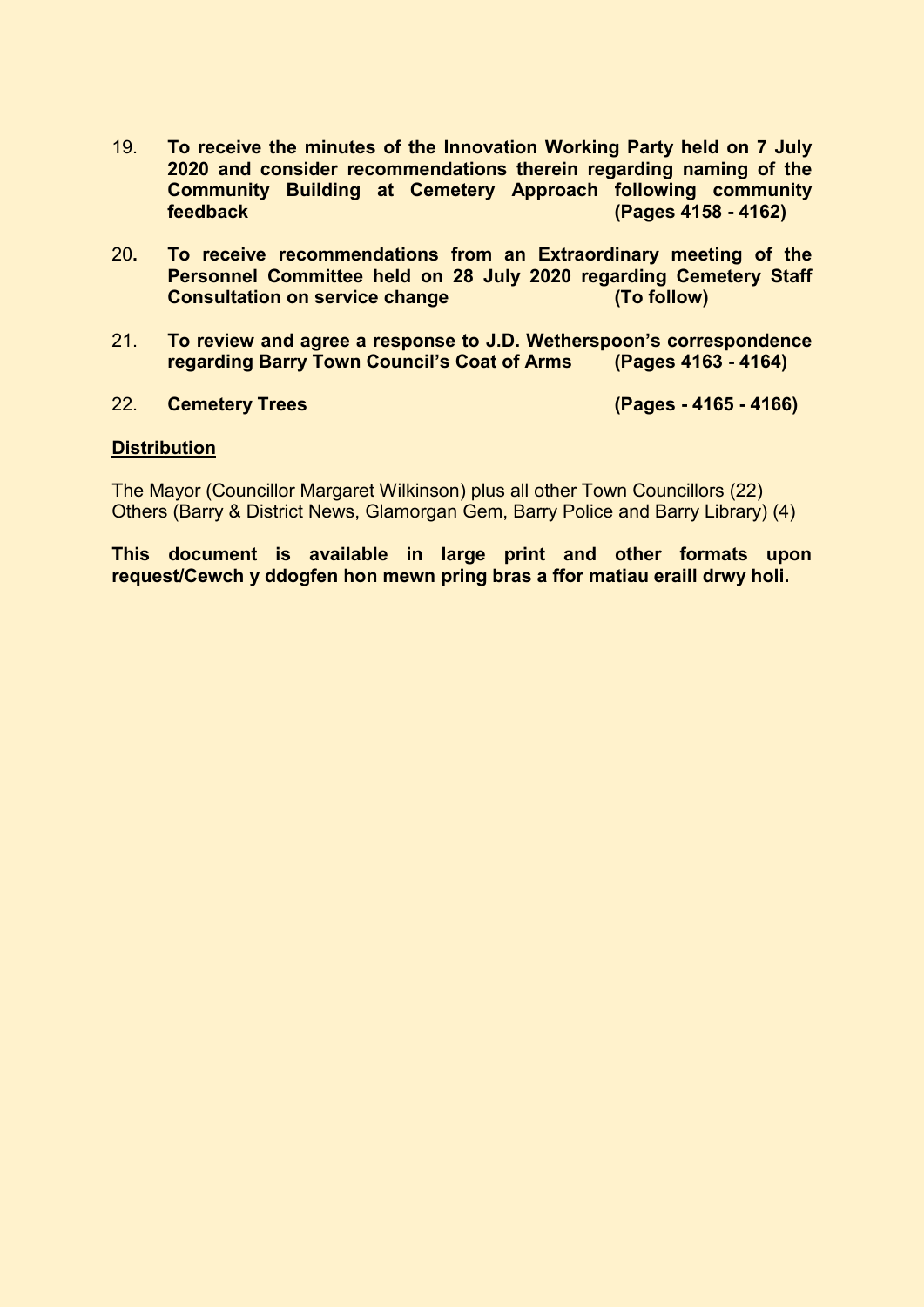# **MINUTES OF THE MEETING OF THE COUNCIL HELD ON MONDAY, 29 JUNE AT 7 PM**

**PRESENT:** The Mayor (Councillor Wilkinson) together with Councillors Aviet, Bailey, Brooks, Charles, Clarke, Collins, Drake, Hampton, Hawkins, N Hodges, S Hodges, Hooper, Johnson, Lloyd-Selby, Nugent-Finn, Payne, Perkes, Richardson, Rowlands, Wiliam, and Wright.

| <b>ALSO PRESENT: Emily Forbes</b> |                    |
|-----------------------------------|--------------------|
|                                   | <b>Mark Sims</b>   |
|                                   | Robyn Walsh        |
|                                   | <b>Rhian Burns</b> |
|                                   |                    |

**Chief Officer (Town Clerk)** Deputy Chief Officer - Community Engagement Officer Administrator

# 713. **APOLOGIES FOR ABSENCE**

None were received.

714. **TO RECEIVE DECLARATIONS OF INTEREST UNDER THE COUNCIL'S CODE OF CONDUCT NOTING THE LOCAL AUTHORITIES (MODEL CODE OF CONDUCT) (WALES) ORDER 2008 AND THE LOCAL AUTHORITIES (MODEL CODE OF CONDUCT) (WALES) (AMENDMENT) ORDER 2016 ADOPTED BY COUNCIL ON 16 MAY 2017 (PAGE 16 PART 3)**

> Councillors Aviet, Bailey, Brooks, Charles, Collins, Drake, Hampton, N Hodges, Johnson, Nugent-Finn, Perkes, Rowlands, Wiliam, Wilkinson and Wright noted that they were Councillors of the Vale of Glamorgan Council also and advised they had received dispensation to speak and vote on matters appertaining to Reshaping Services.

> Councillor Johnson noted he had received dispensation to allow him to speak and vote on future matters appertaining to the Pioneer Hall and the Community Hall at Cemetery Approach, by virtue that he is a Vale of Glamorgan Council Trustee for the Alexandra Gardens Community **Association**

> A minutes silence was held to remember all those who had passed away during the Coronavirus pandemic.

# 715. **TO APPROVE AND SIGN THE MINUTES OF THE MEETING OF FULL COUNCIL HELD ON 10 FEBRUARY 2020**

Councillor S Hodges queried whether there had been any response to the letters sent out following the meeting of Council on 2 December 2019 (minute number 649). The Chief Officer advised that no responses had been received. Councillor S Hodges requested that these letters be resent.

### **RESOLVED:**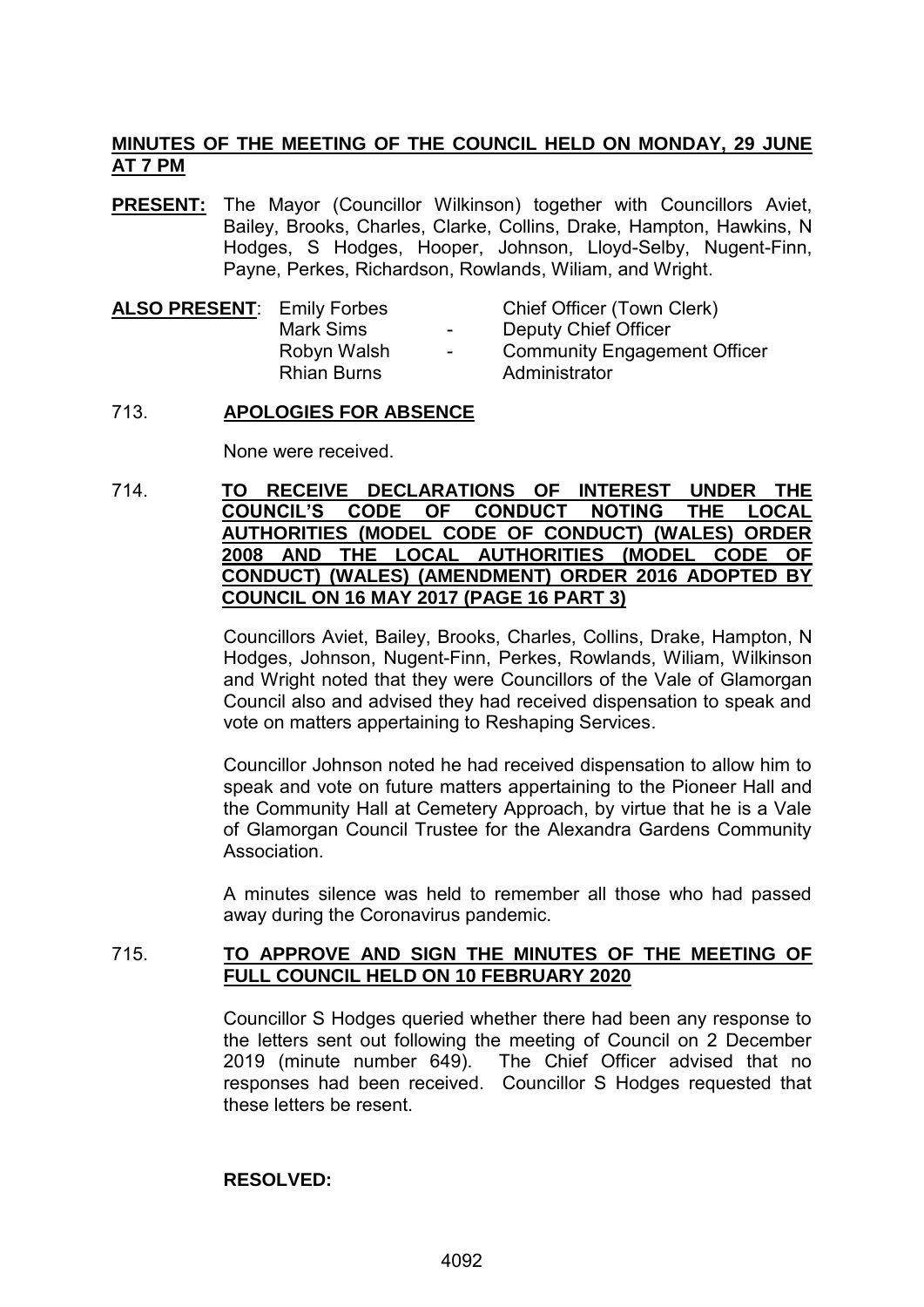- **1. That the minutes of the meeting of Full Council held on 10 February 2020 are approved and signed as a correct record, subject to the amendment above.**
- **2. That the following letters are resent** 
	- **a. That the Mayor of Barry writes on behalf of this Council to the Vale of Glamorgan Council, Welsh Government and Natural Resources Wales and ask for an update on the full EIA process and outstanding planning permission needed for the Barry Biomass incinerator.**
	- **b. That the Mayor of Barry on behalf of this Council writes to the First Minister and our elected Assembly Members condemning the commissioning of the biomass incinerator in Barry without the full EIA process and planning permission.**

# 716. **TO RECEIVE COMMUNICATIONS FROM THE MAYOR**

The Mayor advised members that the planned event for the VE Day celebrations had had to be cancelled due to the restrictions in place.

She noted that she had issued statements on the following occasions –

- VE Day
- Windrush Day
- Black Lives Matter protest in Barry
- Armed Forces Day

The Mayor noted her hope that events would be able to continue in future but that if it was not safe to do so she would continue to issue statements on social media with the next notable date being the anniversary of the end of the World War II campaign in Burma.

# **RESOLVED that communications from the Mayor be received and noted.**

# 717. **TO CONSIDER QUESTIONS FROM COUNCILLORS (STANDING ORDER 3 (E) REFERS)**

None were received.

# 718. **TO CONSIDER QUESTIONS/COMMENTS FROM MEMBERS OF THE PUBLIC (STANDING ORDER 3 (F) REFERS)**

None were received. Councillor S Hodges queried how the rules around public participation at meetings would work going forward. The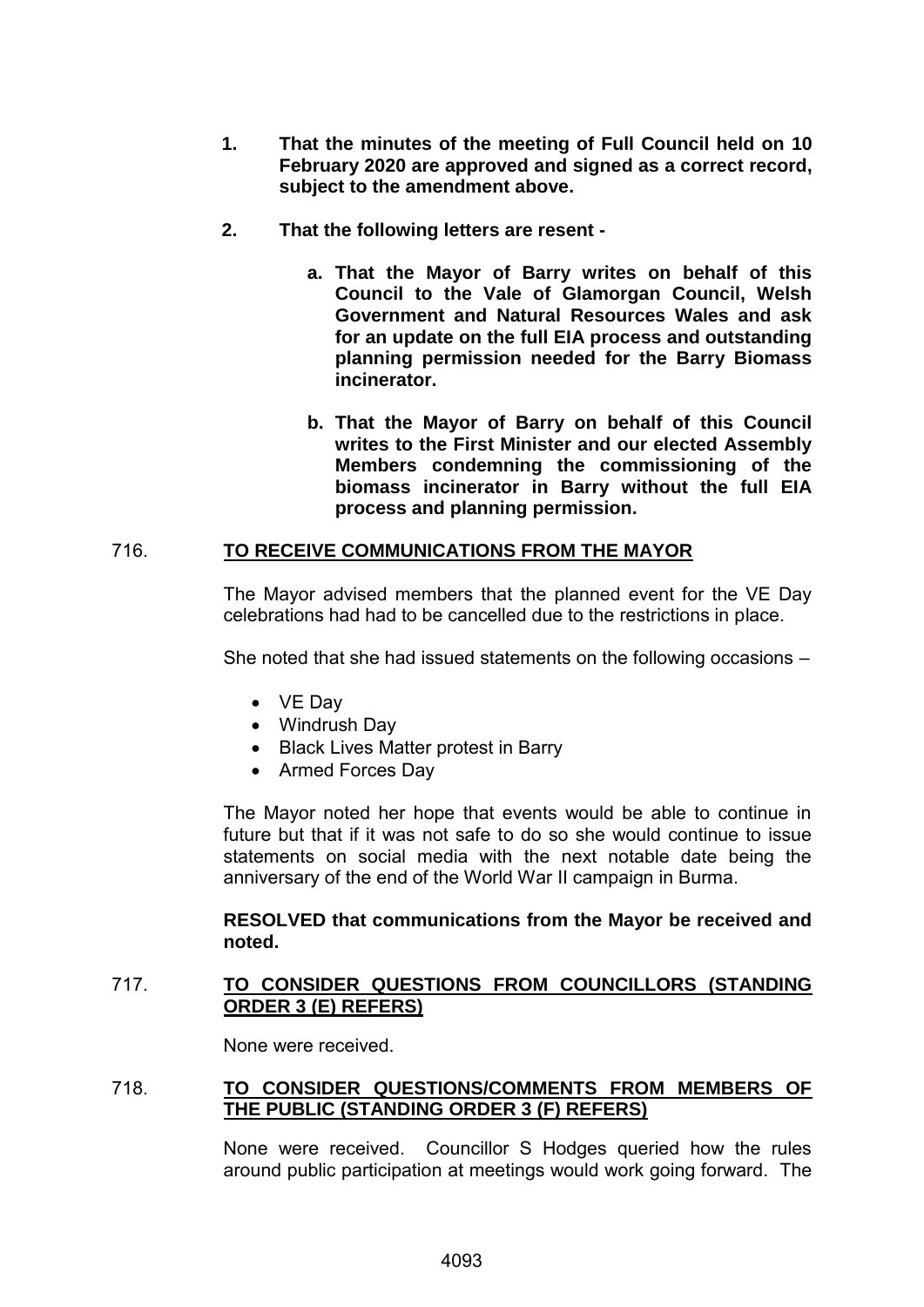Chief Officer advised that under current Welsh Government Regulations Councillors were allowed to attend Council meetings as it was deemed essential business, however, it was not deemed essential for members of the public to attend. She advised that other Councils had reported various issues with allowing members of the public to attend remotely. The Chief Officer advised that members of the press were able to attend remotely and that the agendas and minutes would be available on the Council website. She also noted that members of the public could submit questions prior to the meeting.

# **RESOLVED that the information be received and noted.**

# 719. **TO CONSIDER MOTIONS SUBMITTED BY COUNCILLORS**

None were received.

### 720. **TO NOMINATE MAYOR ELECT AND DEPUTY MAYOR ELECT FOR**  THE COUNCIL YEAR 2020/21. **REGULATIONS PROVIDE FOR THE COUNCIL TO DETERMINE NOT TO ELECT A NEW MAYOR WITH THE SERVING MAYOR AND DEPUTY MAYOR CONTINUING IN OFFICE UNTIL MAY 2021)**

Councillor Brooks proposed that the serving Mayor and Deputy Mayor should remain in office until May 2021. She noted that the current Mayor had not been able to complete planned fundraising for the year and that it would not be possible for a new Mayor to start their year in the normal manner. Members agreed that this was the best way forward.

A vote was taken on whether the serving Mayor and Deputy Mayor should remain in office until May 2021. The results of the vote were –

**For – 20 Against – 0 Abstained - 0**

**RESOLVED that the serving Mayor and Deputy Mayor continue in office until May 2021.**

721. **TO RECEIVE AND NOTE THE MINUTES OF THE PLANNING COMMITTEE'S MEETING HELD ON 18 FEBUARY 2020 AND TO GIVE CONSIDERATION TO ANY RECOMMENDATIONS CONTAINED THEREIN**

> **RESOLVED that the minutes of the Planning Committee meetings held on 18 February 2020 be received and noted.**

722. **TO RECEIVE AND NOTE THE MINUTES OF THE CONSULTATIONS WORKING PARTY MEETING HELD ON 5 MARCH 2020 AND TO**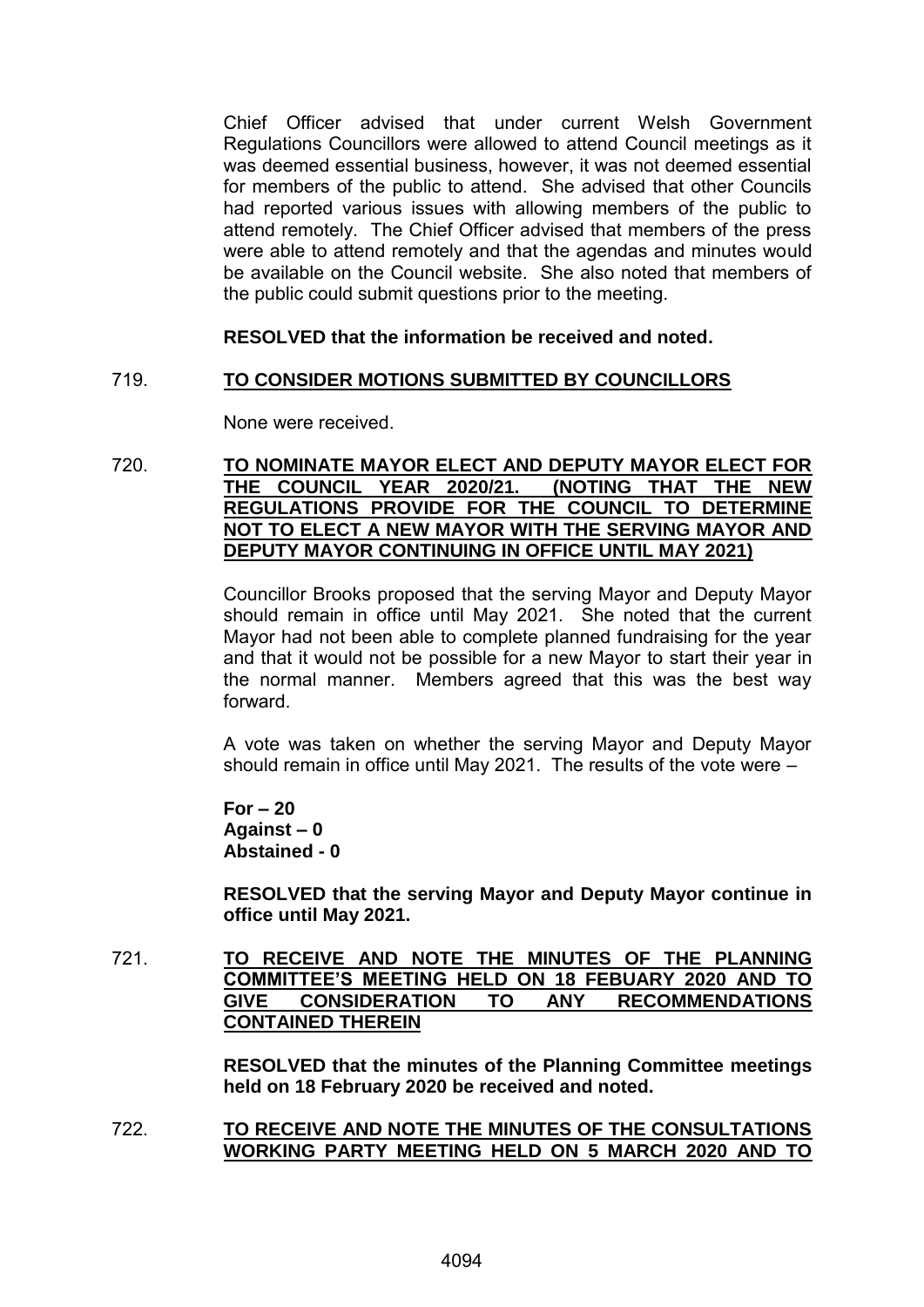# **GIVE CONSIDERATION TO ANY RECOMMENDATIONS CONTAINED THEREIN**

**RESOLVED that the minutes of the Consultations Working Party's meeting held on 5 March 2020 be received and noted.**

723. **TO RECEIVE AND NOTE THE MINUTES OF THE HALLS, CEMETERIES AND COMMUNITY FACILITIES COMMITTEE MEETING HELD ON 2 MARCH 2020 AND TO GIVE CONSIDERATION TO ANY RECOMMENDATIONS CONTAINED THEREIN**

> **RESOLVED that the minutes of the Halls, Cemeteries and Community Facilities Committee's meeting held on 2 March 2020 be received and noted.**

724. **TO RECEIVE AND NOTE THE MINUTES OF THE SUSTAINABLE BARRY WORKING GROUP MEETING HELD ON 2 MARCH 2020 AND TO GIVE CONSIDERATION TO ANY RECOMMENDATIONS CONTAINED THEREIN**

> **RESOLVED that the minutes of the Sustainable Barry Working Group meeting held on 2 March 2020 be received and noted.**

# 725. **SCHEDULE OF PAYMENTS OF ACCOUNTS FOR MARCH 2020 (FINAL) AND APRIL 2020 TO JUNE 2020**

Members received the schedule of payments for March 2020 (Final) and April 2020 to June 2020 for approval consisting of BACS payments and direct debits in the amount of £65,351.21 and £160,248.62.

# **RESOLVED:**

- **1. That the information relating to salary payments for February 2020 to June 2020 inclusive, which has been certified and authorised by the appropriate officers in accordance with the requirements of Standing Order 19(c), be received and noted.**
- **2. That the schedule of payments for March 2020 (Final) consisting of BACS payments and direct debits in the amount of £65,351.21 be approved.**
- **3. That the schedule of payments for April 2020 to June 2020 consisting of BACS payments and direct debits in the amount of £160,248.62 be approved.**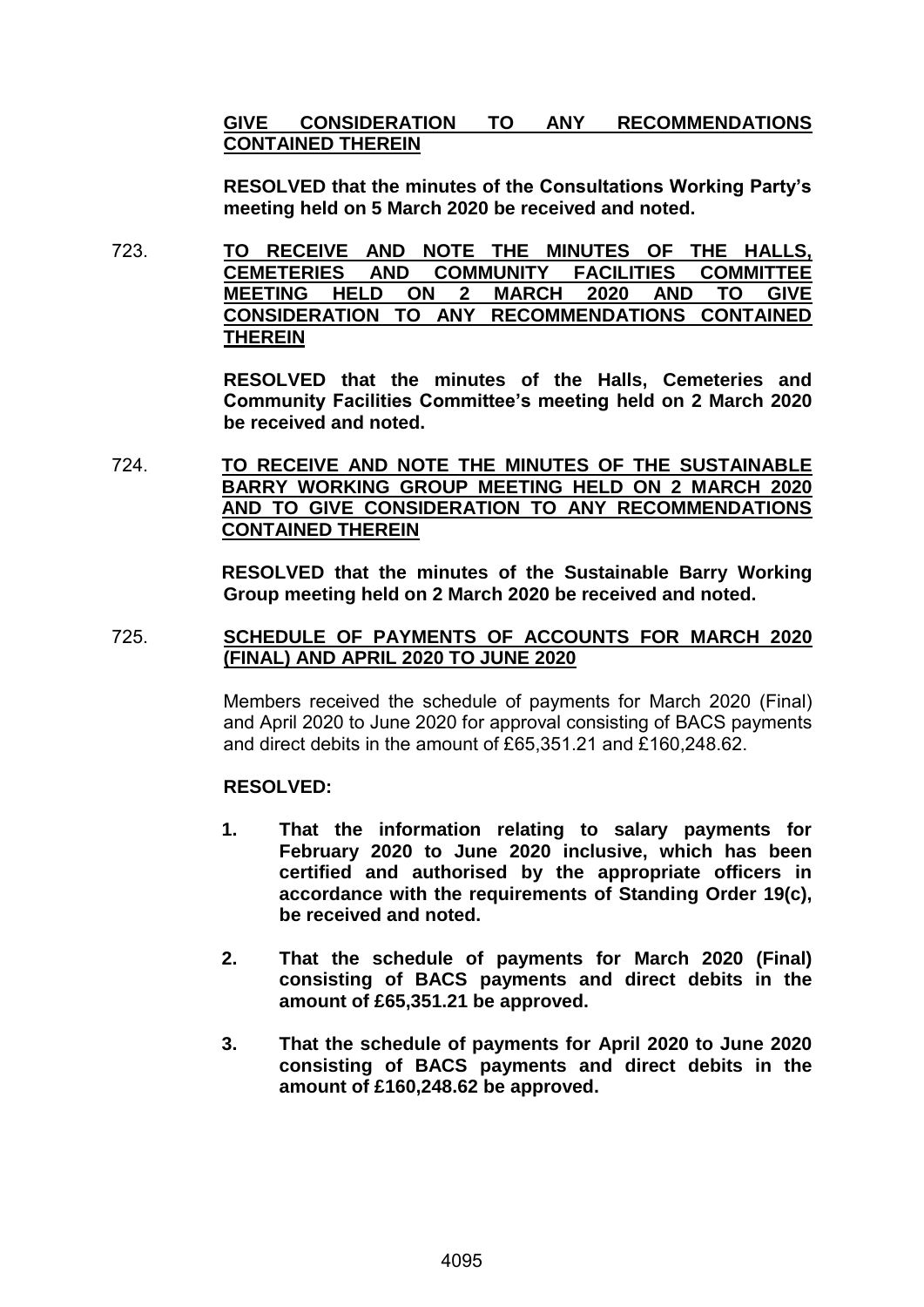# 726. **BUDGET OUT-TURN REPORT 31 MARCH 2020**

Members received a report informing them about the Council's income and expenditure in the 2019/20 financial year as at the end of March 2020.

**RESOLVED that the budget monitoring report for March 2020, indicating actual income and expenditure up to the end of month twelve in the 2019/20 financial year be received, noting the net underspend of £107,160 for 2019/20.**

# 727. **DRAFT TOWN COUNCIL ACCOUNTS FOR YEAR ENDING 31 MARCH 2020**

Members received the draft Town Council accounts and the Annual Return for the year ending 31 March 2020 for approval prior to their submission to the external auditors, Grant Thornton.

**RESOLVED that the draft financial statements and annual return for the year ending 31 March 2020 be approved prior to their submission to the external auditors, Grant Thornton.**

# 728. **TO ADOPT AN INTERNAL CONTROLS STATEMENT**

Members received the annual review of internal controls.

**RESOLVED that the information be received and the annual review of internal controls be adopted.**

### 729. **TO RECEIVE AND ACTION THE INDEPENDENT RENUMERATION PANEL WALES ANNUAL REPORT 2020/21**

Members received the Independent Remuneration Panel for Wales' Annual Report 2020/21 which provides for Payments to Members of Town and Community Councils.

Councillor Brooks requested that the Councillor Allowance opt out forms be emailed to Members.

### **RESOLVED that:**

- **1. Payment of the senior salary payment of £500 for specific responsibilities be agreed for the Leader of Council (Determination 43)**
- **2. Payment in respect of travel costs for attending approved duties be agreed (Determination 45)**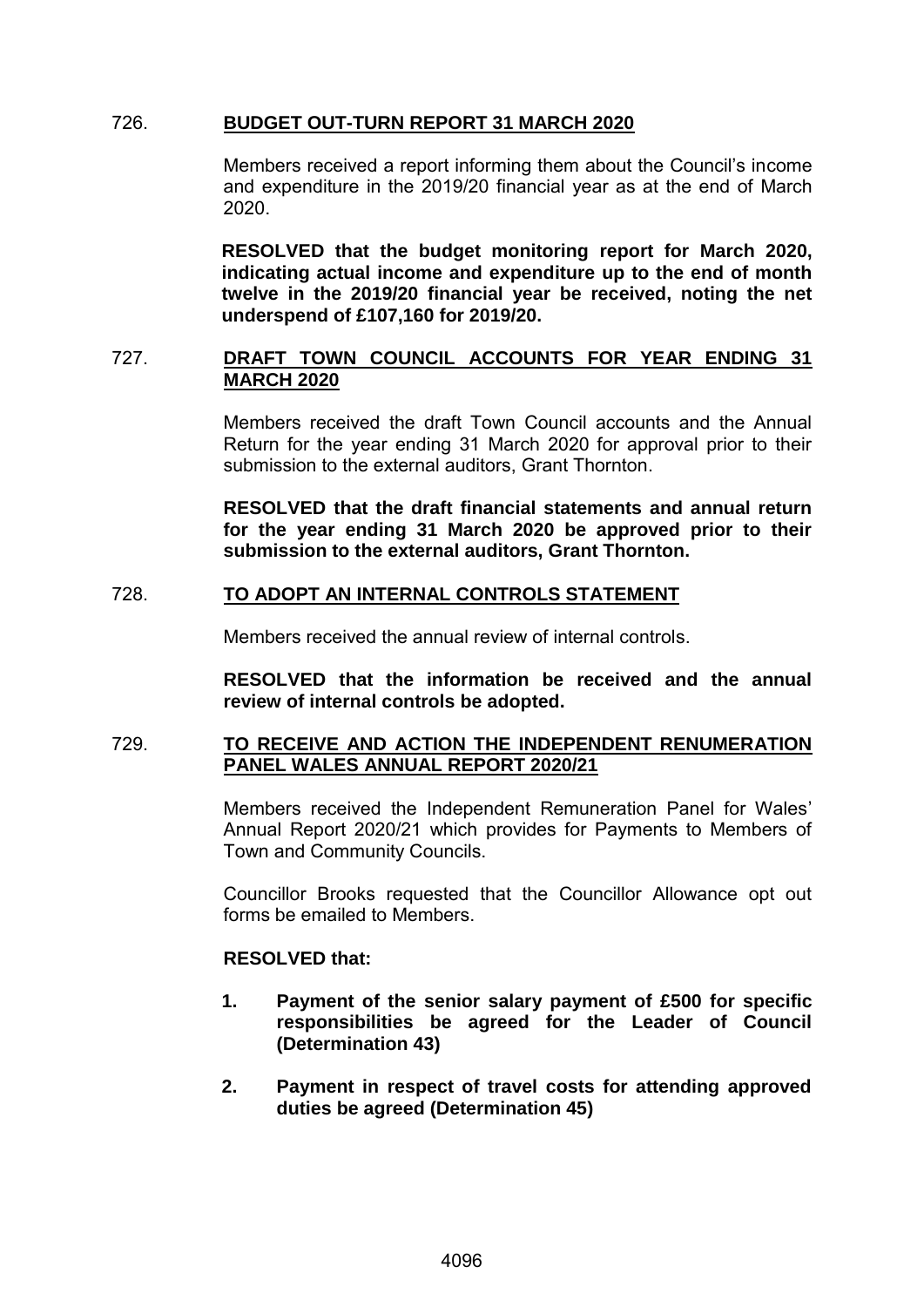- **3. Reimbursement of subsistence expenses where an overnight stay has been approved, be agreed (Determination 46)**
- **4. Payment of financial loss compensation for attending approved duties be agreed (Determination 47)**
- **5. Payment to Mayor/Chair of the Council up to a maximum of £1,500 be agreed (Determination 49)**
- **6. Payment to Deputy Mayor/Deputy Chair of the Council up to a maximum of £500 be agreed (Determination 50)**
- **7. That the Councillor Allowance opt-out forms be emailed to all Members.**

# 730. **TO APPROVE BARRY TOWN COUNCIL ANNUAL REPORT 2019- 2020**

Members received the draft Barry Town Council Annual Report. Members noted their thanks to staff for the production of the Annual Report.

Members also wished to take the opportunity to thank the staff of Barry Town Council for their work during the emergency period.

# **RESOLVED that the Annual Report be approved.**

# 731. **TO DISCUSS THE IMPACT OF CORONAVIRUS/COVID-19 ON THE COUNCIL'S FINANCES, SERVICES AND ENGAGEMENT AND CONSIDER THE COUNCIL'S PRIORITIES FOR 2020/21**

Councillor Brooks noted that it was important to consider how priorities had changed and how the Council could look to the future in the wake of the Coronavirus pandemic. She suggested the best way forward would be for a working group to hold initial discussions and bring suggestions back to a meeting of Council on 29 July 2020. Members agreed with this proposal and felt that the Sustainable Barry Working Party would be an appropriate forum for this discussion to take place.

Councillor S Hodges noted that it would be helpful for planning and decision making purposes if there was more information available from Welsh Government on what longer terms restrictions would be in place, particularly in respect of events.

Councillor Lloyd-Selby noted that she felt it made sense to broaden the remit of the Council's priorities and that whilst plans would be dependent on Welsh Government decisions being announced that the broad themes could be discussed and agreed upon. She also noted that local risk and impact of the pandemic should be considered.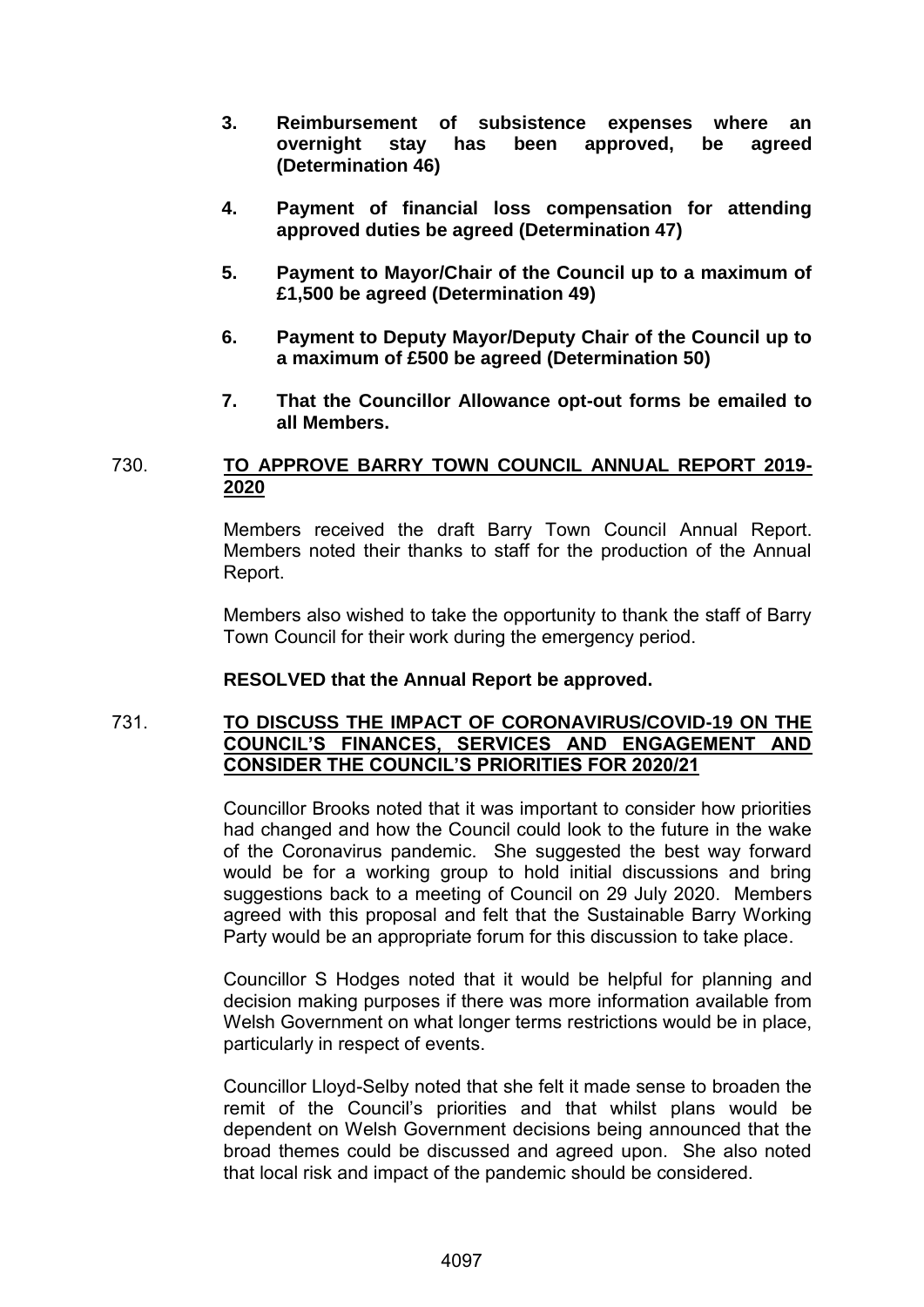Councillor Clarke requested that Members consider the impact on their own wards and input their ideas to the committee.

Councillor Perkes noted that whilst she agreed with the general consensus she wished to query what impact there would be on the Shop Local Barry Advisory Group and their associated budget. Members agreed that whilst wider sustainability would be considered there would be some cross over with the Shop Local Barry Advisory Group's remit and it was agreed that Councillors from this group should attend the Sustainable Barry Working Party's initial meeting to agree a way forward.

Councillor Payne noted that it was important to factor in how the landscape of community engagement had changed since the start of the pandemic in terms of groups and communication chains that had been set up.

# **RESOLVED:**

- **1. That a meeting of the Sustainable Barry Working Party be convened prior to the meeting of Council on 29 July 2020.**
- **2. That Members of the Shop Local Barry Advisory Group (Council Members only) be invited to attend the meeting.**
- **3. That any recommendations be brought to the meeting of Council on 29 July 2020 for further discussion and approval.**

### 732. **TO CONSIDER NAMING OF THE COMMUNITY BUILDING AT CEMETERY APPROACH FOLLOWING COMMUNITY FEEDBACK**

The Chief Officer advised Members that the Cemetery Approach Community Building was now complete and would be handed over to the Council on Friday 3 July 2020. She noted that the public had been asked for suggestions - via social media – for naming the building. She advised that a number of options had been received with the most popular suggestion being that the hall be named in tribute to Bryan Foley who had sadly passed away recently.

Councillor S Hodges noted that there had been a lot of interest from the public surrounding this matter. She proposed further discussion by a working group to narrow down the suggestions to a small number of names and then ask the public to choose their preferred option. She added that she felt it was important that this decision was made in a public forum – particularly as members of the public were not able to attend Council meetings due to the restrictions in place.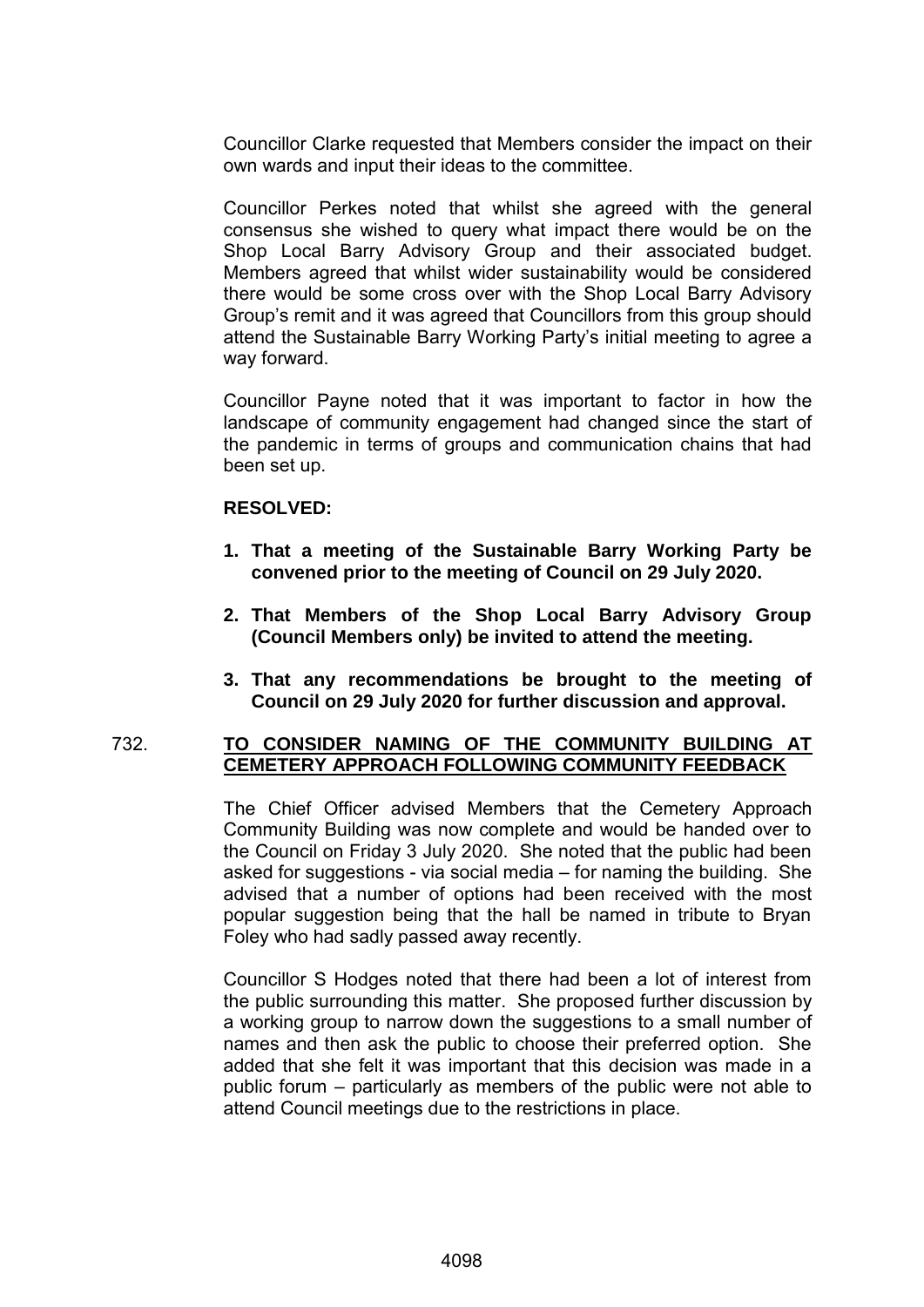Councillor Brooks noted that there was currently a petition in place to have the building named after Gwyneth Payne who was the first black female councillor in Wales.

Councillor Bailey noted that there were equally powerful arguments for the building to be named after many different individuals but that there had been a clear response from the public in favour of naming the building after Bryan Foley. He proposed that a suitable compromise may be found by finding another way to mark the significance of Gwyneth Payne's accomplishments.

Members agreed that it would be a challenge to ensure those voting for naming the building would be Barry residents.

Councillor S Hodges noted that it would be beneficial to have a policy in place to agree on the procedure for naming any assets the Council may have in the future. She noted that it was important to be sensitive to issues that had been made in recent weeks and noted that the naming of the building should not be rushed.

Councillor Bailey advised that he was happy to withdraw his motion in order for the matter to be discussed in more detail at a working party.

Members agreed that this matter should be discussed at a meeting of the Innovation Working Party with their recommendation brought back to a meeting of Council for a final decision on the best way forward.

### 733. **SUSPENSION OF STANDING ORDER 3(aa)**

**RESOLVED that Standing Order 3(aa) be suspended for a period of thirty minutes.**

# 734. **CONTINUATION OF ITEM - TO CONSIDER NAMING OF THE COMMUNITY BUILDING AT CEMETERY APPROACH FOLLOWING COMMUNITY FEEDBACK**

The Community Engagement Officer queried whether she should prepare a statement to update the public on the decision taken. Members agreed that a statement noting that the matter had been discussed and that an update would be available in due course should be issued.

**RESOLVED that the matter be deferred to a meeting of the Innovation Working Party.**

### 735. **DATE OF NEXT MEETING**

**RESOLVED that the next ordinary meeting of Full Council will be held on Wednesday, 29 July 2020 at 7 pm.**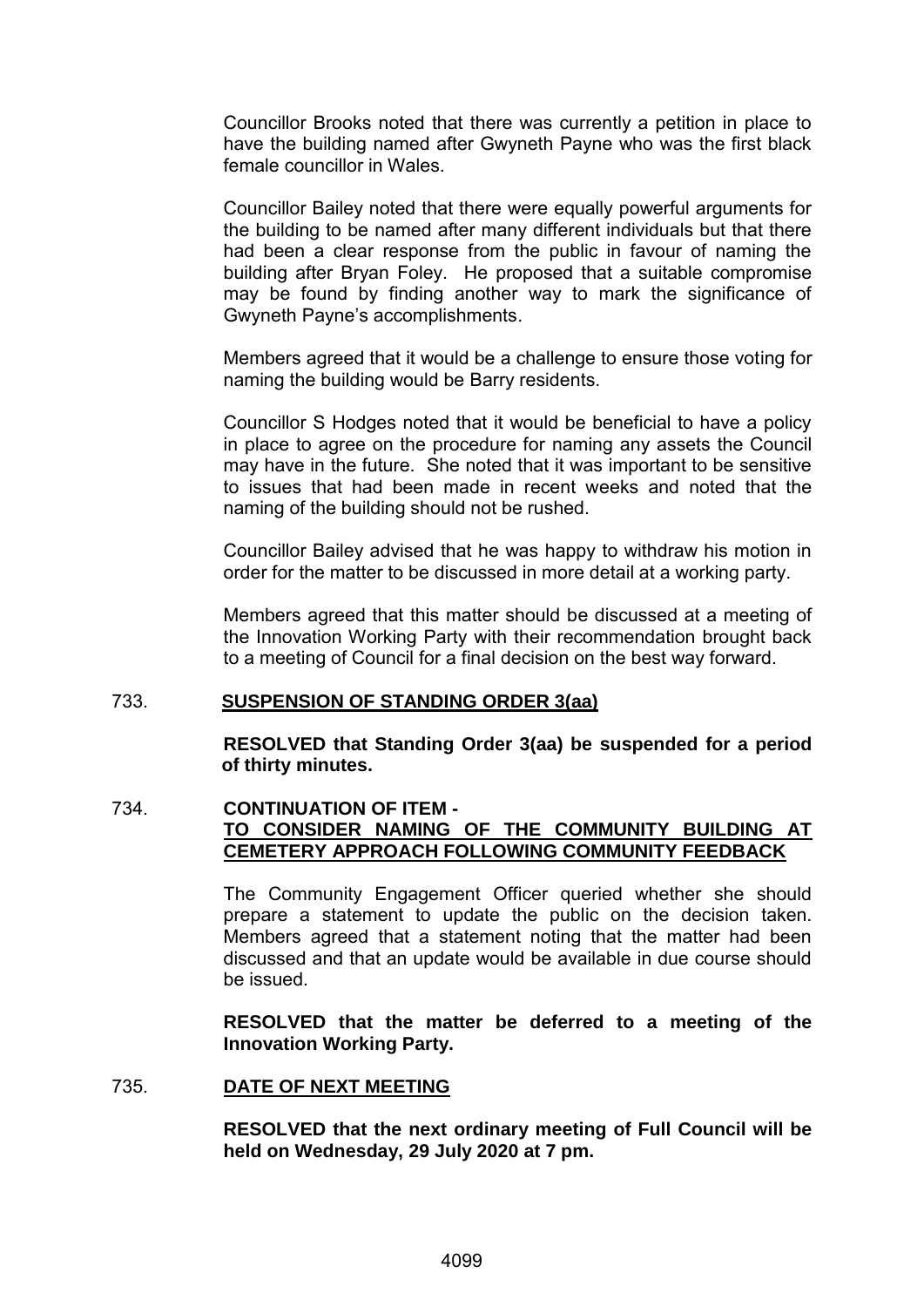### 736. **EXCLUSION OF THE PRESS & PUBLIC**

**RESOLVED that in accordance with section 1 (2) of the Public Bodies (Admission to Meetings) Act 1960, in view of the confidential nature of the business about to be transacted, it is advisable in the public interest that the press and public are excluded from the remainder of the meeting.**

# 737. **TO REVIEW AND ENDORSE URGENT ACTIONS AND DECISIONS TAKEN WITHIN THE SCHEME OF DELEGATION SINCE MARCH 2020**

Members were advised of the decisions taken since week commencing 16 March 2020 during the Emergency period of the Coronavirus Pandemic.

Members thanked officers for their work during this period.

Members also wished to note their thanks to the Cemetery staff for all their work in maintaining the cemetery operations.

**RESOLVED that Council receives and endorses the decisions made during the Emergency Period by the Chief Officer and Group Leaders as per the Scheme of Delegation and Urgent Action process.**

# 738. **TO REVIEW CORRESPONDENCE WITH J.D. WETHERSPOON REGARDING BARRY TOWN COUNCIL'S COAT OF ARMS AND CONSIDER THE COUNCIL'S RESPONSE**

Members were provided with a letter received from Nigel Connor (solicitor acting on behalf of JD Wetherspoon) dated 27 February 2020 which contained the response to the letter sent on behalf of the Council on 13 February 2020.

A detailed discussion took place and Members expressed a range of views regarding the response.

Councillor S Hodges proposed that a response to the letter be sent expressing this Council's disappointment at the offer and made a number of suggestions to be contained within.

A vote was taken on the above proposal. The result of which was that the proposal was **CARRIED** by way of a majority vote.

For - 15 Against - 7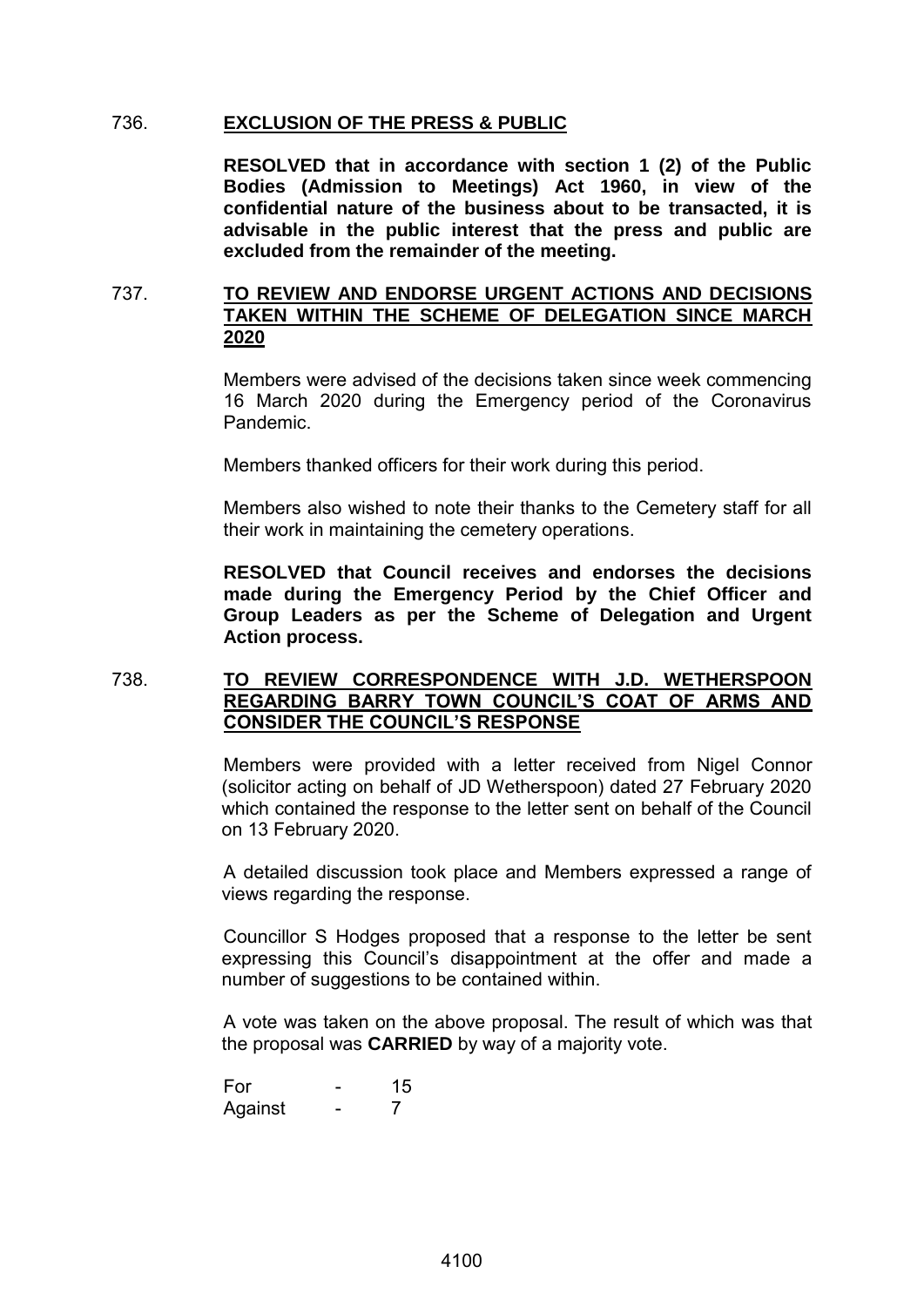Members also agreed that it was essential that the Town Council's Arms be registered as a Trademark in order to protect the Councils position and prevent this situation occurring in the future.

# **RESOLVED:**

- **1. That the Chief Officer contacts the Council's solicitor to draft a response to JD Wetherspoon's solicitor based on the Council's detailed discussion;**
- **2. That the Chief Officer arranges for the Barry Town Council Arms be registered as a Trademark as a matter of urgency.**
- 739. **TO APPROVE AND GIVE AUTHORITY TO THE CHIEF OFFICER (TOWN CLERK) TO SEAL THE PORTHKERRY CEMETERY AGENCY AGREEMENT 2020 - 2023**

### **RESOLVED:**

- **1. That the Porthkerry Cemetery Agency Agreement be approved.**
- **2. That the Chief Officer be given authority to seal the Porthkerry Cemetery Agency Agreement.**

The meeting closed at 9.00 pm.

Signed ………………………………… Dated …………………………….……… (Town Mayor)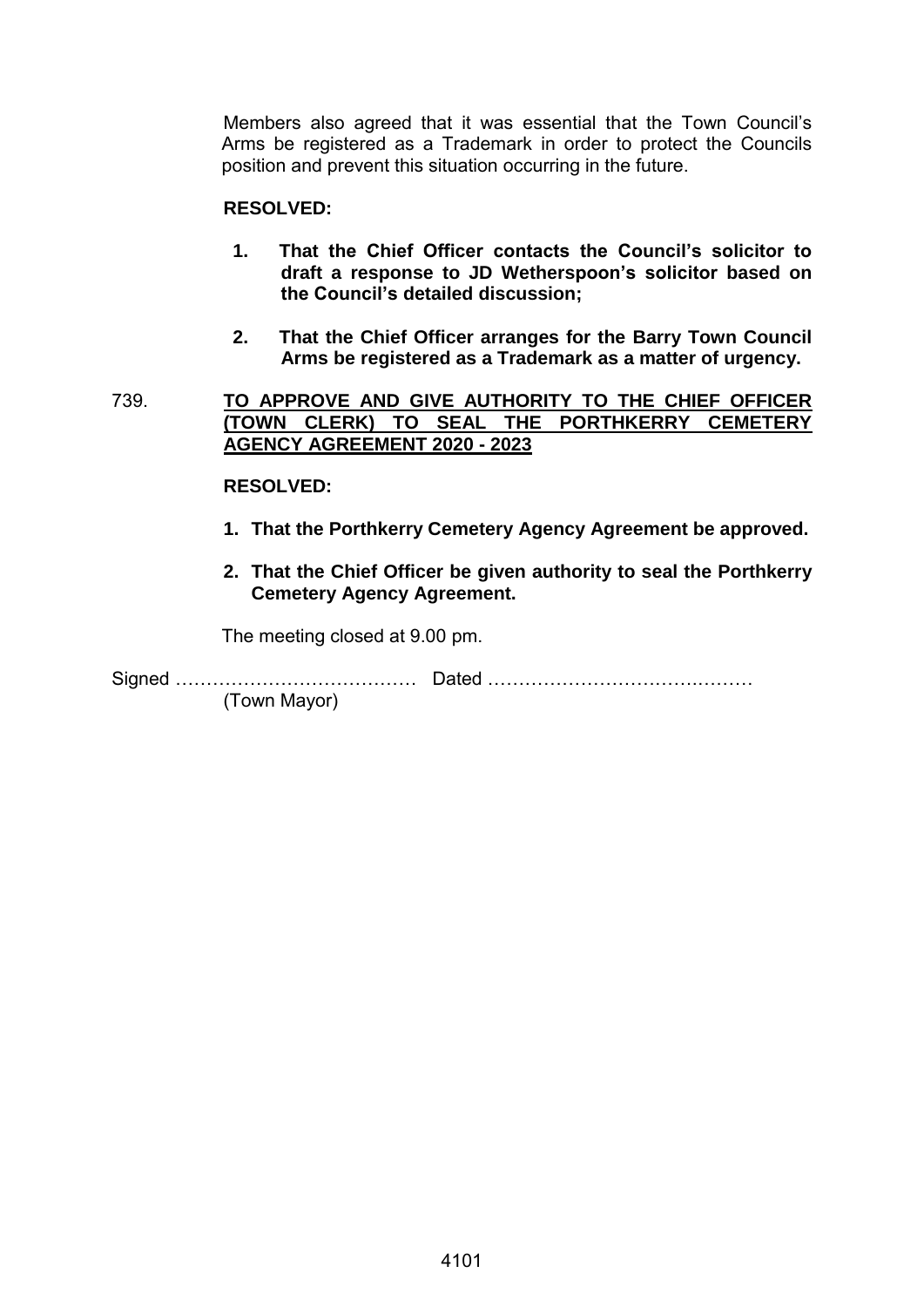|  | <b>ACTION SHEET - FULL COUNCIL - 29 June 2020</b> |  |  |
|--|---------------------------------------------------|--|--|
|  |                                                   |  |  |

|         | MINUTE NO. ACTION TO BE TAKEN                                                                                                                                                                                                                                                   | <b>ACTION TO</b>   | <b>DATE ACTION TO BE</b> | <b>PROGRESS</b> |
|---------|---------------------------------------------------------------------------------------------------------------------------------------------------------------------------------------------------------------------------------------------------------------------------------|--------------------|--------------------------|-----------------|
|         |                                                                                                                                                                                                                                                                                 | <b>BE TAKEN BY</b> | <b>CARRIED OUT</b>       |                 |
|         | That the following letters are resent -                                                                                                                                                                                                                                         |                    |                          |                 |
|         | a. That the Mayor of Barry writes on behalf of this Council to the Vale of<br>Glamorgan Council, Welsh Government and Natural Resources Wales and<br>ask for an update on the full EIA process and outstanding planning<br>permission needed for the Barry Biomass incinerator. |                    |                          |                 |
| 715 (2) | b. That the Mayor of Barry on behalf of this Council writes to the First<br>Minister and our elected Assembly Members condemning the<br>commissioning of the biomass incinerator in Barry without the full EIA<br>process and planning permission.                              | CO.                | 23.07.20                 | Completed       |
|         |                                                                                                                                                                                                                                                                                 |                    |                          |                 |
| 729 (7) | That the Councillor Allowance opt-out forms be emailed to all Members.                                                                                                                                                                                                          | <b>DCO</b>         | 02.07.20                 | Completed       |
| 731(1)  | That a meeting of the Sustainable Barry Working Party be convened prior<br>to the meeting of Council on 29 July 2020.                                                                                                                                                           | <b>CEO</b>         | 08.07.20                 | Completed       |
| 731 (2) | That Members of the Shop Local Barry Advisory Group (Council Members<br>only) be invited to attend the meeting.                                                                                                                                                                 | <b>CEO</b>         | 08.07.20                 | Completed       |
| 731(3)  | That any recommendations be brought to the meeting of Council on 29<br>July 2020 for further discussion and approval.                                                                                                                                                           | <b>CEO</b>         | 23.07.20                 | Completed       |
| 732     | That the matter be deferred to a meeting of the Innovation Working<br>Party. (Naming of the Community Building at Cemetery Approach)                                                                                                                                            | <b>CO</b>          | 01.07.20                 | Completed       |
| 738 (1) | That the Chief Officer contacts the Council's solicitor to draft a response<br>to JD Wetherspoon's solicitor based on the Council's detailed discussion;                                                                                                                        | lco                | 30.06.20                 | Completed       |
| 738 (2) | That the Chief Officer arranges for the Barry Town Council Arms be<br>registered as a Trademark as a matter of urgency.                                                                                                                                                         | <b>CO</b>          | 30.06.20                 | In Progress     |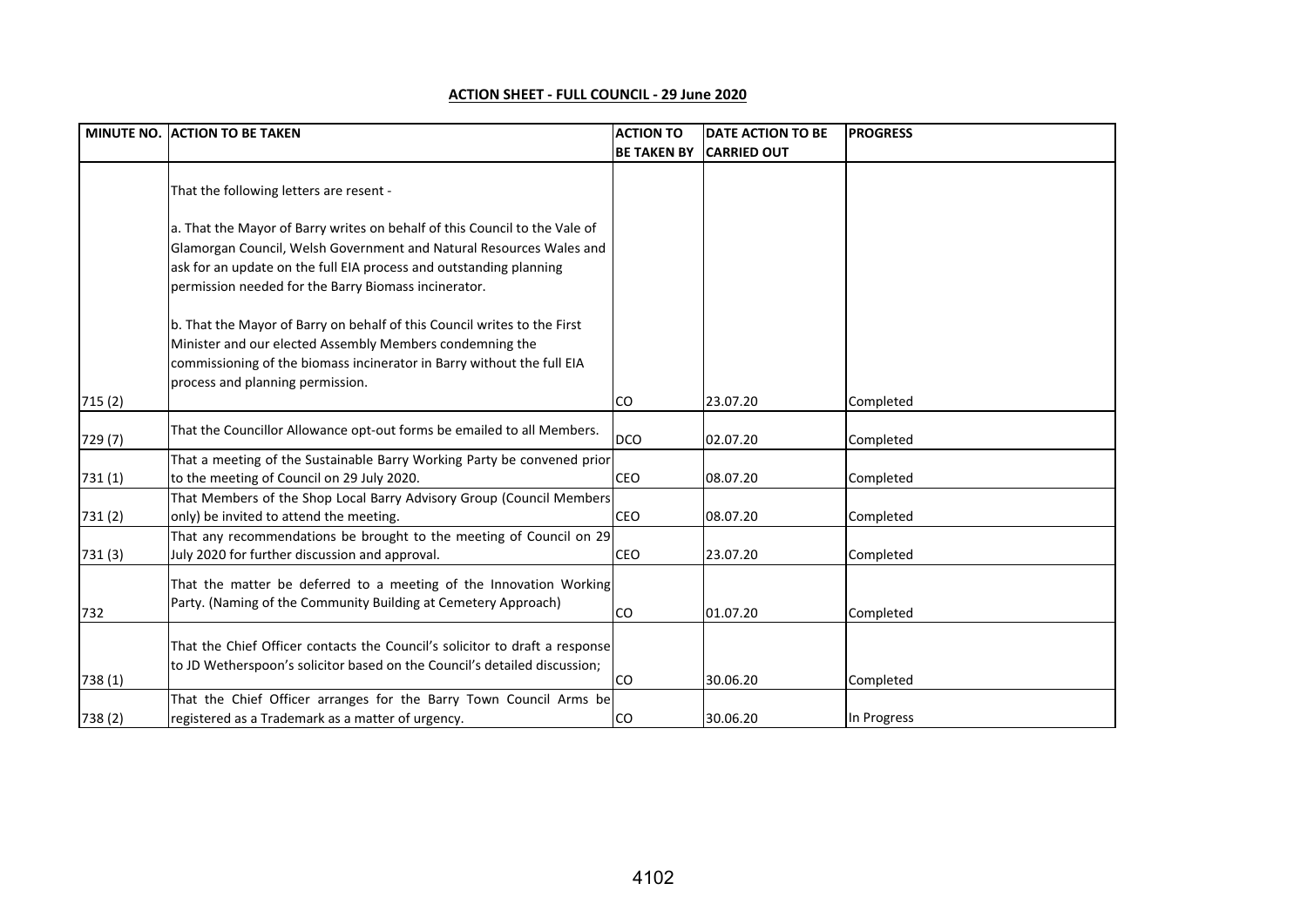# **BARRY TOWN COUNCIL**

# **MINUTES OF A MEETING OF THE HALLS, CEMETERIES AND COMMUNITY FACILITIES COMMITTEE HELD ON MONDAY, 6 JULY 2020**

- **PRESENT:** Councillors N P Hodges (Chair), Aviet, Clarke, Johnson, Richardson (Vice Chair) and Rowlands.
- **ALSO PRESENT**: Amanda Evans Facilities and Cemeteries Manager Rhian Burns – Administrator Councillor S Hodges – Observer Councillor H Payne – Observer JV Tree Services Fencing Contractor

### A213. **APOLOGIES FOR ABSENCE**

Apologies were received from Councillor Nugent-Finn.

### A214. **DECLARATIONS OF INTEREST**

It was noted that Councillor Johnson had been granted Dispensation to allow him to speak and vote on matters appertaining to any Community Facilities owned or run by Barry Town Council, by virtue that he is a Vale of Glamorgan Council Trustee for the Alexandra Gardens Community Association.

# A215. **TO APPROVE THE MINUTES OF THE HALLS, CEMETERIES AND COMMUNITY FACILITIES COMMITTEE'S MEETING HELD ON 2 MARCH 2020**

**RESOLVED: That the minutes of the Halls, Cemeteries and Community Facilities Committee's meeting held on 2 March 2020 be approved and signed as a correct record.** 

The Chair requested that Agenda Item 8a be brought forward for discussion with the invited guests.

### A 216. **EXCLUSION OF THE PRESS AND PUBLIC**

**RESOLVED: In accordance with section 1(2) of the Public Bodies (Admission to Meetings) Act 1960, in view of the confidential nature of the business about to be transacted, it is advisable in the public interest that the press and public are excluded from the remainder of the meeting.**

# A 217. **CEMETERY**

**a. Fence and trees**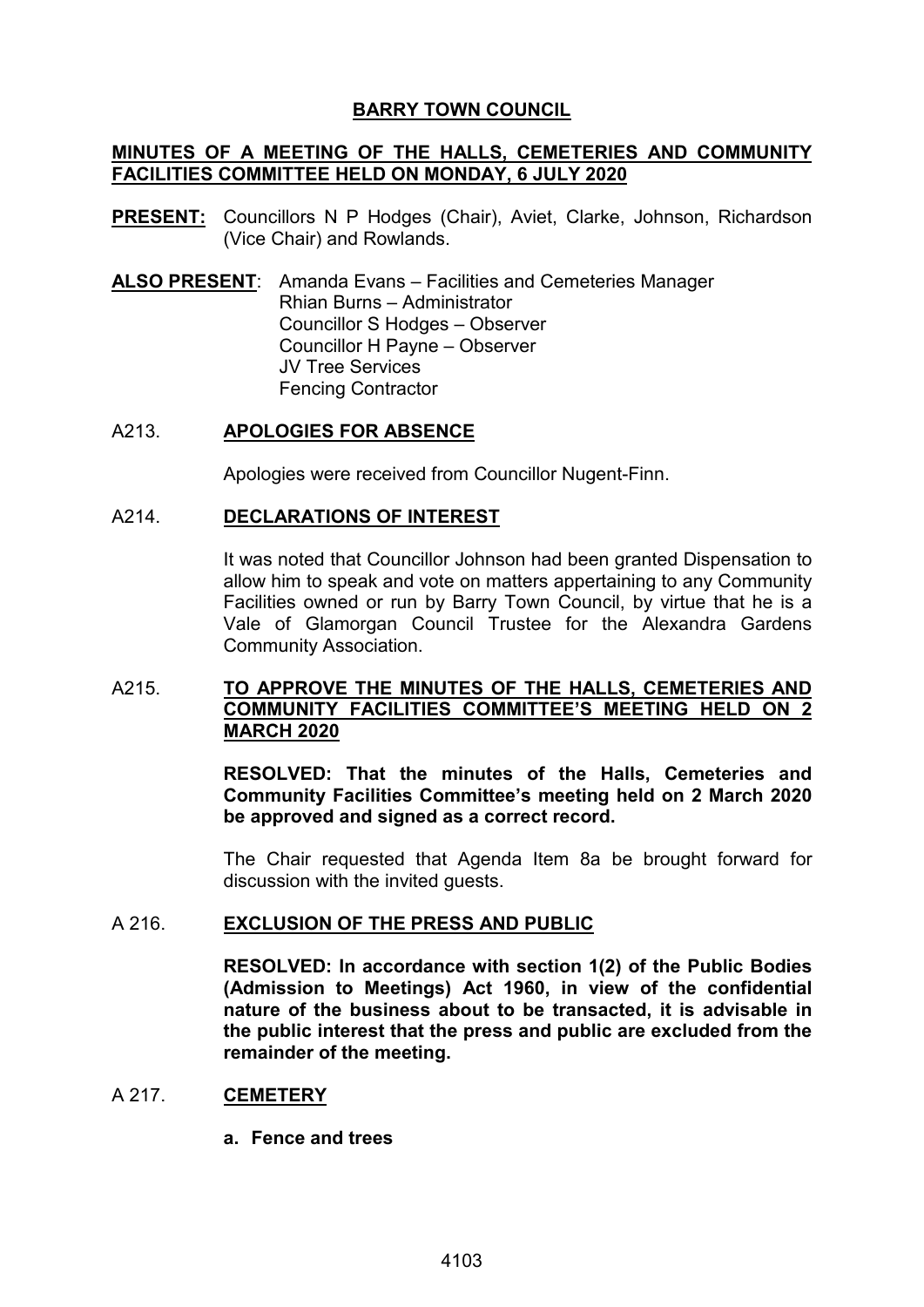The representatives from JV Tree Services noted that there were three options for dealing with the Leylandi Cypress trees on the boundary of Merthyr Dyfan Cemetery – they could be reduced in height, thinned out or removed entirely. They advised that in their opinion the best course of action financially, for safety and for the biodiversity of the area would be to remove the Leyland Cypress row and replant native species.

They advised that if the height were reduced the trees would still grow rapidly from the lower branches and become unbalanced. As the trees had been planted so closely they were dependent on each other for support and thinning out the trees would leave them at a much higher risk of falling. They noted that here was a high target rate on all sides of the trees and that their advice may be different if they were situated on open remote farmland for example.

The practicalities of replacing the fencing were discussed with it being advised by the fencing contractor that this would be virtually impossible to replace the fence along the current boundary. JV tree services also advised that should any of the trees fail they would likely pull out the fencing if they fell.

JV Tree Services noted that changes in weather conditions and the increase in the severity of storms meant that they were increasingly seeing otherwise healthy trees failing due to this. They also advised that trees have a finite lifespan and all trees will need to be replaced at some point. The species of trees they suggested replacement with were all smaller, native species such as Hawthorne, Rowan and Crab Apple.

It was noted that Members attending the meeting remotely had not been able to fully hear the advice given due to technical issues.

JV Tree Services advised that they could supply a list of advantages and disadvantages to each of the options which could be presented for public consultation. Members agreed that it was important to gather feedback from the public and requested JV Tree Services attend a meeting of Full Council in order to agree a way forward with the involvement of all Councillors.

**RESOLVED: That JV Tree Services be invited to attend a future meeting of Full Council in order to agree a way forward with the involvement of all Councillors.**

### A218. **INCLUSION OF THE PRESS AND PUBLIC**

# **RESOLVED: That the press and public were able to attend for the remainder of the meeting.**

JV Tree Services and Fencing contractor left the meeting. Councillor Rowlands left the meeting.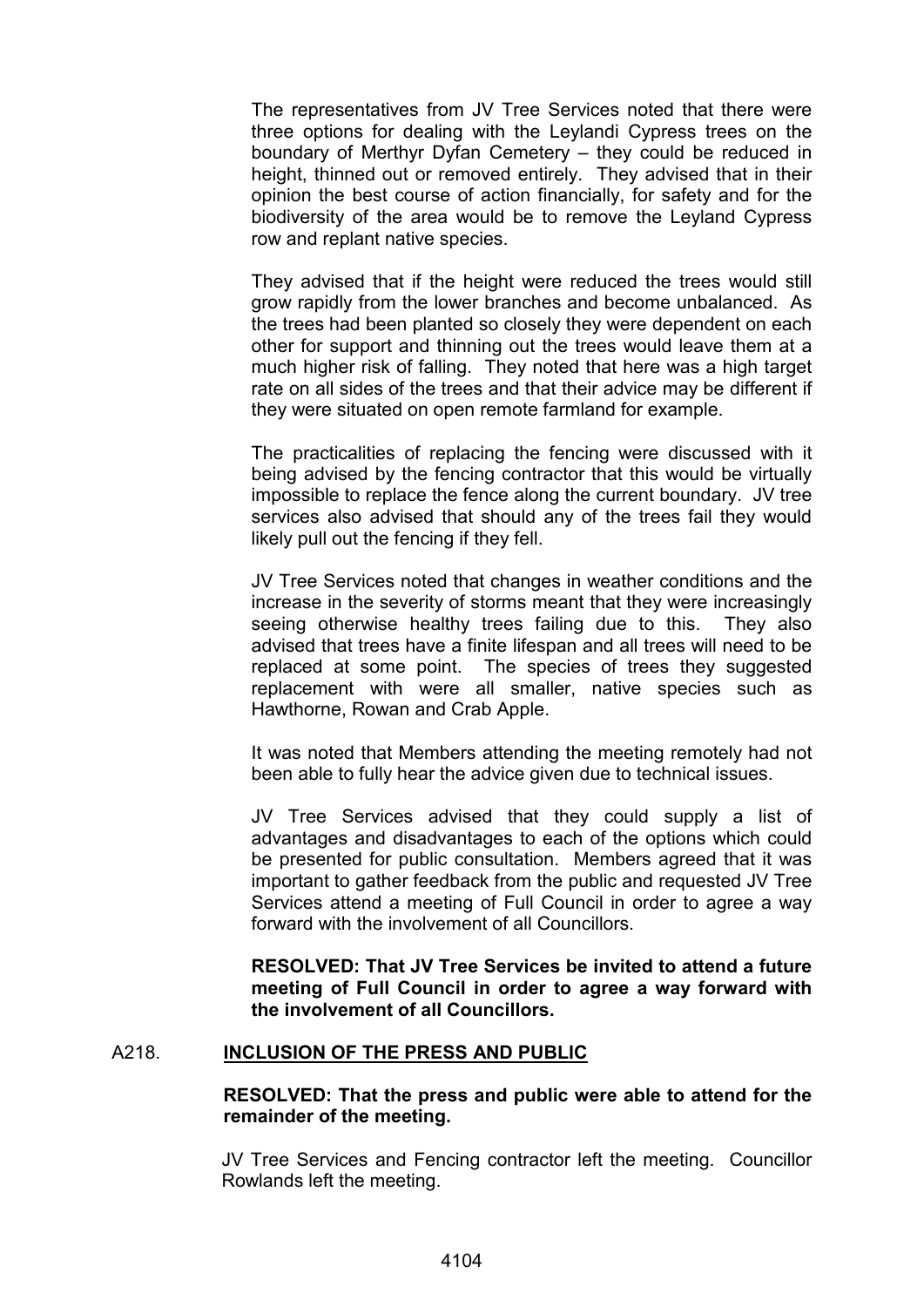The Chair requested that the update report be discussed prior to the Budget Monitoring Report June 2020 being received

# A219. **UPDATE REPORT**

Members were provided with an update on developments and changes made since the last meeting of the Halls, Cemeteries and Community Facilities Committee met on 2 March 2020.

Members discussed the report and the recommendations. It was felt that the recommended increase in the speed limit from 5mph to 10mph was not desirable and that the 5mph speed limit should be maintained.

### **RESOLVED:**

- 1. **That the historic notice boards be installed at Merthyr Dyfan Cemetery in order to prevent them becoming damaged whilst in storage and that these are highlighted through the press and a possible event when regulations allow.**
- **2. That Welsh Government regulations are followed in respect of the number of mourners allowed at graveside and in the chapel.**
- **3. That the 5mph speed limit at Merthyr Dyfan Cemetery be reinforced with signage and stencilling on the road.**
- **4. That this speed limit be reviewed in one years' time.**
- **5. That narrower roads be identified with a view to blocking them to car traffic.**
- **6. That an information board be placed outside the Philadelphia Cemetery and a talk be held there when regulations allow.**
- **7. That a report be submitted to the next meeting of Halls, Cemeteries and Community Facilities (to be reviewed on 20 September) outlining feedback from staff and members of the public on the Councils' actions in response to the Covid-19 pandemic.**

### A 220. **BUDGET MONITORING REPORT JUNE 2020**

Members received the Committee's income and expenditure in the 2020/21 financial year as at the end of June 2020. It was noted that the main reason of the overspend was due to Covid-19 additional expenditure of circa £9,000 with an associated loss of income projected to be circa £26,000.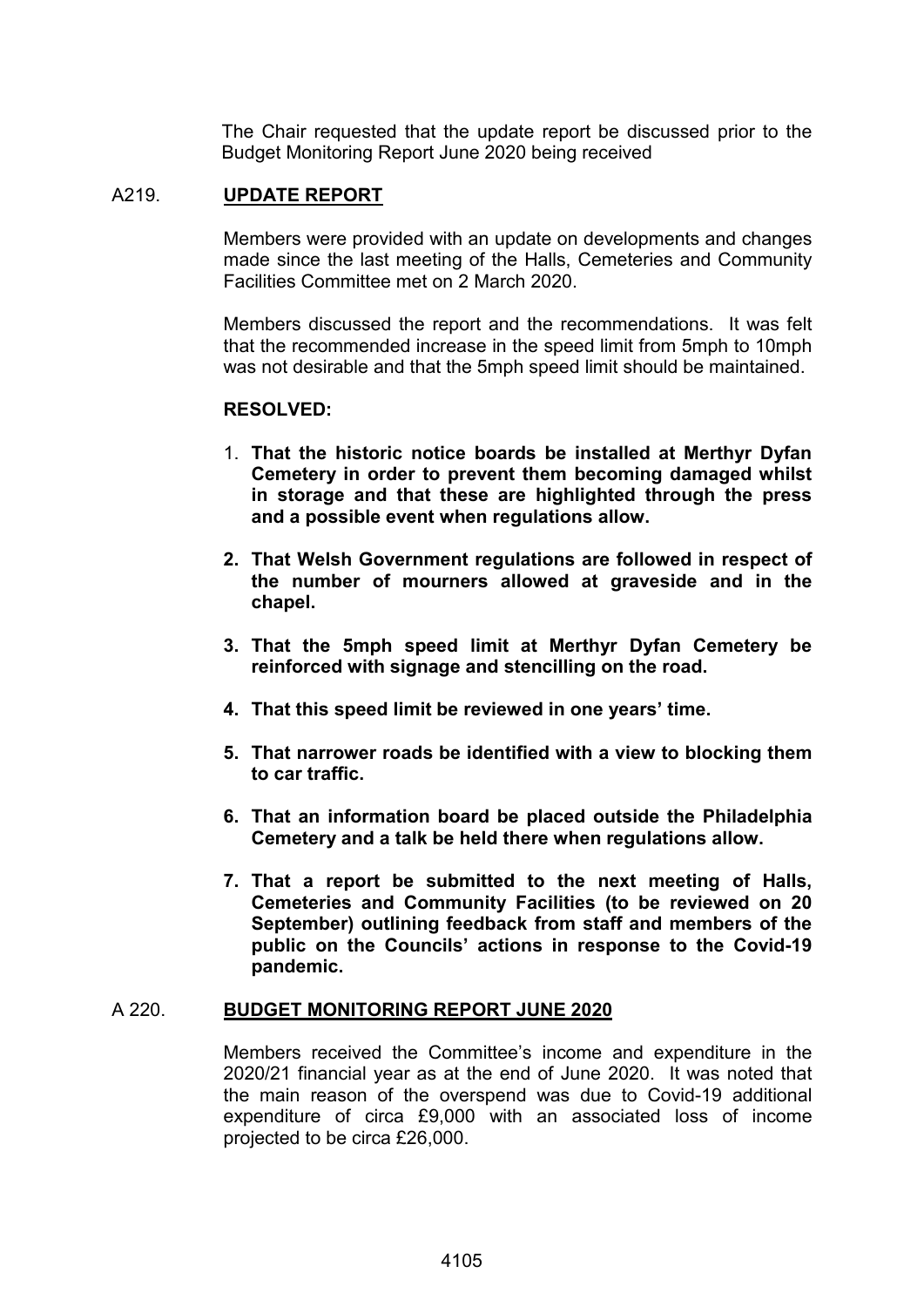Members requested clarification on what some of the budget heading covered and felt it would be useful to have a separate budget heading for Covid-19 related expenses in order to better understand the costs.

#### **RESOLVED:**

- **1. That the schedule of payments for June 2020 noting the projected overspend of £35,015 in 2020/21.**
- **2. That a separate budget heading be included for costs relating to Covid-19.**

### A 221. **SUSPENSION OF STANDING ORDER 3(aa)**

**RESOLVED that Standing Order 3(aa) be suspended for a period of thirty minutes.**

### A 222. **DATE OF NEXT MEETING**

**RESOLVED: That the date of the next meeting of the Halls, Cemeteries and Community Facilities Committee will be reviewd on 20 September 2020.** 

### A 223. **EXCLUSION OF THE PRESS AND PUBLIC**

**RESOLVED: In accordance with section 1(2) of the Public Bodies (Admission to Meetings) Act 1960, in view of the confidential nature of the business about to be transacted, it is advisable in the public interest that the press and public are excluded from the remainder of the meeting.**

### A224. **CEMETERY**

#### **b. Ground conditions**

Members were provided with an update on the ground conditions on new sections at Merthyr Dyfan Cemetery in order to allow for a temporary hold on three depth graves.

### **RESOLVED:**

- 1. **That the costings for a geological survey of the area be investigated.**
- **2. That test holes further up the section be dug in order to identify whether it will be possible to offer three depth graves there in the future.**
- **3. That it be identified whether there is another area of the cemetery where it would be possible to offer three depth graves in the meantime.**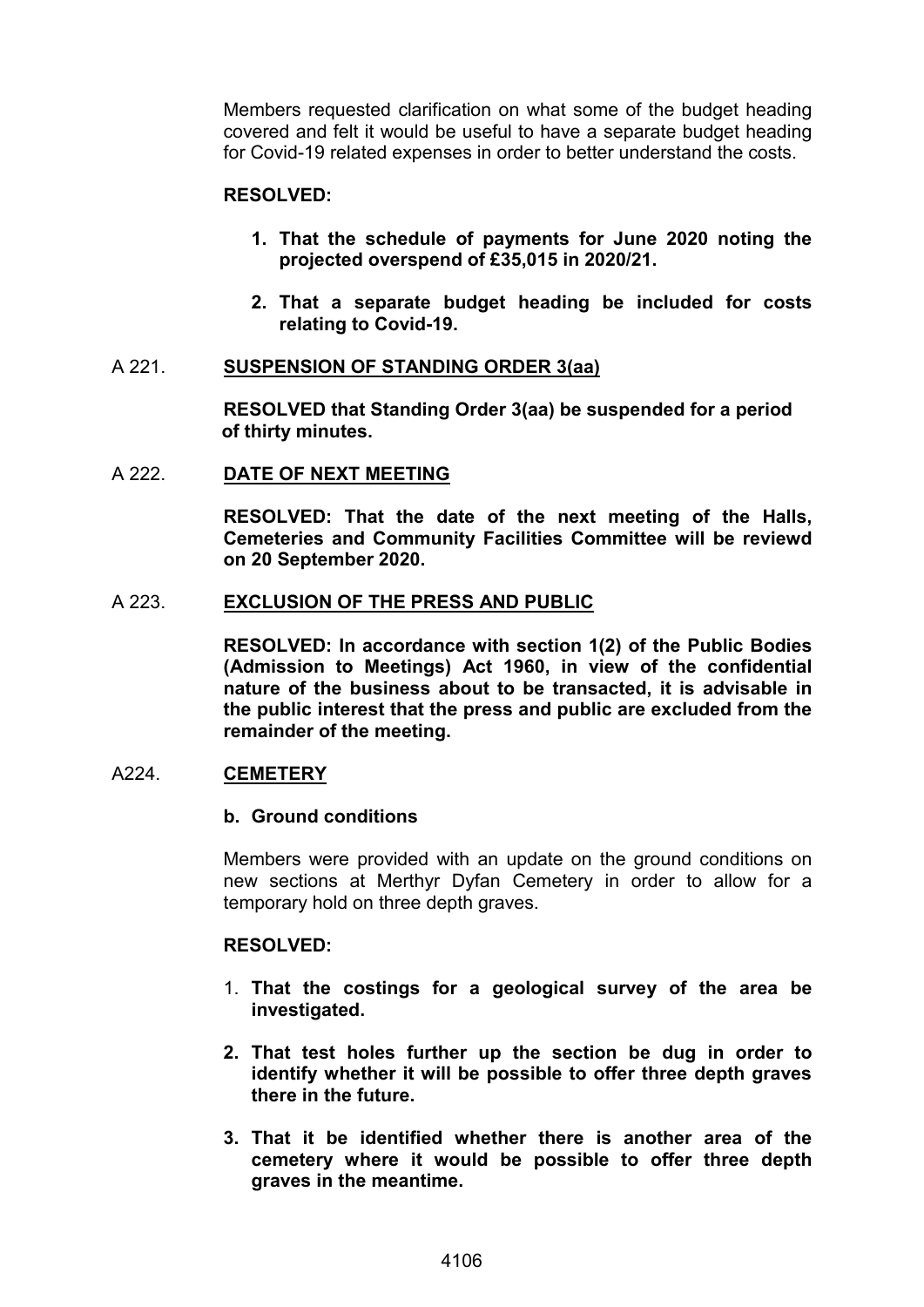### **c. Road works**

Members received an update on the proposed repair works to the roads at Merthyr Dyfan Cemetery.

**RESOLVED: That the Facilities and Cemeteries Manager be given authorisation to make the necessary arrangements for the necessary roadworks to take place at a cost of £13,313.90.**

### A 225. **CEMETERY LODGE**

Members received an update on the Merthyr Dyfan Cemetery Lodge.

### **RESOLVED: That a business plan be prepared including costings for the preferred option.**

The meeting ended at 8.42 pm

Signed ……………………………………Date …………………………………………….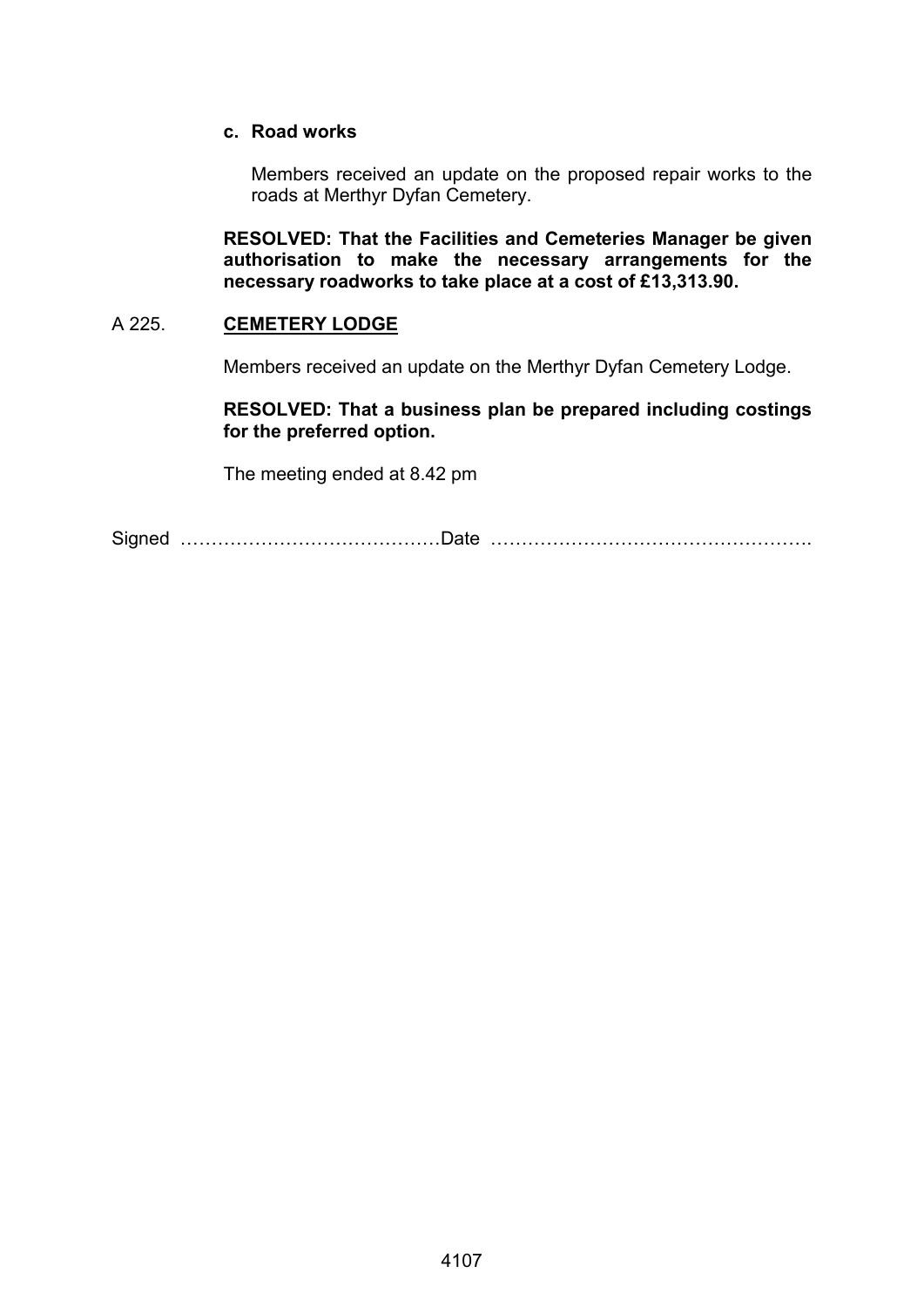# **FOR INFORMATION ONLY**

#### **ACTION SHEET - HALLS, CEMETERIES AND COMMUNITY FACILITIES COMMITTEE - 7 JULY 2020**

|               | MINUTE NO. ACTION TO BE TAKEN                                                                                                                                                                                                                                 | <b>TAKEN BY</b> | <b>ACTION TO BE DATE ACTION</b><br><b>TO BE CARRIED</b><br><b>OUT</b> | <b>PROGRESS</b>    |
|---------------|---------------------------------------------------------------------------------------------------------------------------------------------------------------------------------------------------------------------------------------------------------------|-----------------|-----------------------------------------------------------------------|--------------------|
| A 217         | That JV Tree Services be invited to attend a future meeting of Full Council in<br>order to agree a way forward with the involvement of all Councillors.                                                                                                       | <b>FCM</b>      | 29/07/2020 Completed                                                  |                    |
| A 219(1)      | That the historic notice boards be installed at Merthyr Dyfan Cemetery in order<br>to prevent them becoming damaged whilst in storage and that these are<br>highlighted through the press and a possible event when regulations allow.                        | <b>FCM</b>      | July                                                                  | In Progress        |
| A 219 (2)     | That Welsh Government regulations are followed in respect of the number of FCM<br>mourners allowed at graveside and in the chapel.                                                                                                                            |                 | <b>ON-GOING</b>                                                       |                    |
| A 219 (3)     | That the 5mph speed limit at Merthyr Dyfan Cemetery be reinforced with<br>signage and stencilling on the road.                                                                                                                                                | <b>FCM</b>      |                                                                       | In Progress        |
| A 219 (4)     | That this speed limit be reviewed in one years' time.                                                                                                                                                                                                         | All             | $Jul-21$                                                              |                    |
| A 219 (5)     | That narrower roads be identified with a view to blocking them to car traffic.                                                                                                                                                                                | <b>FCM</b>      |                                                                       | <b>IN Progress</b> |
| A 219 (6)     | That an information board be placed outside the Philadelphia Cemetery and a<br>talk be held there when regulations allow.                                                                                                                                     | FCM/Chair       |                                                                       |                    |
| A 219 (7)     | That a report be submitted to the next meeting of Halls, Cemeteries and<br>Community Facilities (to be reviewed on 20 September) outlining feedback<br>from staff and members of the public on the Councils' actions in response to<br>the Covid-19 pandemic. | <b>FCM</b>      | Sept                                                                  | In-progress        |
| A 220 (2)     | That a separate budget heading be included for costs relating to Covid-19.                                                                                                                                                                                    | <b>RFO</b>      |                                                                       | In-Progress        |
| A 224 (b) (1) | That the costings for a geological survey of the area be investigated.                                                                                                                                                                                        | <b>FCM</b>      |                                                                       | In-progress        |
| A 224 (b) (2) | That test holes further up the section be dug in order to identify whether it will<br>be possible to offer three depth graves there in the future.                                                                                                            | <b>FCM</b>      | July                                                                  | Completed          |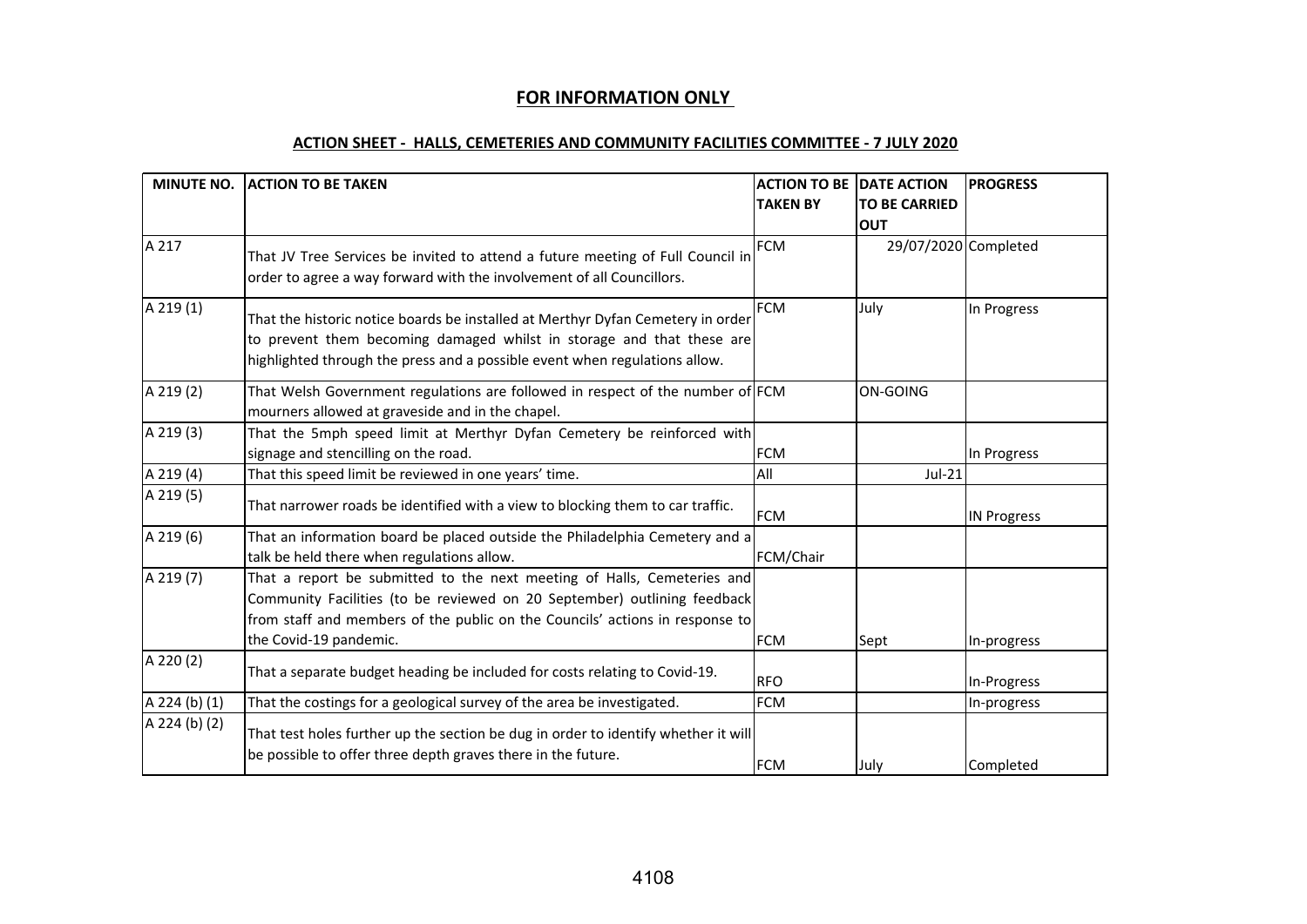| $A$ 224 (b) (3) | That it be identified whether there is another area of the cemetery where it<br>would be possible to offer three depth graves in the meantime.                                | <b>FCM</b> | July      | Completed                                |
|-----------------|-------------------------------------------------------------------------------------------------------------------------------------------------------------------------------|------------|-----------|------------------------------------------|
| A 224 (c)       | That the Facilities and Cemeteries Manager be given authorisation to make the<br>necessary arrangements for the necessary roadworks to take place at a cost of<br>£13,313.90. | <b>FCM</b> | Julv      | inl<br><b>IRoad</b><br>works<br>progress |
| A 225           | That a business plan be prepared including costings for the preferred option.                                                                                                 | <b>FCM</b> | 2020/2021 |                                          |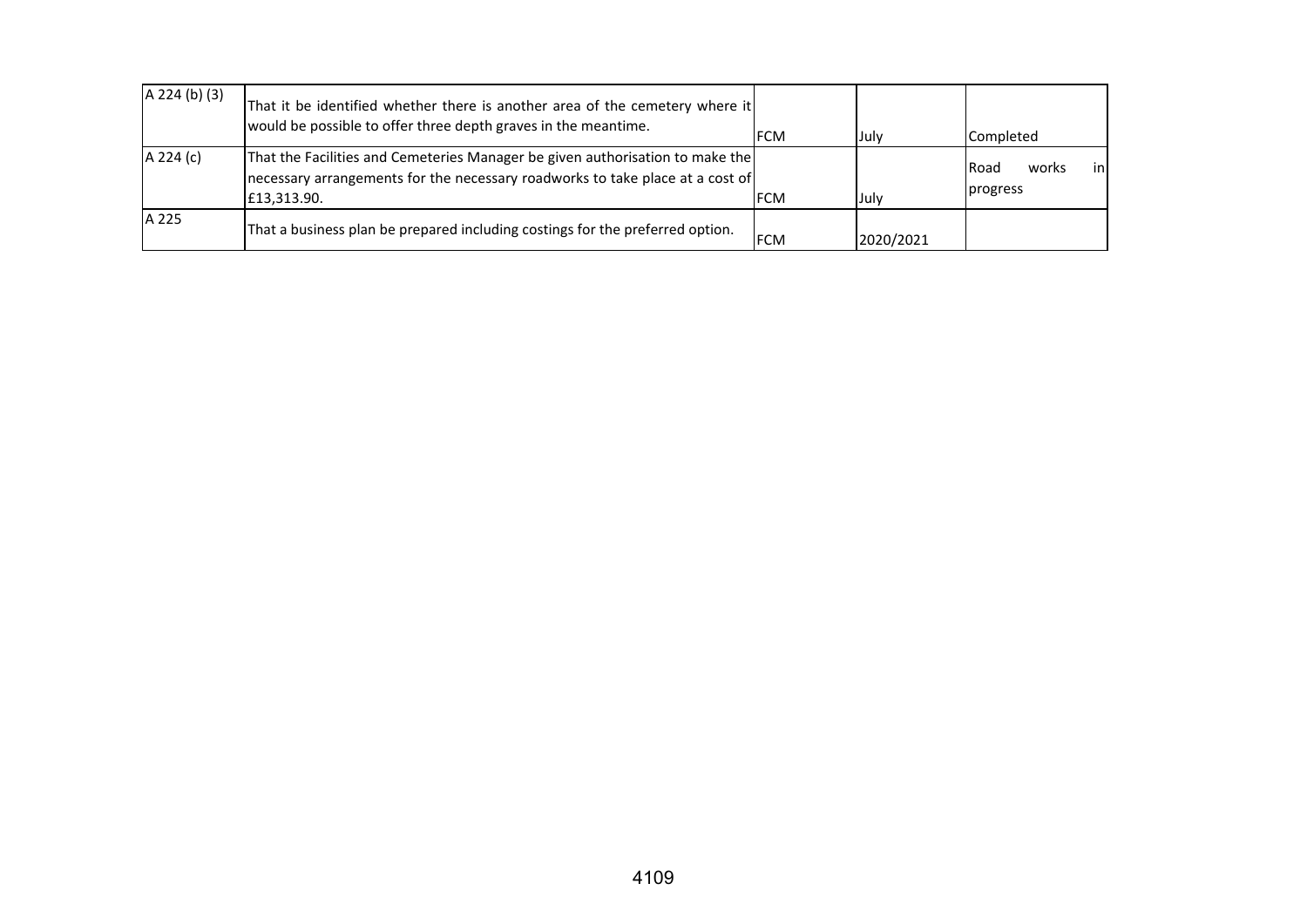# **BARRY TOWN COUNCIL**

# **DRAFT MINUTES OF A MEETING OF THE PLANNING COMMITTEE HELD ON TUESDAY 7 JULY 2020 AT 7PM**

**PRESENT:** Councillors Hawkins (Chair) plus Councillors Aviet, Collins, S Hodges, Payne and Perkes (Vice Chair)

**ALSO PRESENT:** Emily Forbes – Chief Officer David Watkins – Planning Officer Rebecca Blackwell – Office Team Leader Councillor Johnson – Observer

# PL508. **APOLOGIES FOR ABSENCE**

Apologies were received from Councillors Bailey and Charles

### PL509. **TO RECEIVE DECLARATIONS OF INTEREST UNDER THE COUNCIL'S CODE OF CONDUCT**

None received

### PL510. **TO APPROVE THE MINUTES OF THE PLANNING COMMITTEE'S MEETING HELD ON TUESDAY 18 FEBRUARY 2020**

Councillor S Hodges requested an update from the Planning Officer in relation to the Conservation Areas item on the previous agenda. The Planning Officer advised that he would look into this and respond to Councillor S Hodges.

**RESOLVED: That the minutes of the Planning Committees meeting held on Tuesday 18 February 2020 be approved and signed as a correct record.** 

### PL511. **TO CONSIDER PLANNING APPLICATIONS**

### **a) Planning Application No. 2020/00492/FUL**

**Location:** Robertsons Solicitors, 2-4. Buttrills Road, Barry **Development:** Change of use of number 2, Buttrills Road from Office B1 Use back of Residential C3 use.

### **RESOLVED: No objections**

### **b) Planning Application No. 2020/00571/FUL**

**Location:** 40, Broad Street, Barry **Development:** Construction of four apartments on site of former restaurant building.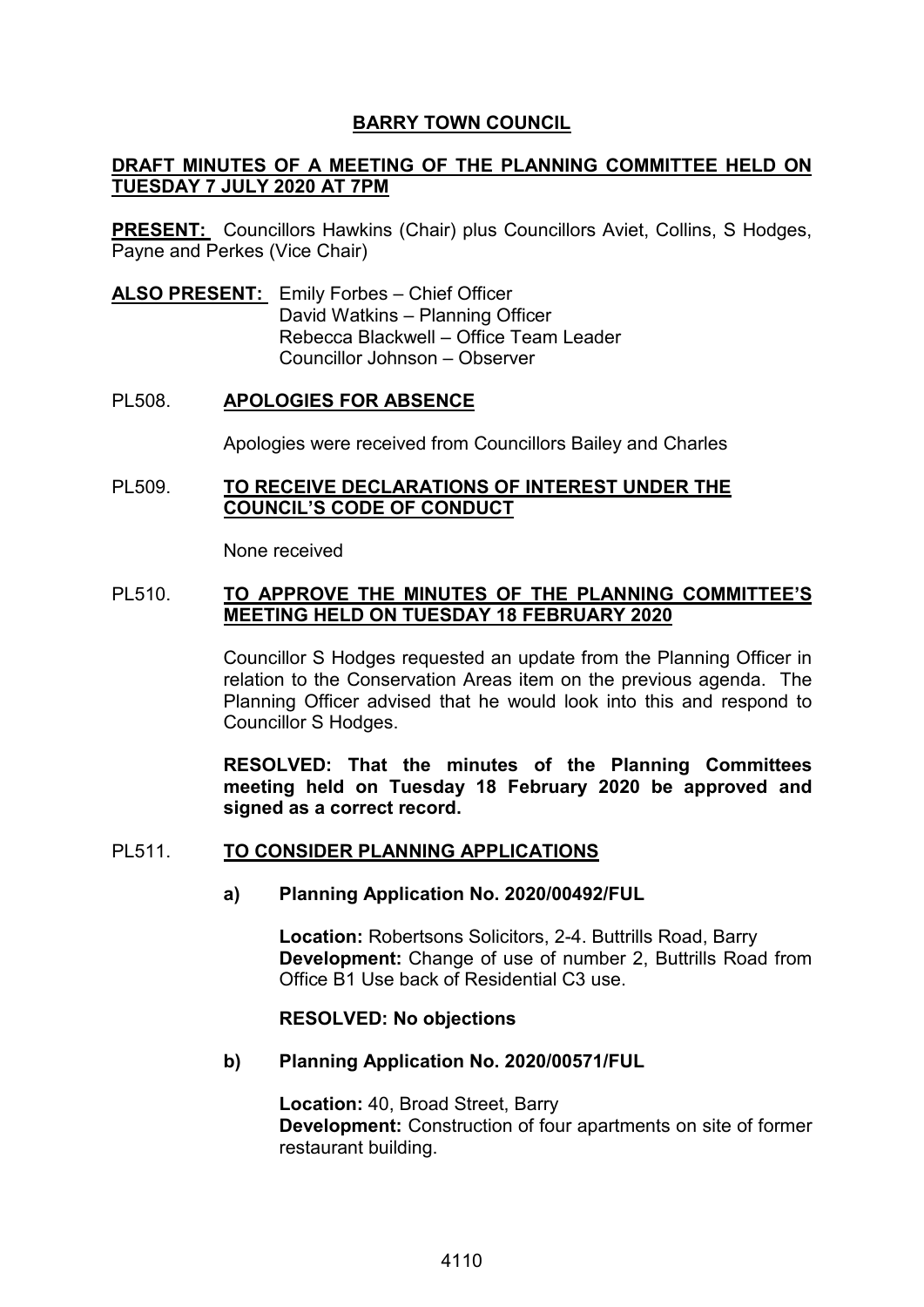Councillor S Hodges advised that the committee previously objected to the development due to the site being overdeveloped with residential units and further advised the committee that she had seen the applicant dumping household building materials and items on the site. Councillor S Hodges questioned the applicant through concern of Environmental Health and asked the Planning Officer if this could be enforced through the Vale of Glamorgan Council. The Planning Officer advised that he would contact the Vale of Glamorgan Council in relation to the dumping of waste on site raising concerns of Environmental Health.

Councillor Collins also stated that it is an overdevelopment of the site which has no amenity or car parking provisions.

# **RESOLVED: Strong Objection**

- **1. It is considered to be an overdevelopment of the application site**
- **2. The application site does not have adequate off road car parking and amenity space provision.**
- **c) Planning Application No. 2020/00583/FUL**

**Location:** 21, Gwalch Y Penwaig, Barry **Development:** Erection of new fence

### **RESOLVED: No objection**

### **d) Planning Application No. 2020/00589/FUL**

**Location:** 2, Blyth Close, Barry **Development:** Rear single storey extension

**RESOLVED: No objections subject to the extension having matching finishes and materials to that of the existing dwelling.** 

### **e) Planning Application No. 2020/00630/FUL**

**Location:** 12, Newgale Close, Barry **Development:** Two storey extension to side and single storey extension to rear of existing domestic dwlling.

**RESOLVED: No objections**

**f) Planning Application No. 2020/00634/FUL** 

**Location:** 7, Atlantic Place, Barry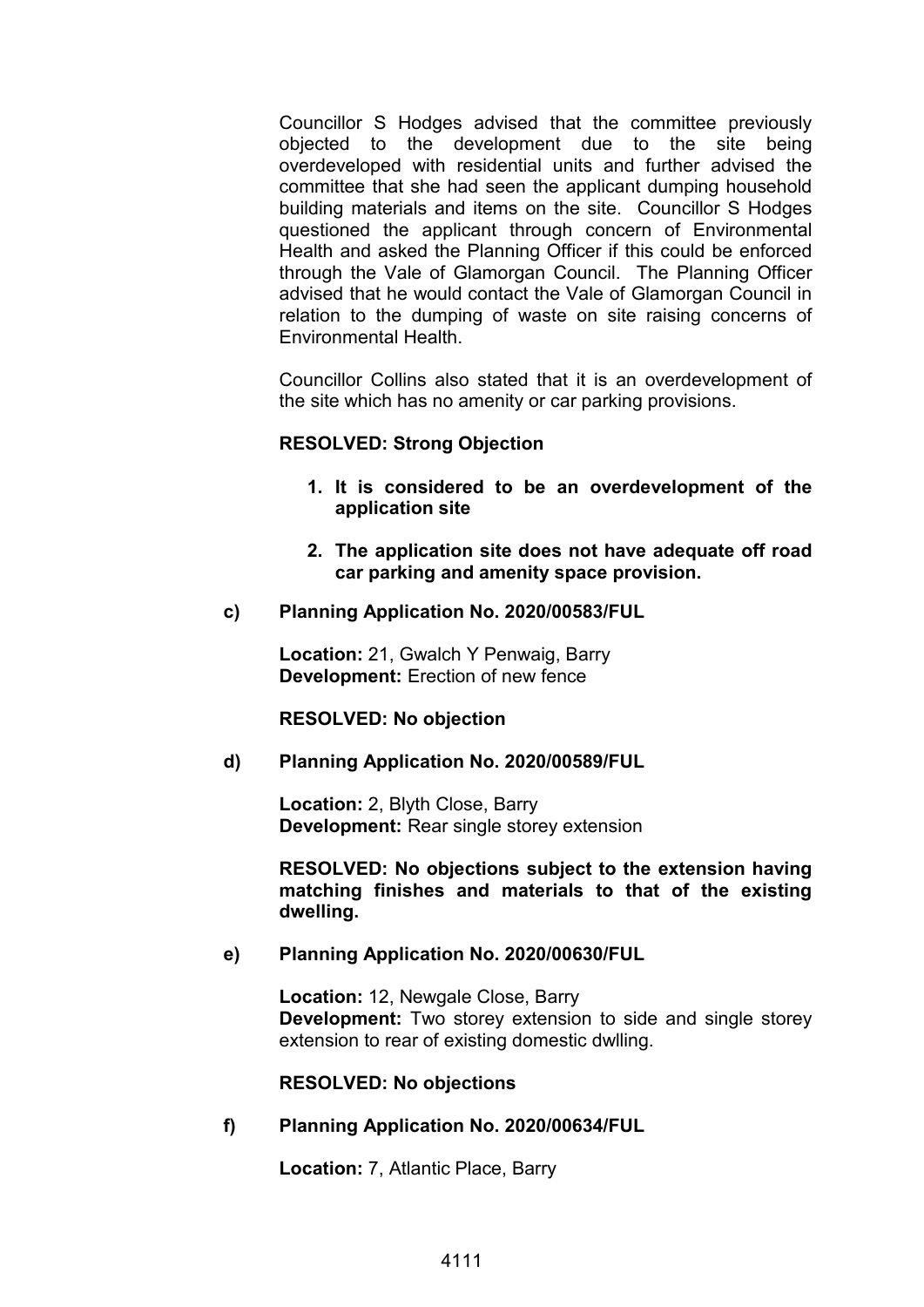**Development:** Construction of two-bedroom house with existing garden with associated parking

**RESOLVED: Barry Town Council objects to the proposed development for the following reasons:**

- **The proposed new dwelling is considered to be an overdevelopment of a residential plot which is detrimental to the privacy and amenity of neighbours**
- **The proposed new dwelling by virtue of design and location is an unacceptable and incongruous feature in the existing street scene.**

# PL512. **TO CONSIDER PLANNING APPLICATIONS TABLED**

### **a) Pre-consultation Application**

**Location:** Barry Fire Station, Port Road West, Barry **Development:** Upgrade to existing radio base station installation.

Councillor Payne commented that masts should not be placed in residential areas or within a close proximity to a school as they are known to cause a number of health problems. Councillor S Hodges agreed with Councillor Payne's sentiments and advised that our comments may not hold its weight as a mast was erected in a residential area in Dinas Powys.

**RESOLVED: Strong Objections to the proposed introduction of 3 additional antennae due to adverse effects upon the health and safety of the local population.** 

### PL513. **LOCAL PLANNING AUTHORITY DECISIONS**

**RESOLVED: That the Local Authority Decisions be received and noted.** 

# PL514. **APPLICATIONS DEALT WITH UNDER DELEGATED POWERS-FOR INFORMATION ONLY**

None

### PL515. **DATE OF NEXT MEETING**

**RESOLVED: That the date of the next meeting of the Planning Committee is scheduled for Tuesday, 28 July 2020**

Meeting closed at 7.30 pm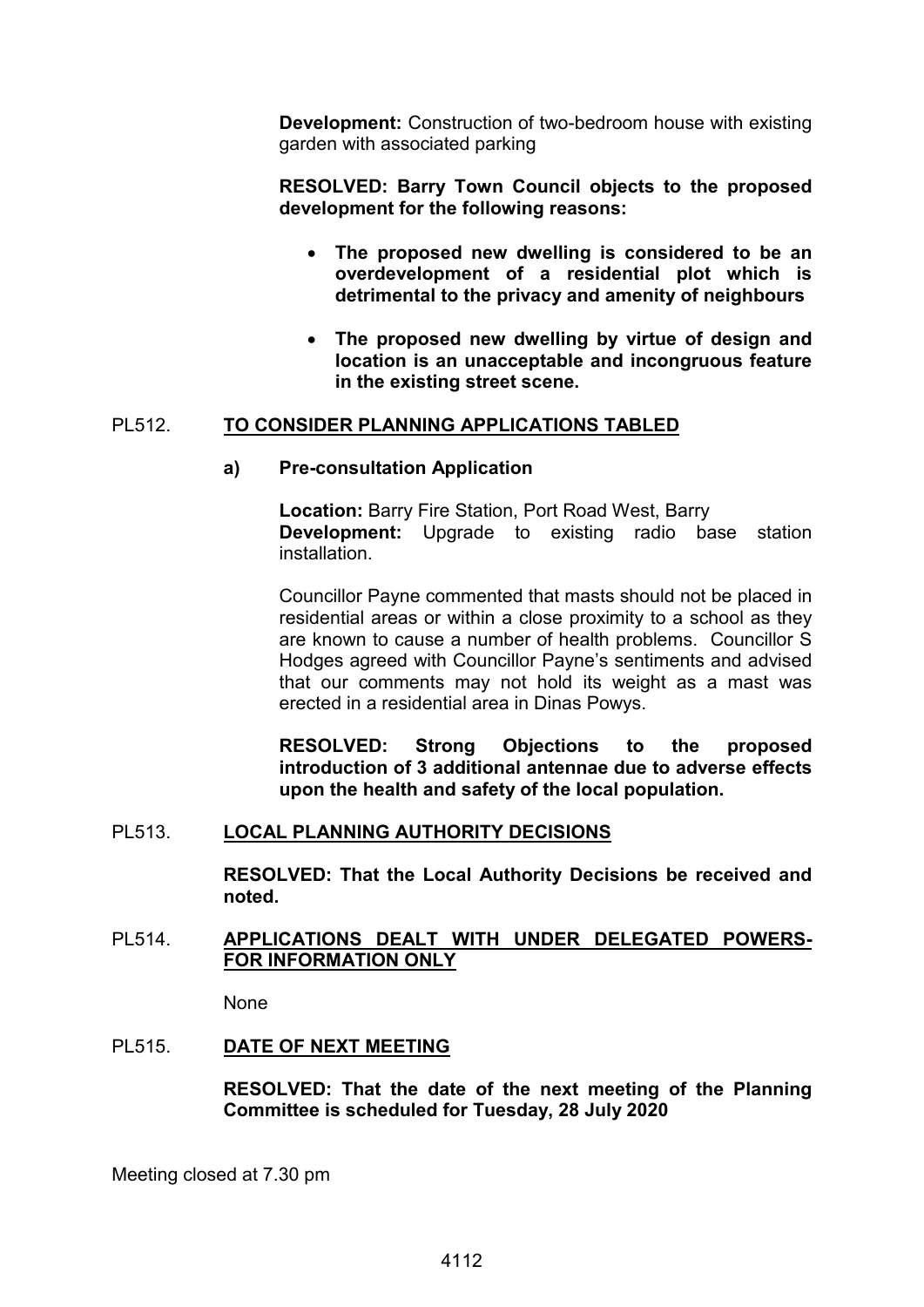Signed ………………………………………….. Dated………………………… (Chairperson)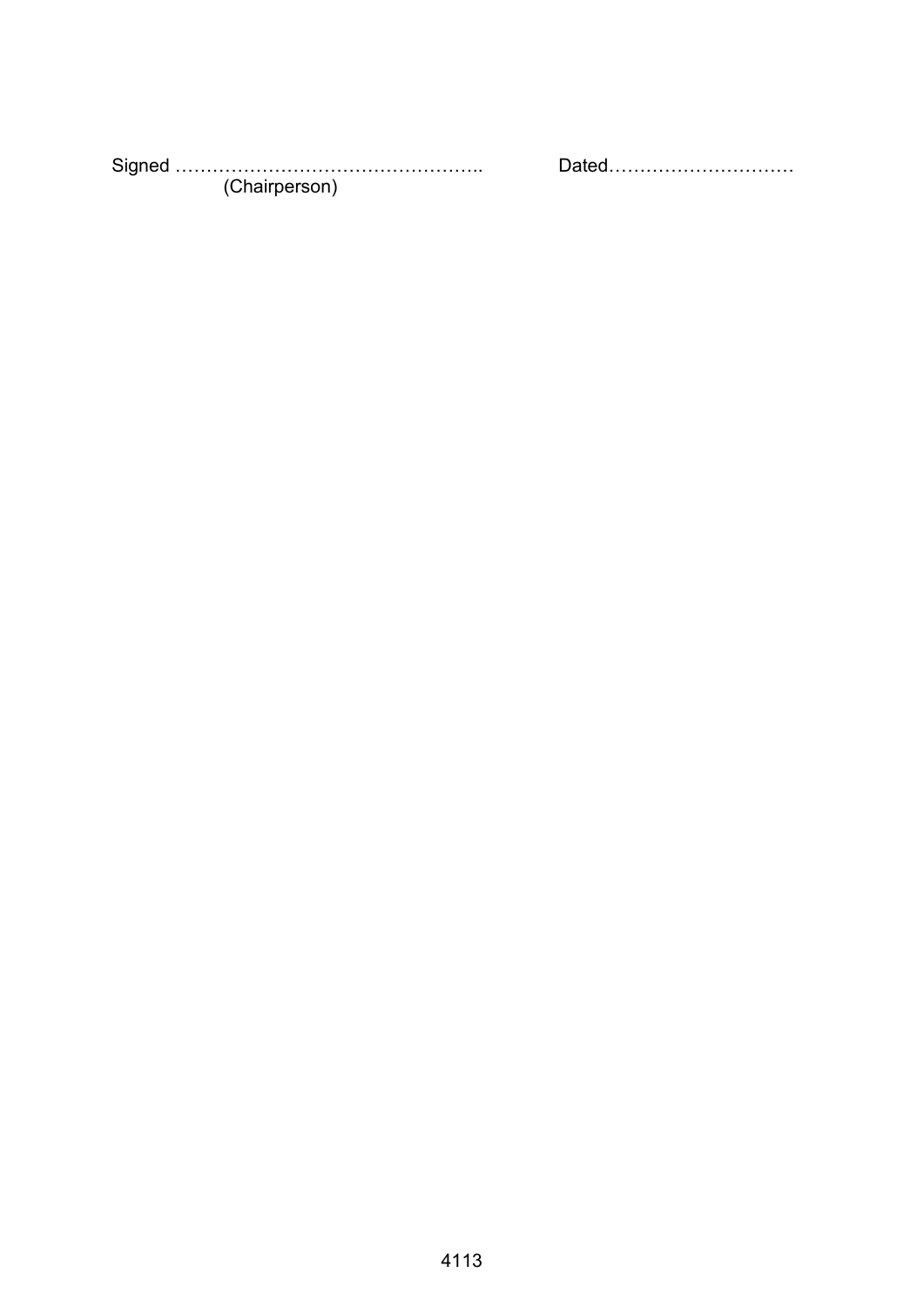# **BARRY TOWN COUNCIL**

# **DRAFT MINUTES SUSTAINABLE BARRY WORKING GROUP MEETING HELD ON MONDAY 13 JULY 2020 at 6PM**

- **PRESENT:** Councillor Clarke (Chairperson) together with Councillors Drake, S Hodges, Lloyd-Selby, Payne, Rowlands and Wright
- **ALSO PRESENT:** Emily Forbes Chief Officer Mark Sims – Deputy Chief Officer Robyn Walsh – Community Engagement Officer Rebecca Blackwell – Office Team Leader Hannah Linton – Trainee Administrator Councillor Johnson – Observer Councillor Perkes - Observer

# 24. **APOLOGIES FOR ASBSENCE**

None received

# 25. **TO RECEIVE DECLARATIONS OF INTEREST UNDER THE COUNCILS CODE OF CONDUCT**

None were received.

26. **TO NOTE THE WELLBEING OF FUTURE GENERATIONS WALES ACT 2015 SUSTAINABLE DEVELOPMENT PRINCIPLE IS THE DECISION MAKING FRAMEWORK TO IMPROVE THE ECONOMIC, SOCIAL ENVIRONMENTAL AND CULTURAL WELL-BEING OF BARRY** 

> *Sustainable Barry Working Group members will note that this Act sets out the requirement for a public body to act in a manner which seeks to ensure that the needs of the present are met without compromising the ability of future generations to meet their own needs.*

> *In order to act in that manner, a public body must take account of the following things:*

> *(a) the importance of balancing short term needs with the need to safeguard the ability to meet long term needs, especially where things done to meet short term needs may have detrimental long term effect;*

*(b) the need to take an integrated approach, by considering how—* 

*(i) the body's well-being objectives may impact upon each of the well-being goals;*

*(ii) the body's well-being objectives impact upon each other or upon other public bodies' objectives, in particular where steps*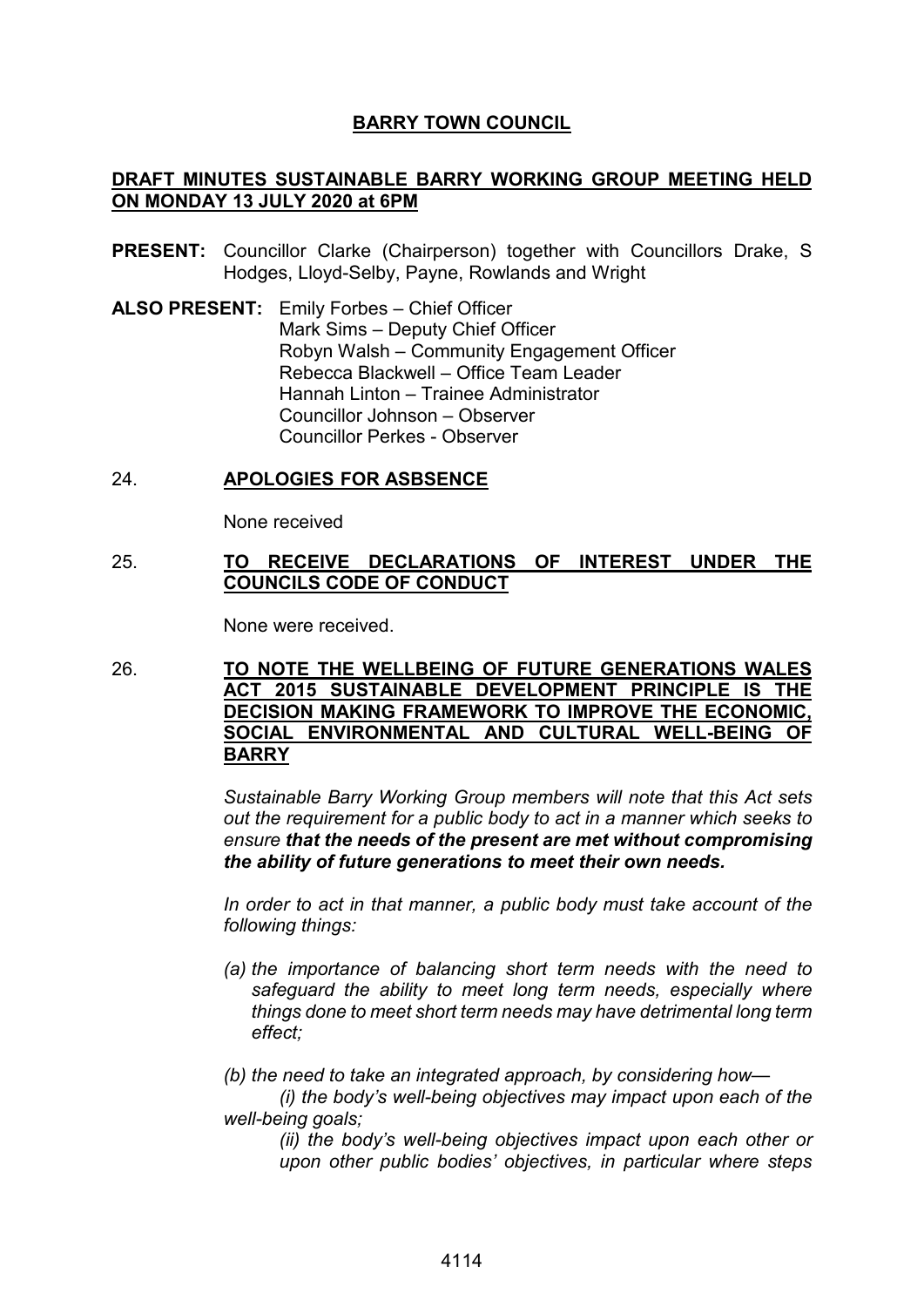*taken by the body may contribute to meeting one objective but may be detrimental to meeting another;*

- *(b) the importance of involving other persons with an interest in achieving the well-being goals and of ensuring those persons reflect the diversity of the population of the part of Wales in relation to which the body exercises functions;*
- *(c) how acting in collaboration with any other person (or how different parts of the body acting together) could assist the body to meet its well-being objectives, or assist another body to meet its objectives;*

*(e) how deploying resources to prevent problems occurring or getting worse may contribute to meeting the body's well-being objectives, or another body's objectives.* 

Members were asked to note the extract above from the front page of the agenda. The Chair advised that he had asked for it to be placed on the front page of the agenda for reference when making decisions and recommending them. The Chair suggested that this be placed on all committee agendas as a resource for Councillors when making Council decisions and it will enhance the public's perception of the Council.

**RECOMMENDATION: That a recommendation to Full Council that the extract related to the Wellbeing of Future Generations Wales Act 2015 Sustainable Development Principle is the Decision Making Framework to Improve the Economic, Social Environmental and Cultural Well-Being of Barry is placed on every future committee agenda for reference.** 

# 27. **TERMS OF REFERENCE**

Members were provided with an updated version of the Sustainable Barry Working Party Terms of Reference. Councillor Lloyd-Selby commented that while there will be an impact on the workforce following the COVID-19 pandemic and that this working party should have an overview of decisions being made, she felt that it was not the place of this working party to make recommendations on workforce planning and that should be left to the Personnel Committee.

Councillor S Hodges agreed and advised to remove the additional wording in relation to the Council's workforce or to re-word it to "receive recommendations from other committees".

The Chair advised members that the change came from a meeting of Full Council held on 29 June 2020 where it was decided that this working party could make recommendations to the relevant committees based on its findings / discussions. Councillor S Hodges said that she would not feel comfortable making HR decisions when it is the responsibility of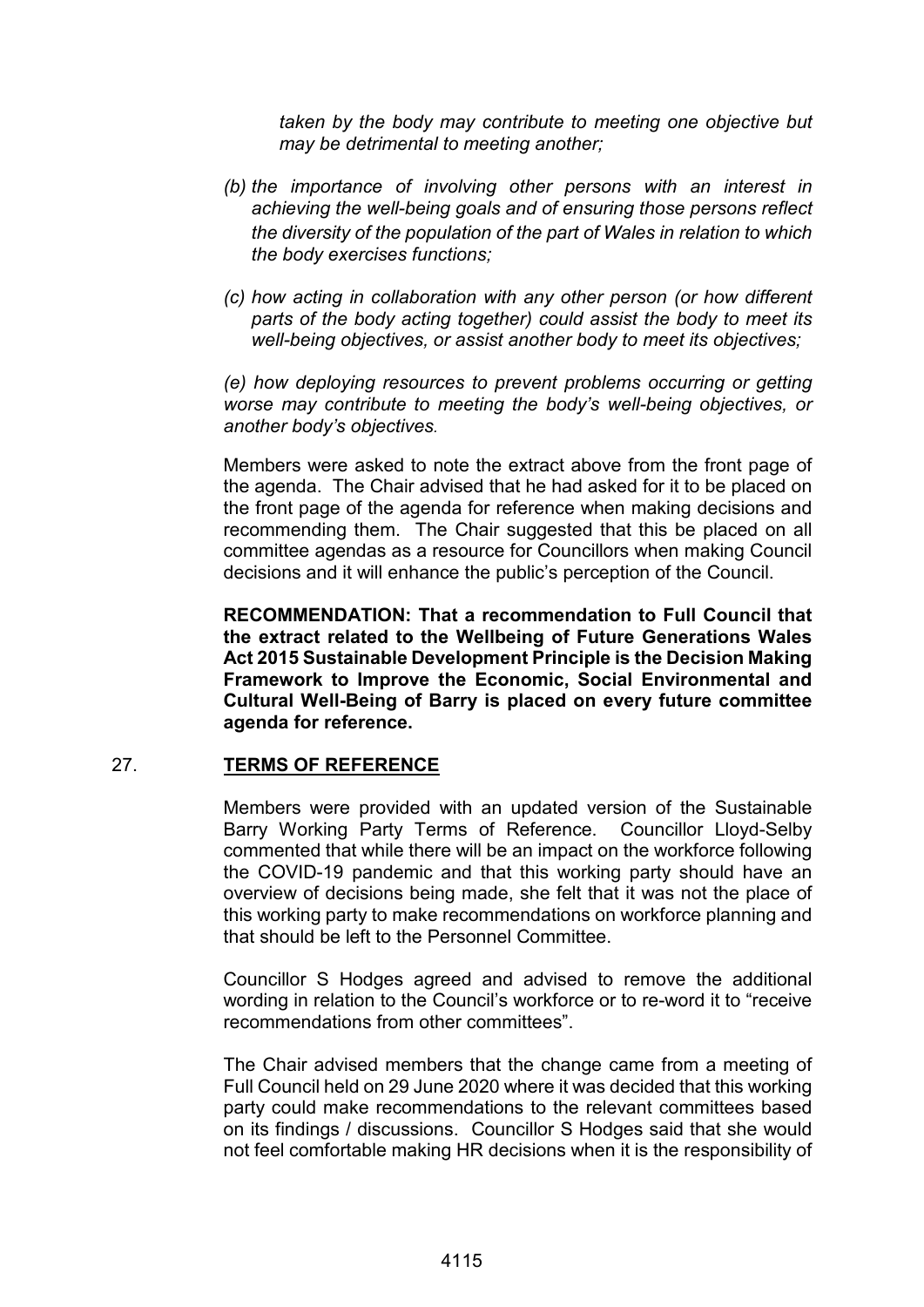the Personnel Committee to do so and suggested to take out that wording completely.

Councillor Payne added that the workforce element does not align with the Acts listed within the terms of reference and suggested the wording be removed. It was noted that the Acts described in the group's Terms of Reference were Acts relating to the Group's previous remit.

The discussion continued and the Chief Officer suggested to members to re-word the section regarding workforce planning to relate to staff wellbeing following the COVID-19 pandemic.

# **RESOLVED: That the Chief Officer re-words item 3 on the Terms of Reference for the Sustainable Barry Working Party to include staff well-being.**

# 28. **MINUTES OF A MEETING HELD ON MONDAY 2 MARCH 2020**

Councillor Lloyd-Selby asked if her apologies could be recorded for the last meeting as they were sent across and wishes for them to be noted.

**RESOLVED: That the minutes of the previous meeting held on 2 March 2020, be approved and signed as a correct record, subject to the amended being made.**

29. **THE IMPACT OF CORONAVIRUS/COVID-19 ON THE COUNCIL'S FINANCES, SERVICES AND ENGAGEMENT AND THE IMPACT ON THE COUNCIL'S PRIORITIES FOR 2020/21**

> Members were provided with a report that summarised the main points that need to be assessed due to the impact of the Coronavirus Pandemic on the Council's finances, services, engagement and priorities.

> Councillor S Hodges advised that there was a lot to get through on this item and made a suggestion of creating a COVID-19 pot of £100,000 to be made available for outside organisations and the Council (subject to the appropriate projects being identified) with a view to monitoring guidance received from Welsh Government. The suggestion also included that if agreed, the money from each heading be placed into the pot with a potential to be used at a later date, subject to guidance.

> Councillor Lloyd-Selby agreed to recommending that a fund is created, but was unsure if it was viable to place £100,000 into the pot initially and would need more information about the responsibilities of the fund before confirming an amount. Councillor S Hodges noted that she had been able to base this figure on monies she believe could be repurposed from events, as well as reserves.

# **Christmas Lights**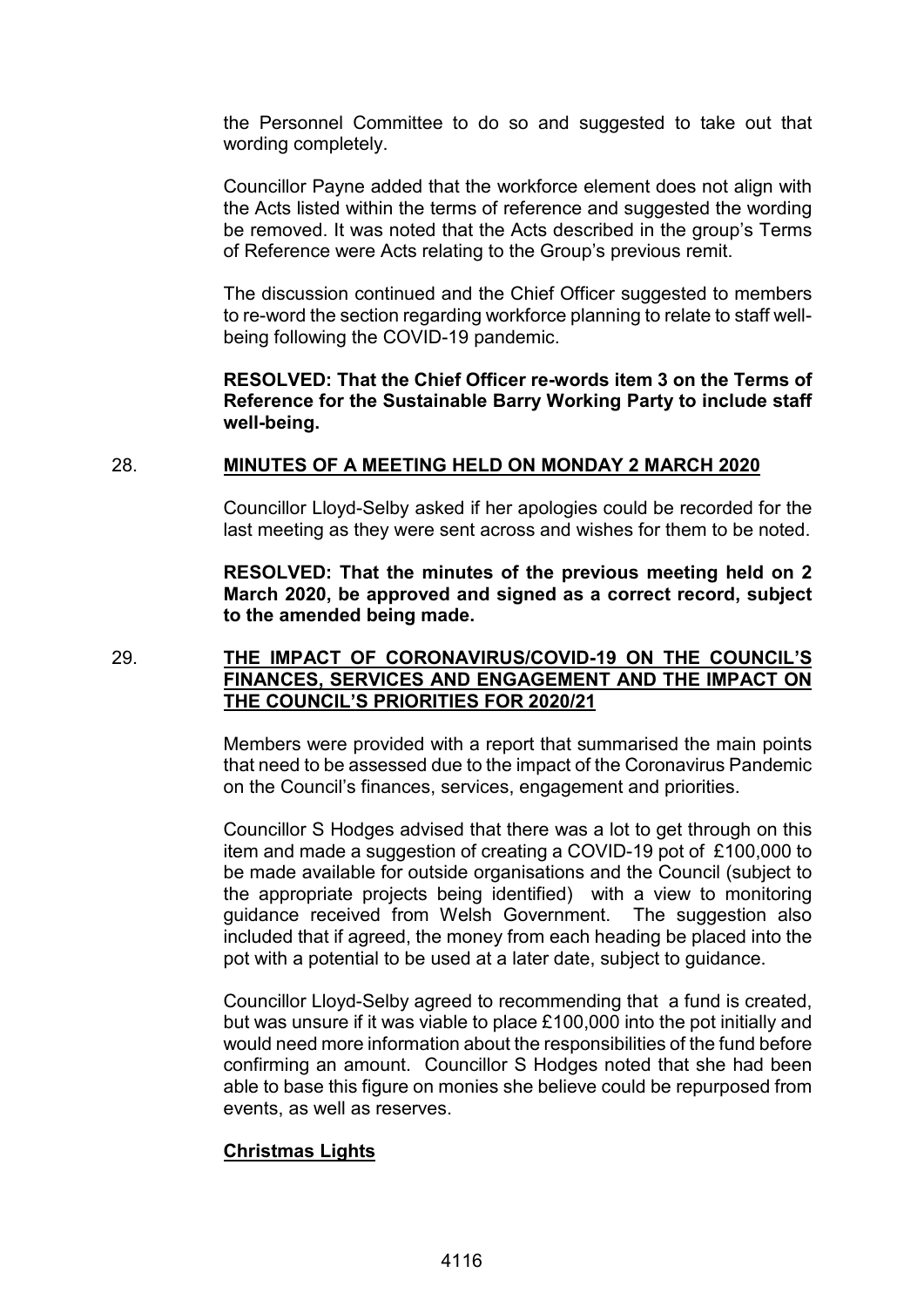Members discussed the option to place £3,000 into the COVID-19 fund. Councillor S Hodges agreed that £3,000 should be placed into the fund to be re-purposed. Councillor Payne raised concerns about taking the £3,000 from Christmas Lights and requested clarification from the Community Engagement Officer. The Community Engagement Officer advised members that due to the success of securing money from the Economic Stimulus Fund last year, the Council were able to purchase the Christmas Lights outright instead of renting them on contract. She advised that the Christmas Lights will not be affected this year and the suggested £3,000 was to enhance those lights we currently own, which can take place next year.

Members agreed to recommend that £3,000 from the Christmas Lights budget is placed into the COVID-19 fund.

# **Santa Fun Run**

Members were advised that there was uncertainty regarding whether this event would go ahead in its usual format for 2020. Officers had suggested that this event may still take place, but in a virtual format instead. The Community Engagement Officer advised members that there is surplus stock in storage from last year's Santa Fun Run meaning that the £2,000 wouldn't be required to purchase any new stock (if the event were to be held virtually due to the fact that we would anticipate less participants).

Councillor S Hodges suggested to place the full £2,000 into the COVID-19 fund for re-purposing. Councillor Payne advised that the Council would be missing out on crucial community engagement and suggested to continue with the idea of a virtual Santa Fun Run. The Community Engagement Officer advised that she believed the event could be hosted virtually without the requirement of the proposed £2,000 budget, due to the surplus stock available from the event held last year.

The Chief Officer asked members if they would wish to consider another figure to re-purpose. Councillor Lloyd-Selby advised that she was conscious about outside organisations relying on the event each year for fundraising and agreed the event should be virtual with a suggestion of putting £1,000 into the COVID-19 fund.

Councillor S Hodges requested clarification of working party members. The Chief Officer listed the members of the Sustainable Barry Working Party.

Members agreed to recommend a figure of £1,000 from the Santa Fun Run budget (Corporate Events) to be repurposed to the COVID-19 fund.

# **Fireworks**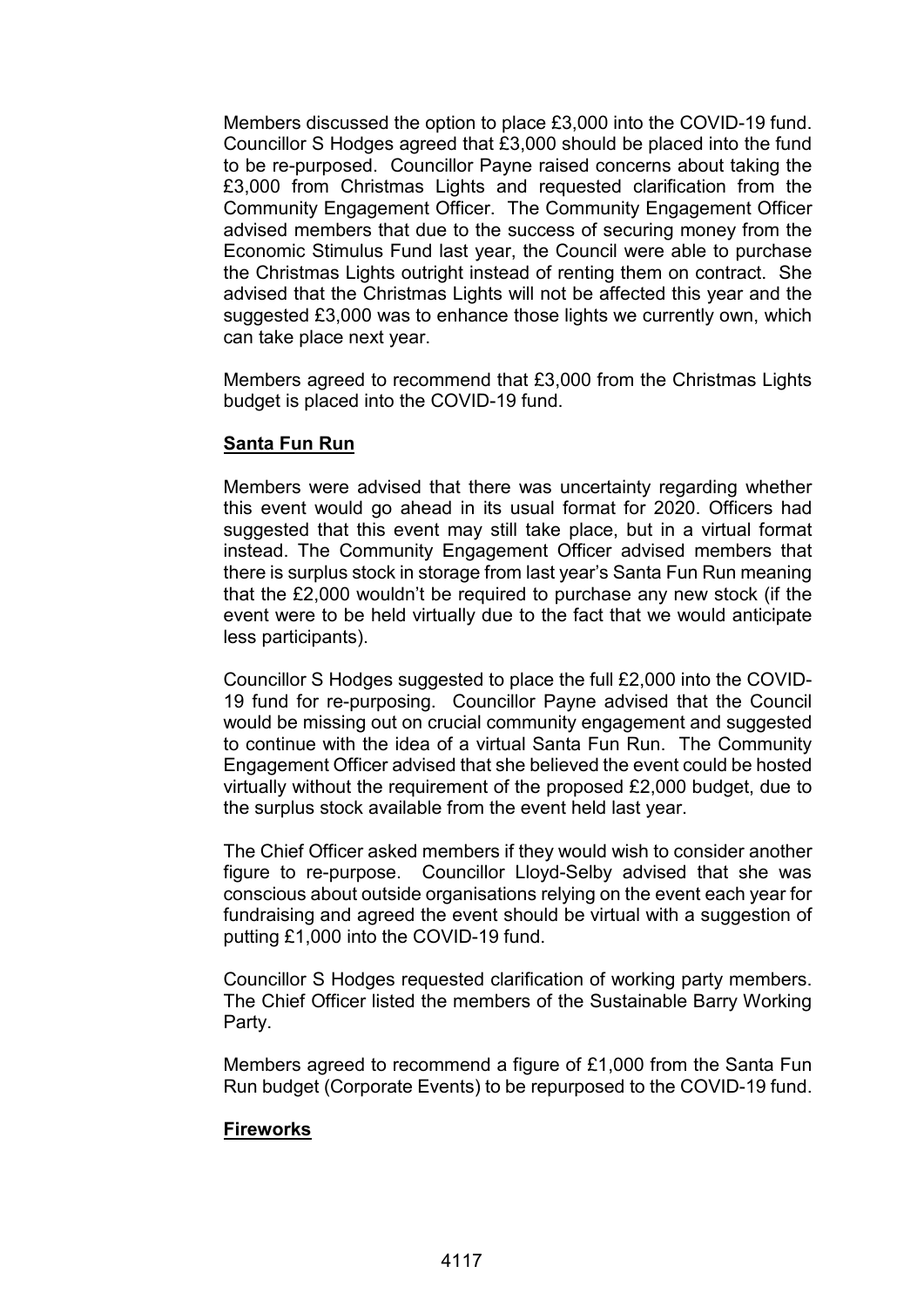The Chair advised that he felt that Council shouldn't be seen to encourage large gatherings during the current pandemic. The Chief Officer advised that the Vale of Glamorgan Council have cancelled all events until October 2020, noting the difficulties in planning such a large scale event with such short timescales.

Councillor Rowlands asked if the event organisers had been contacted as they may be planning a socially distanced event which could require funding. Councillor S Hodges advised that the Council has to follow Government guidelines and that the purpose of the fund is to have access when it is required if an event in the future can be held.

Members agreed to recommend that £10,000 from the Fireworks budget is placed into the COVID-19 fund with a view that if a future event can take place within Government Guidelines then this money can be made available.

# **Corporate Events**

The Chief Officer advised members that due to the current situation it will be unlikely that any events will take place for the remainder of 2020/21 but if this were to change then the COVID-19 fund could be utilised.

Councillor S Hodges suggested to put £2,000 into the COVID-19 fund.

Members agreed to recommend that £2,000 from the Corporate Events budget is placed into the COVID-19 fund.

# **Corporate Advertising and Marketing**

The Chief Officer suggested that  $£3,000 - £4,000$  could be placed into the COVID-19 fund, noting the Officers recommendation that the remainder of this budget could be repurposed and offered to Traders who could use it for advertising. Councillor S Hodges queried if the item could be discussed at the next Shop Local meeting scheduled for Thursday 16 July at 6pm.

Members agreed that Shop Local will be consulted to ascertain whether there is a need for Traders to receive financial help towards their marketing.

Councillor Perkes also made the suggestion that with social media becoming even more powerful throughout these times that Council / Shop Local may wish to suggest that this money is repurposed to finance an external company to manage social media on behalf of Shop Local and this could be extended to other social medias that the Council manages.

# **Barry Youth Council**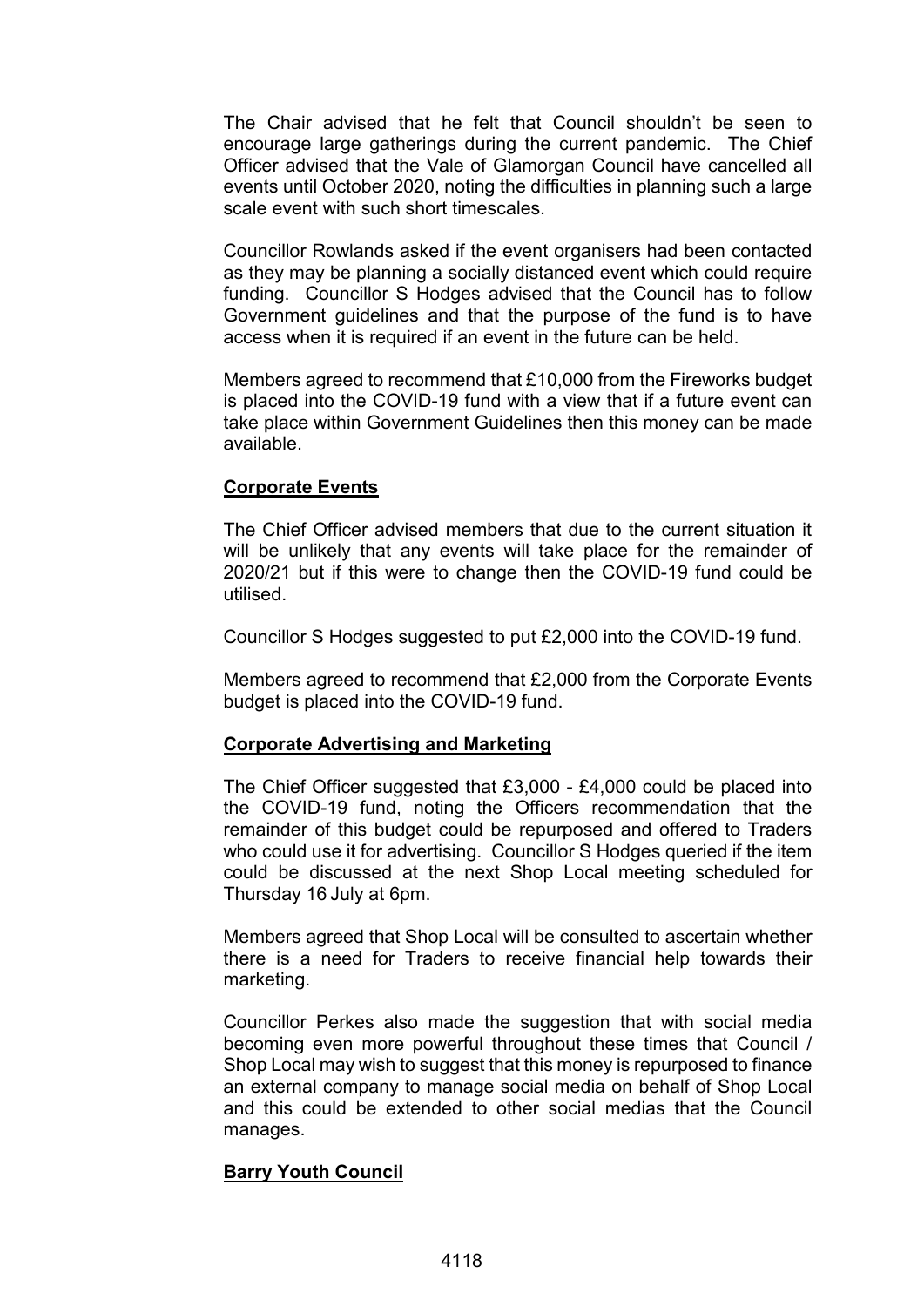The Chief Officer suggested to members to postpone the launch of the Youth Council and to re-purpose £3,000 into the COVID-19 fund.

Councillor Payne asked if some activity could be sought to engage with the young people and to those who will be unemployed due to the pandemic.

Members agreed to recommend that £1,500 be placed into the COVID-19 fund with £1,500 being made available for youth engagement.

# **Dementia Friendly Projects**

The Community Engagement Officer advised members that prior to the pandemic two organisations had applied for the grants and that she would contact those to see if their priorities have changed.

Councillor Lloyd-Selby said that it was more important than ever to retain funding for the support of Dementia Friendly Projects and that if the £3,000 was to go into the fund that £3,000 should be ring-fenced for such projects if required.

Members agreed to recommend that £3,000 be placed into the COVID-19 fund with that £3,000 being ring-fenced for Dementia Friendly Projects.

# **Books for Schools**

Councillor S Hodges suggested to contact the schools to see what their priorities are as they may have changed since the pandemic. Councillor Payne advised that they are struggling with access for technology for some children to learn from home and also suggested to work with school to find out their needs.

Members agreed to recommend that £10,000 is placed into the COVID-19 fund with that £10,000 being ring-fenced for the Books for Schools scheme depending on the priorities of the schools.

### **Business Support**

The Chief Officer advised members that the funding for business support may need to be increased due to the changes required in relation to the pandemic and that it may be worth completing an exercise to determine if the applications already received to this fund would still be required/viable. Councillor Perkes advised that business will still need support especially at this time but may not necessarily need it for events or projects that they had previously had in mind pre COVID-19. She suggested that a discussion should take place at Shop Local to determine if this fund should be increased and whether there would be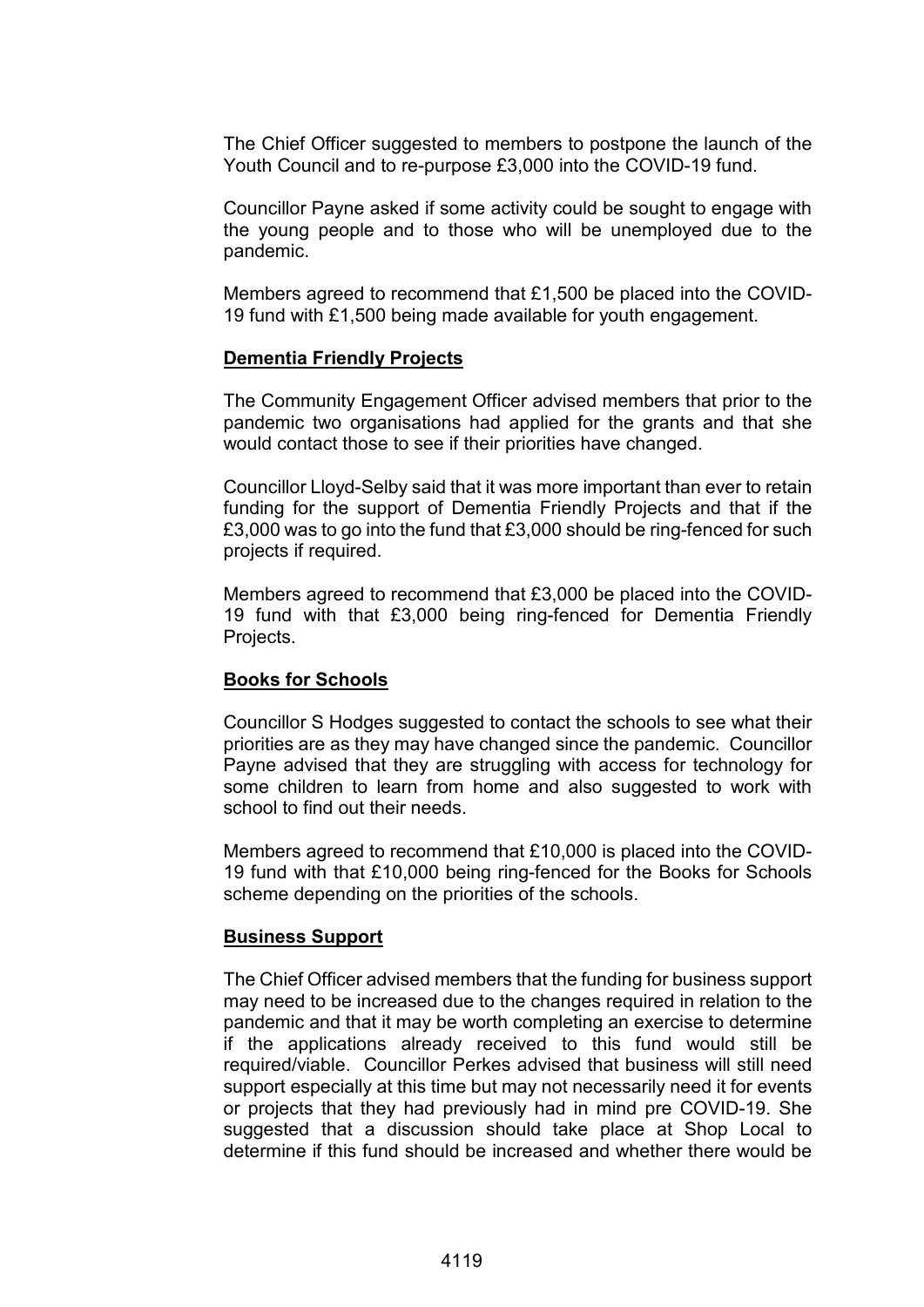an appetite from traders to request support from this fund if it were to be increased.

The Chief Officer advised that the meeting would have to be adjourned to reconvene week commencing 20 July 2020. Members will be notified of a date for the reconvened meeting.

Meeting adjourned 7 pm.

Signed ……………………….…… (Chairperson) Dated ………………………………..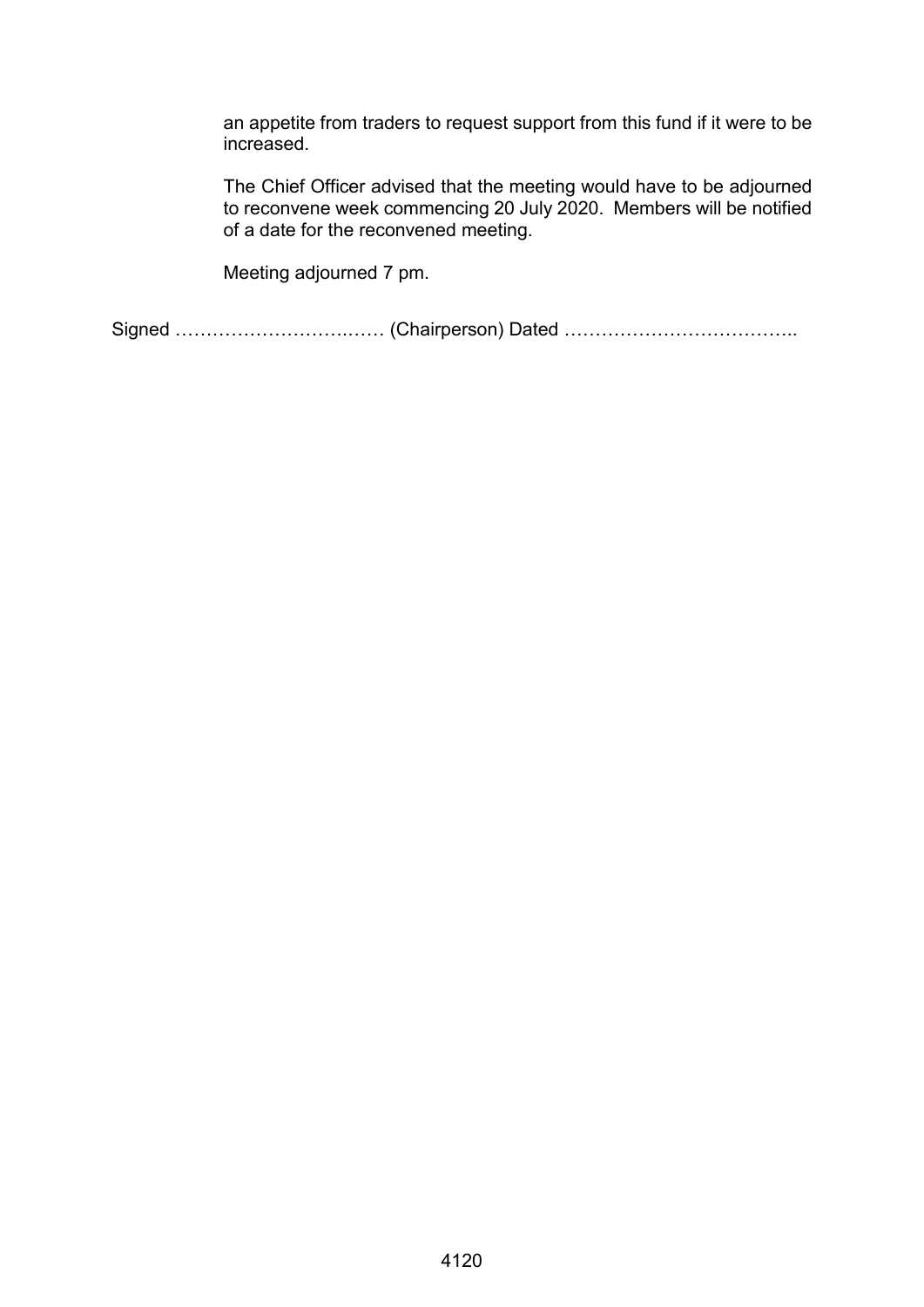# **BARRY TOWN COUNCIL**

# **DRAFT MINUTES OF A RECONVENED MEETING OF THE ADJOURNED SUSTAINABLE BARRY WORKING GROUP HELD ON MONDAY 20 JULY 2020 at 6PM**

- **PRESENT:** Councillor Clarke (Chairperson) together with Councillors Drake, S Hodges, Lloyd-Selby, Payne and Rowlands
- **ALSO PRESENT:** Emily Forbes Chief Officer Mark Sims – Deputy Chief Officer Robyn Walsh – Community Engagement Officer Rebecca Blackwell – Office Team Leader Hannah Linton – Trainee Administrator Councillor Johnson – Observer Councillor N Hodges – Observer Councillor Perkes - Observer

# 30. **APOLOGIES FOR ASBSENCE**

Apologies were received from Councillor Wright

### 31. **TO RECEIVE DECLARATIONS OF INTEREST UNDER THE COUNCILS CODE OF CONDUCT**

None were received.

# 32. **THE IMPACT OF CORONAVIRUS/COVID-19 ON THE COUNCIL'S FINANCES, SERVICES AND ENGAGEMENT AND THE IMPACT ON THE COUNCIL'S PRIORITIES FOR 2020/21**

The Chair reconvened the meeting and began on agenda item 3 under the heading Christmas Meals.

Councillor S Hodges asked if there had been any changes in the rules since the working party last met.

The Chief Officer advised members that Welsh Government have now advised a date for re-opening of Community Halls but suggested that a discussion at Full Council is had due to the fact that the regulations may vary in terms of whether parties would be authorised under the new guidelines.

The Community Engagement Officer provided an update for members in which she advised that she had been in contact with the Vale of Glamorgan Council Events team and the Rotary Club in which the Vale of Glamorgan Council Events Team responded that they did not have any updates in terms of events. However, the Rotary Club advised that the Firework Fiesta will not go ahead in its traditional format but they are exploring other alternatives such as a drive in event.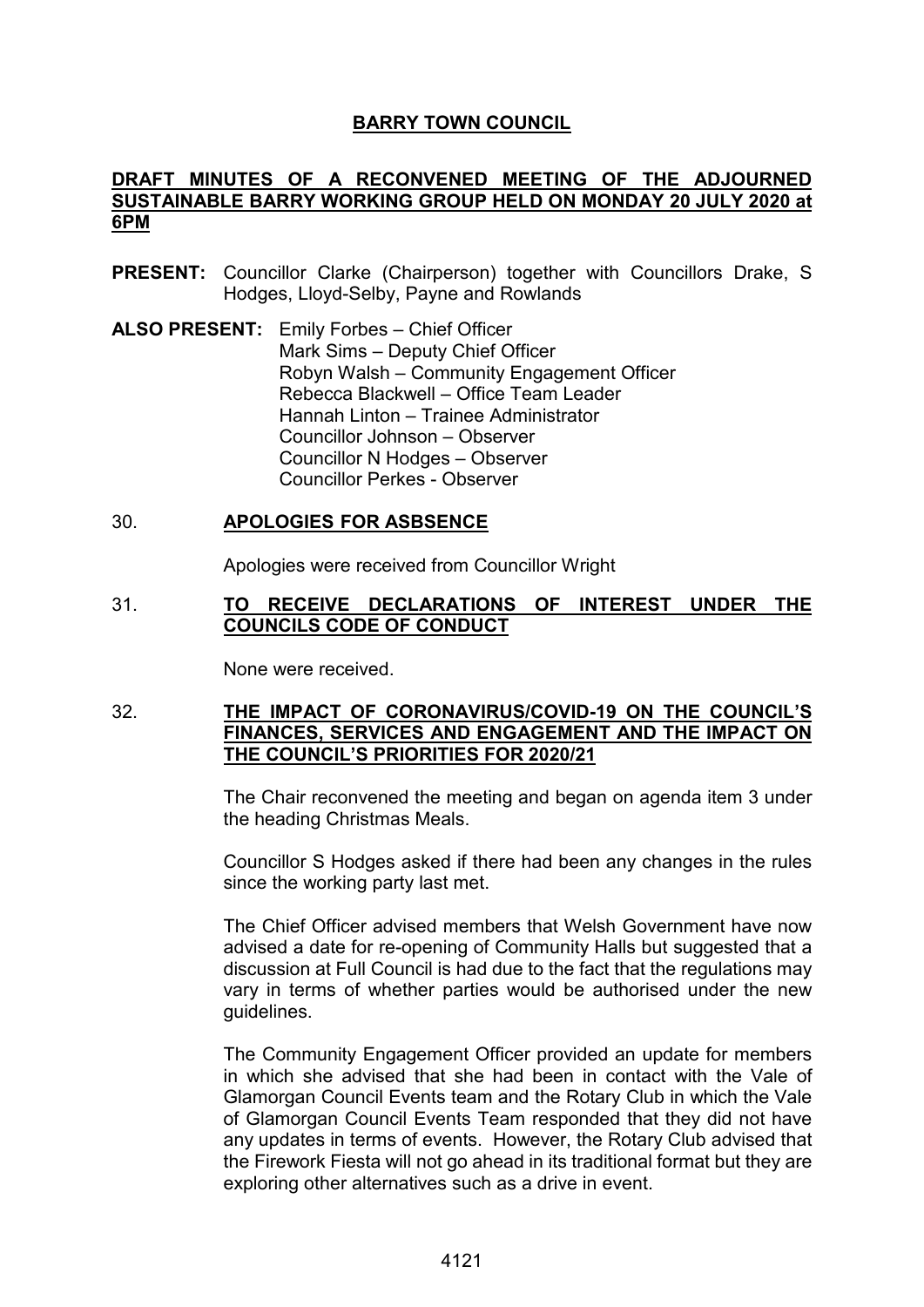The Community Engagement Officer informed members that's upon the request of the Shop Local Advisory Group that she had contacted local traders to request some ideas of how the Council could support them. The Community Engagement Officer read out the suggestions to members.

The Community Engagement Officer also advised members that at the recent meeting of Shop Local held on 16 July, members recommended that the Sustainable Barry Working Party consider allocating £4,000 from the Corporate Advertising budget to facilitate the needs for Shop Local social media page management. The Community Engagement Officer added that due to the urgency members consider recommending the solution via Urgent Action, noting that the amount requested will require Officers to obtain three quotes prior to making the appointment.

Councillor S Hodges agreed with the suggestions made by the Community Engagement Officer. Councillor Perkes advised members of the importance of the Shop Local social media management and presence.

Councillor S Hodges also agreed with the idea of Shop Local / Love Barry banners or bunting, utilising the infrastructure that is already in place within the shopping areas and suggested a figure of £5,000 for the purchase of advertising bunting.

Councillor Lloyd-Selby said that she could not hear the meeting and felt that she was unable to participate. She asked why there was not the sufficient equipment in place such as microphones as per the meeting of Full Council held on 29 June. The Chief Officer advised members that the cost of hiring such equipment for one meeting was £500 and would not be viable for every committee meeting. The Chair read out the recommendation to the Zoom participants. Councillor Lloyd-Selby advised that she could not hear the rationale behind the recommendation and felt that she could not participate and suggested that the technology be considered for future meetings.

The Community Engagement Officer advised that Technological Impact is on the agenda and suggested that it be discussed there.

The Chief Officer advised that the possibility of purchasing or hiring of equipment could be explored.

Councillor Drake then advised that both herself and Councillor Rowlands could not hear what was being said at the other end of the hall.

Councillor Rowlands advised that the legislation is clear that if all participants cannot take part in a meeting or make an informed decision then the meeting cannot take place. He suggested to have a single microphone which could be passed around the room and said that he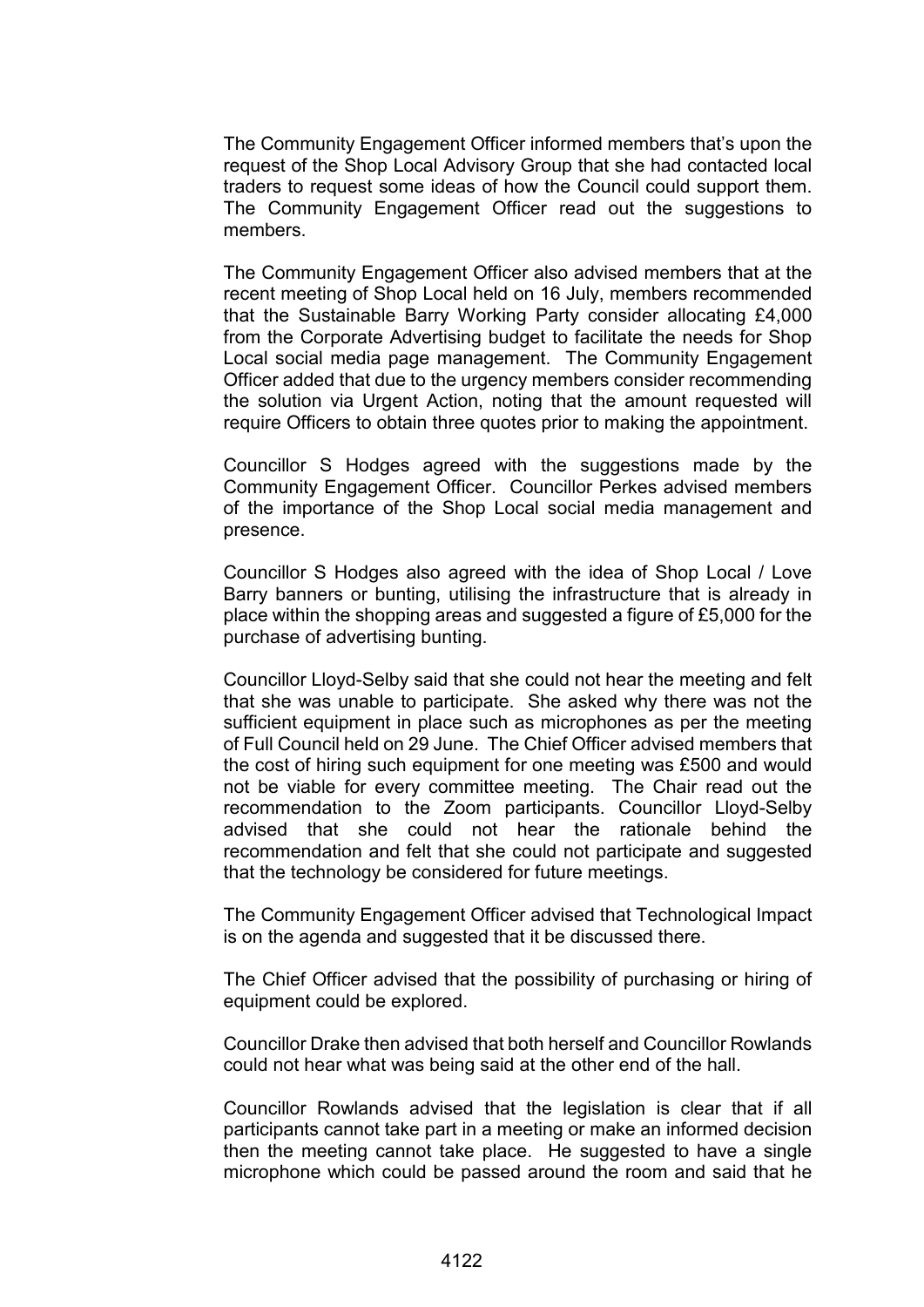was unsure how the meeting could continue if all participants could not hear. The Chief Officer advised that the suggestion would not be possible due to contamination of the microphone being passed from one person to another. Councillor Drake suggested that members were gloves when handling the microphone.

The Chief Officer advised members of the Local Authorities (Coronavirus) (Meetings) (Wales) Regulations 2020 in which it states that if members have problems with the technology, for example the internet loses connection, then as long as the meeting was quorate then it could continue. Councillor Lloyd-Selby asked for the problem to be looked into for future meetings and suggested that all meetings are via zoom with the exception of the Chair, Lead Officer and minute taker in the chamber. The Chief Officer advised that this meeting was suggested to be held in the Pioneer Hall due to the limitations that Zoom gave during the last discussion on this item. Councillor Lloyd-Selby asked if the option of using the Vale of Glamorgan Council Chamber would be viable. Councillor N Hodges said that the Vale of Glamorgan Council are not using their own chamber for meetings as all meetings are virtual and advised that social distancing could not be maintained there.

Councillor S Hodges suggested that if members wished to speak they could move closer to the laptop in order for the Zoom participants to hear. The Chief Officer moved the laptop to another table.

Councillor S Hodges advised the Zoom participants that the recommendation was made to allow £5,000 from to purchase Shop Local bunting to be placed at the shopping areas using the infrastructure already in place.

**RECOMMENDATION to a meeting of Full Council to be held on Wednesday, 29 July 2020:** 

- **1. That a budget of £5,000 is allocated for the purchase of Shop Local / Love Barry bunting to be displayed at both Holton Road and High Street, utilising the existing infrastructure at both areas from the Christmas Lights, subject to the necessary approvals being obtained from the Vale of Glamorgan Council Highways Department.**
- **2. That a budget of £4,000 is repurposed from the Corporate Advertising budget for the purpose of Barry Town Council entering into a 12-month contract with an external social media management company to promote shopping locally and the town across Facebook, Instagram and Twitter, noting that Officers will obtain 3 separate quotes to demonstrate best value for money.**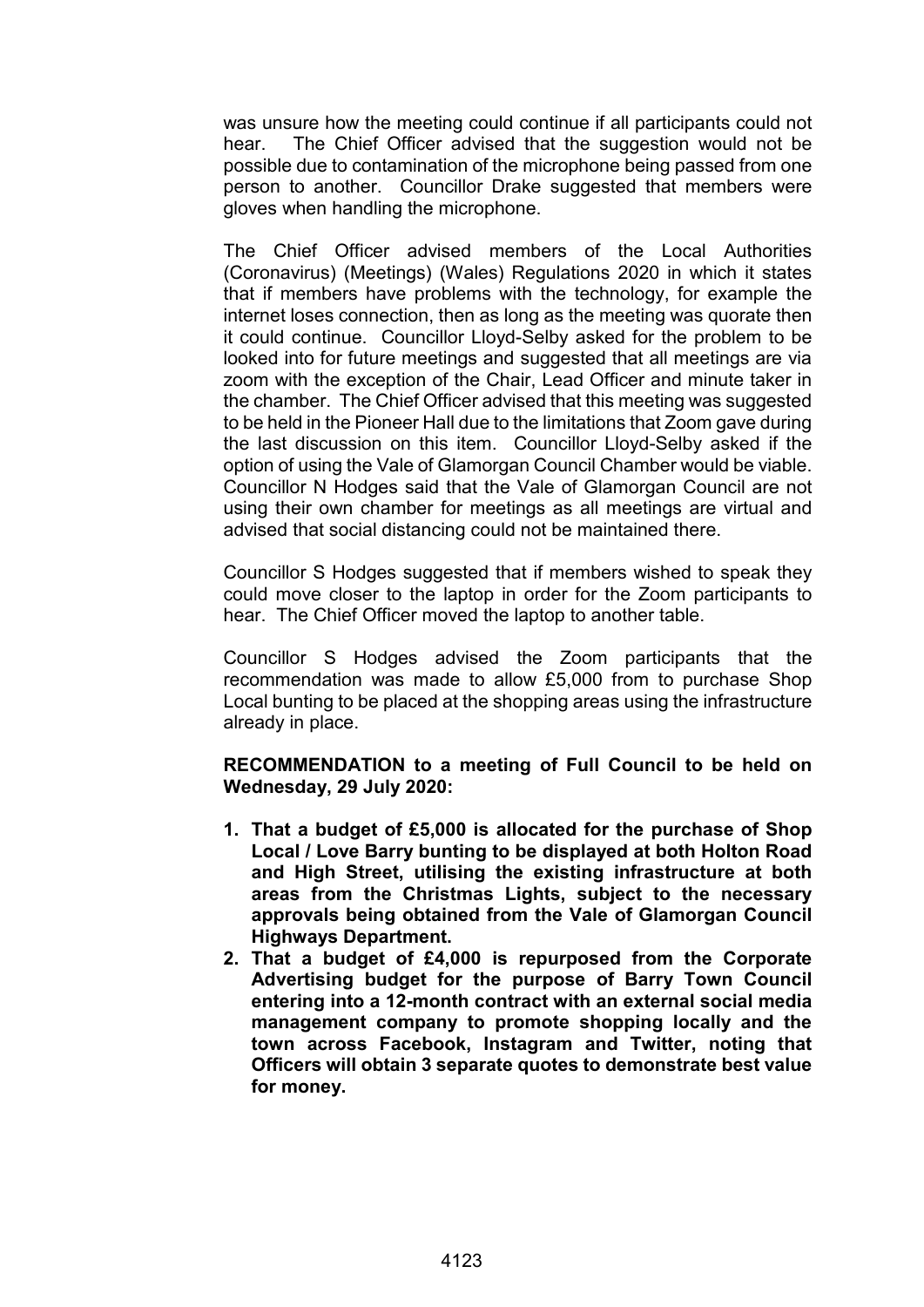# **Christmas Meals**

Members were advised within the report that the Council were not in a position to determine whether events involving large numbers of people would be allowed this year and a suggestion of placing £2,700 of the Christmas Meals budget be placed into the COVID-19 fund.

Members agreed to recommend that £2,700 of the Christmas Meals budget be placed into the COVID-19 fund.

# **Green Grants**

Councillor Lloyd-Selby advised that people could be more confident about outdoor activities and suggested that groups should be encouraged to apply. Councillor Payne agreed with Councillor Lloyd-Selby and added that there are a lot of plastic around in the form of tape and social distancing stickers and said that there should be some greener solutions that could be looked into. The Chair advised that this working party could be in danger of creating too many pots in relation to COVID-19. Councillor S Hodges suggested to put all the proposed repurposed money into one COVID-19 fund which would make the fund purposeful for when people are making applications, noting that environmentally friendly applications should be encouraged.

Members agreed to recommend that £4,300 of the Green Grants budget be placed into the COVID-19 fund.

# **Community Grants**

The Chief Officer advised members that a list had ben collated of grants applications received to date which had been highlighted in either red, amber or green to show which applications could be grants, those that could be granted in part or those that would not likely be granted due to them requesting a grant for things such as events / trips.

Councillor Drake asked if the grant applications were still available and if the closing date had passed as Castleland Community Centre would like to apply. The Chief Officer responded that during the pandemic there was no cut-off date and organisations could still apply. The Chief Officer suggested that the grant application process could be advertised again with no definite closing date.

Councillor S Hodges suggested that the organisations highlighted in red are written to advising them of the situation as they may have new suggestions for funding for their groups. Councillor S Hodges also suggested that the COVID-19 pot be increased under this heading and suggested to top up the Community Grant heading to £40,000. The Chief Officer advised that this would be a sensible recommendation as already £37,000 had been applied for to date.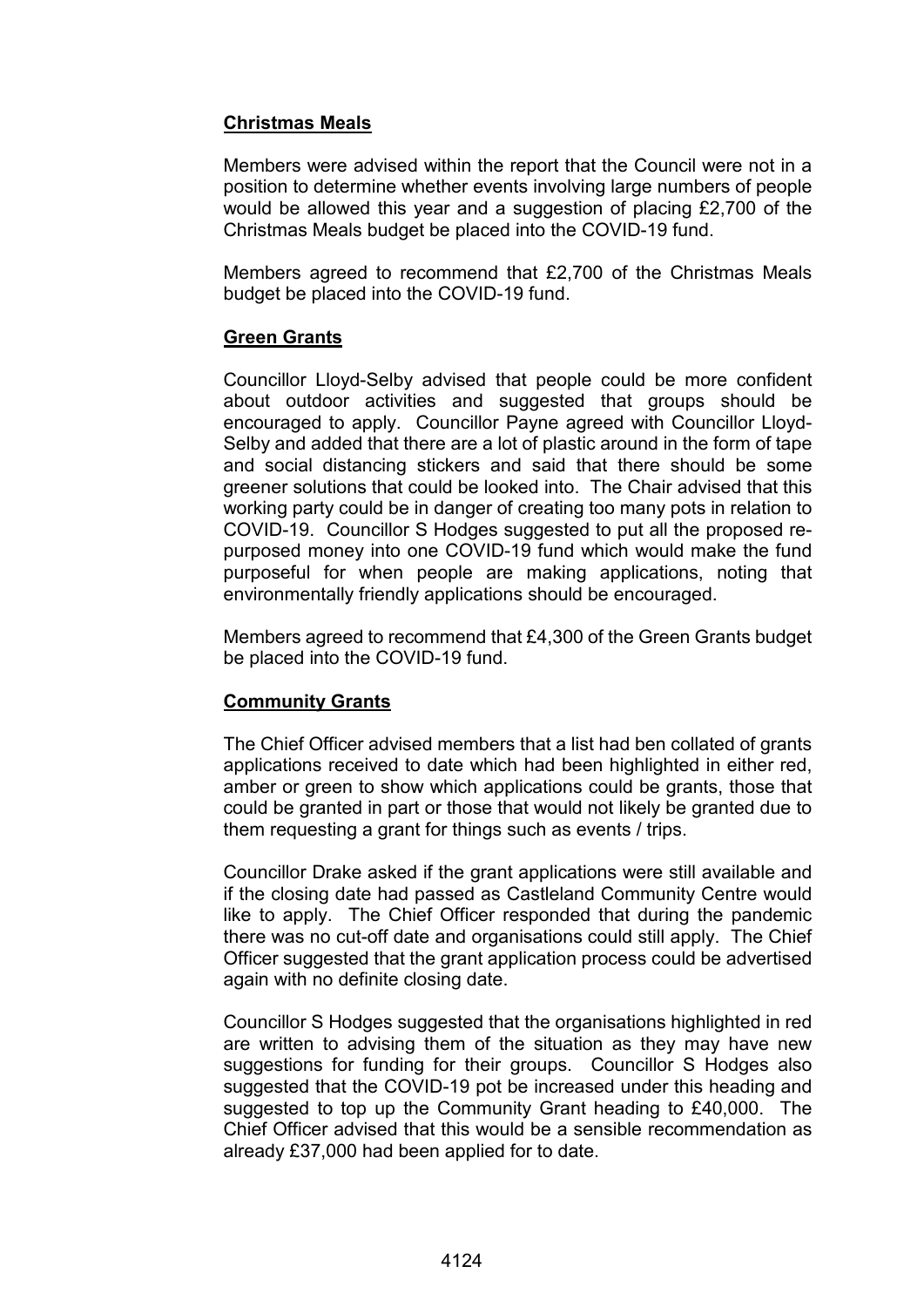Councillor Lloyd-Selby raised concerns about the timescales for delivery as many organisations may not be able to deliver on their timescales due to COVID-19 and may need to turn some organisations into red applications and re-purpose that money.

Councillor S Hodges suggested to write to all applicants requesting information into changes in circumstances due to COVID-19 and increase the Community Grant budget heading to £40,000.

The Chief Officer advised that the Financial Assistance Grants would normally be dealt with via the Finance, Policy and General Purposes Committee and advised that the next meeting isn't until September. She suggested that an extraordinary meeting of the Finance, Policy and General Purposes Committee may need to be called to deal with the Financial Assistance Grant applications received with the recommendations being forwarded to the Full Council meeting scheduled for September.

The Deputy Chief Officer asked if the Business Support heading was resolved as his notes state that it was partly discussed but not resolved due to the last meeting being adjourned.

Councillor S Hodges suggested that the £3,000 of the Business Support budget heading be placed into the COVID-19 fund.

Councillor Perkes requested that something is explored in relation to people queuing outside shops during the autumn and winter months. She suggested that marquees be purchased to help with the queuing system. Councillor S Hodges agreed and suggested that officers look into marquees for use at events in Central Park.

Councillor Payne suggested that shops be fitted with awnings as they had them historically on Holton Road. The Chair advised that there could be other funding available to access via the Vale of Glamorgan Council for improvements to Holton Road.

The Chief Officer advised members that funding could be explored via the Vale of Glamorgan Council in particular funding discussed at a recent Barry Resilience Forum.

Members agreed to recommend that £25,000 of the Community Grants budget be placed into the COVID-19 fund. Members also agreed to recommend that the budget heading for Community Groups be increased to £40,000 and all applicants are written to determine if their needs have changed due to COVID-19.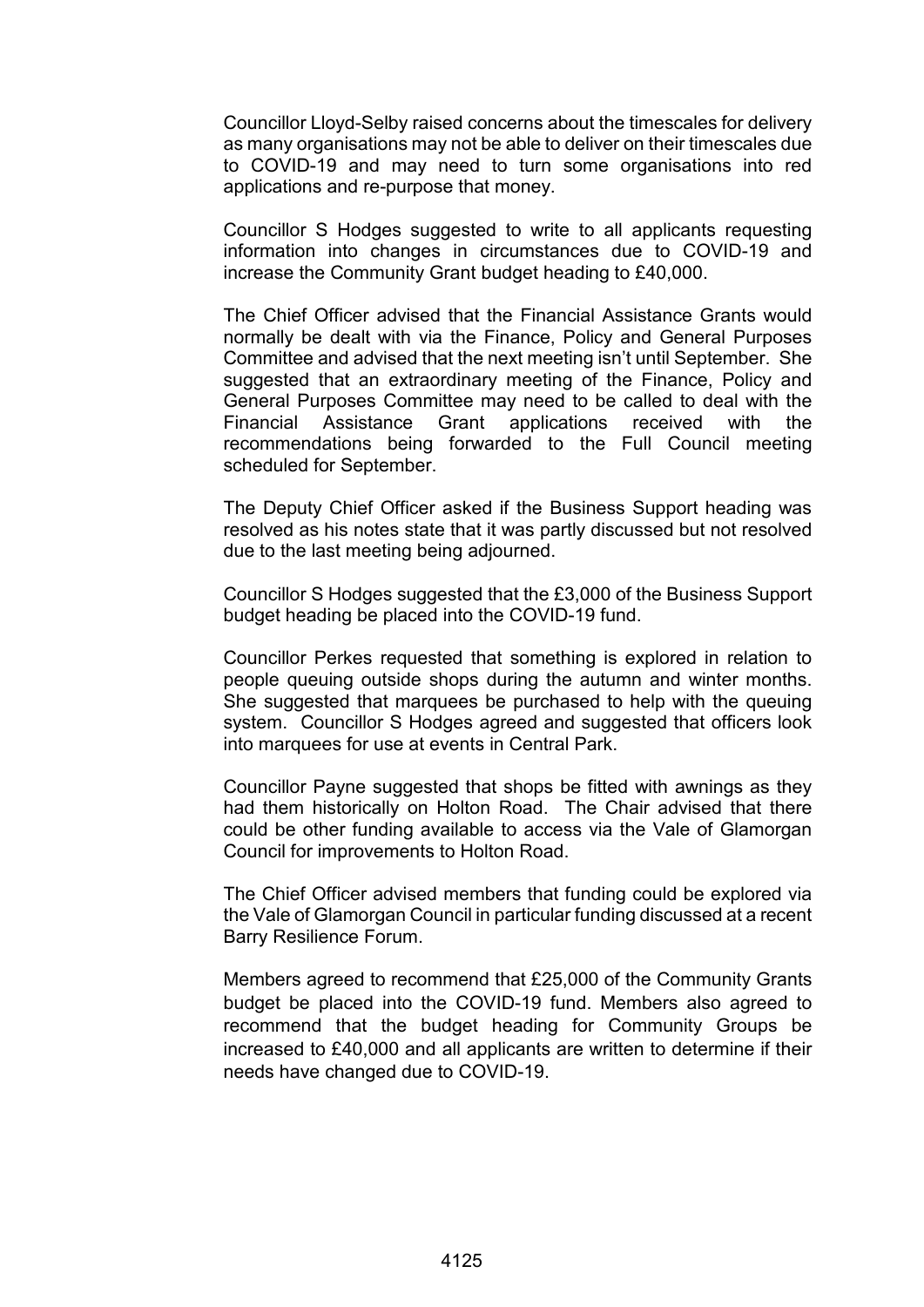Members also agreed to recommended that £3,000 of the Business Support budget heading is placed into the COVID-19 fund and that Officers explore funding via the Vale of Glamorgan Resilience Forum.

# **Community Plan**

Members were advised that it had been suggested to postpone the Community Plan for at least three months due to the pandemic.

Members agreed to postpone the Community Plan for at least three months, supporting the review of the Community Engagement Strategy to determine the public's priorities during the pandemic, noting that the results of the engagement will feed back into the Sustainable Barry Working Party for consideration.

# **Social Impact**

Members were provided with information within the report that outlined that the Community Engagement Strategy review will address the social impact of COVID-19 on the community.

Members noted the update within the report.

# **Technological Impact**

The Chief Officer advised members that office staff are part working from home and part working within the offices on a rota and socially distanced basis. She also advised that there is a view to re-open to the public in September to coincide with the re-opening of schools. It was also mentioned that the full zoom package had been purchased for committee meetings but will investigate technology to accommodate the zoom meetings for members' full participation and that committee agendas are being uploaded to the website in full, asking members of the public to submit questions prior to the meeting to retain public participation. The Chief Officer ended the update stating that all of the new technology and how we engage has been a learning curve for all staff and Councillors and asked if training was required for both staff and Councillors in terms of Zoom.

The Chair suggested if the local supplier could attend and do a presentation of how the technology would work prior to purchasing.

The Chief Officer advised that this could be explored and utilise JPL's knowledge of such equipment to help with the purchasing of sound and microphones.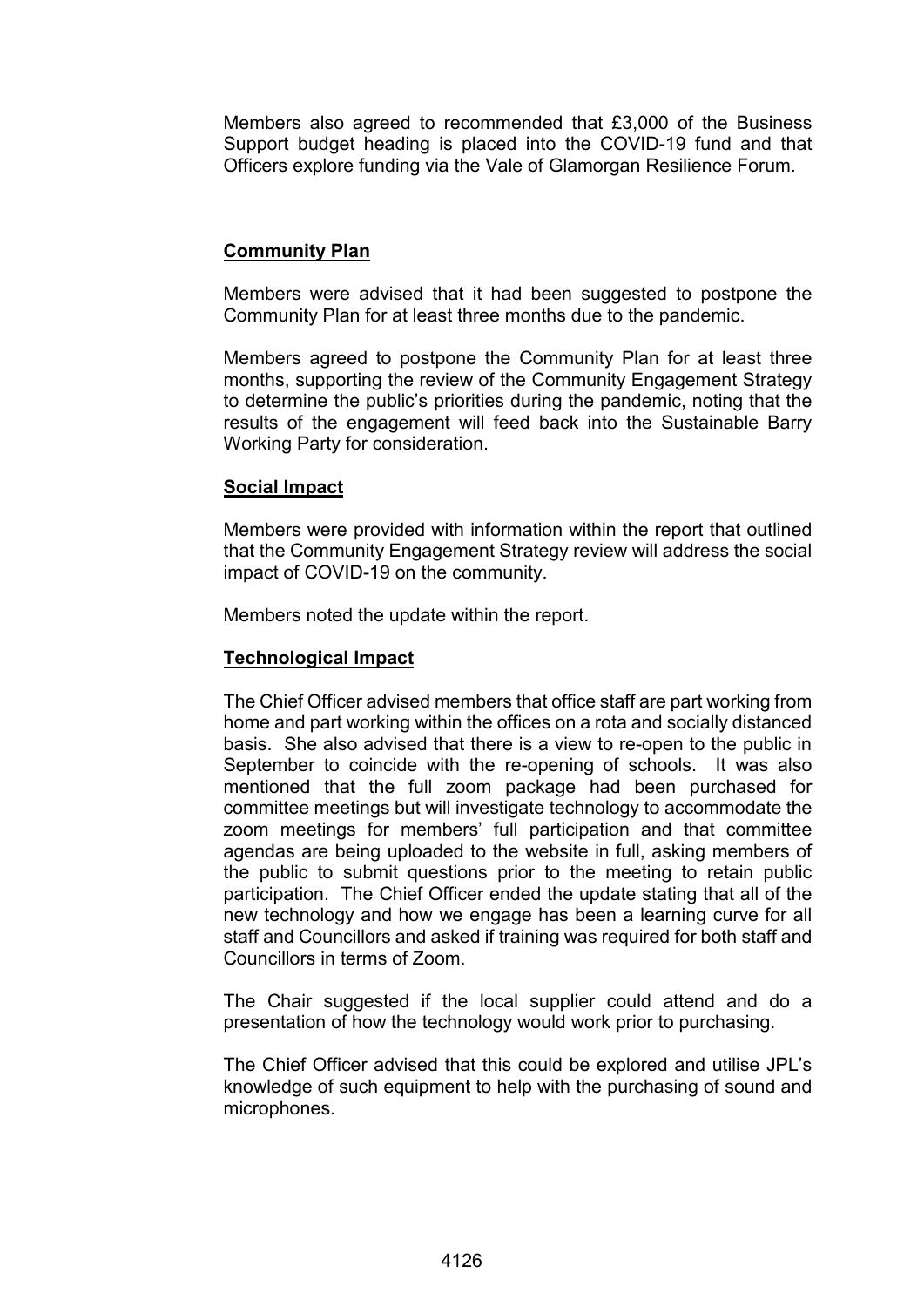Councillor Payne suggested to contact One Voice Wales for advice as they must have helped smaller community councils with their limitations around virtual meetings during the pandemic.

Members agreed to allow the Chief Officer to explore options in relation to the limitations surrounding virtual meetings.

# **Environmental Impact**

The Community Engagement Officer advised members that this had been covered within the update provided at the beginning of the meeting.

Members noted the update provided in the meeting and moved the recommendations made at the beginning.

Councillor Lloyd-Selby advised that there are challenges the Council are facing and there is an opportunity to strengthen our democracy as a Council. She further advised that if the technology was in place it would allow the Council to widen the relationship within the community. Councillor S Hodges suggested that training on Zoom would be beneficial for staff and Councillors.

Discussions around the use of zoom continued. The Chief Officer advised that the limitations are not to participation but to the Chairing of meetings. She advised that a written brief could be prepared whereby the Chair of each committee is advised of the etiquette around zoom meetings and how to draw people into the conversation.

Councillor Rowlands agreed with the Chief Officer suggesting that guidelines are laid out for each Chair and Councillors who will participate meetings via zoom. He also suggested that Zoom Webinar be explored to allow those who cannot attend a meeting to watch it back at a later date. The Chief Officer advised that the Council's current Standing Orders do not allow for meetings to be recorded but this could be reviewed, if members wanted meetings to be recorded, at the Annual meeting where the Standing Orders are set out.

### **Legal Impact**

Members were asked to note that any changes in acts or framework which may affect the Council and its operations will be reported to the Sustainable Barry working Group for their information and/or consideration.

The Chief Officer advised that a questionnaire had been sent via One Voice Wales on the impact of Covid-19 for Town & Community Council's and advised that she wasn't sure if this would have an impact on changes to legalisation in the future.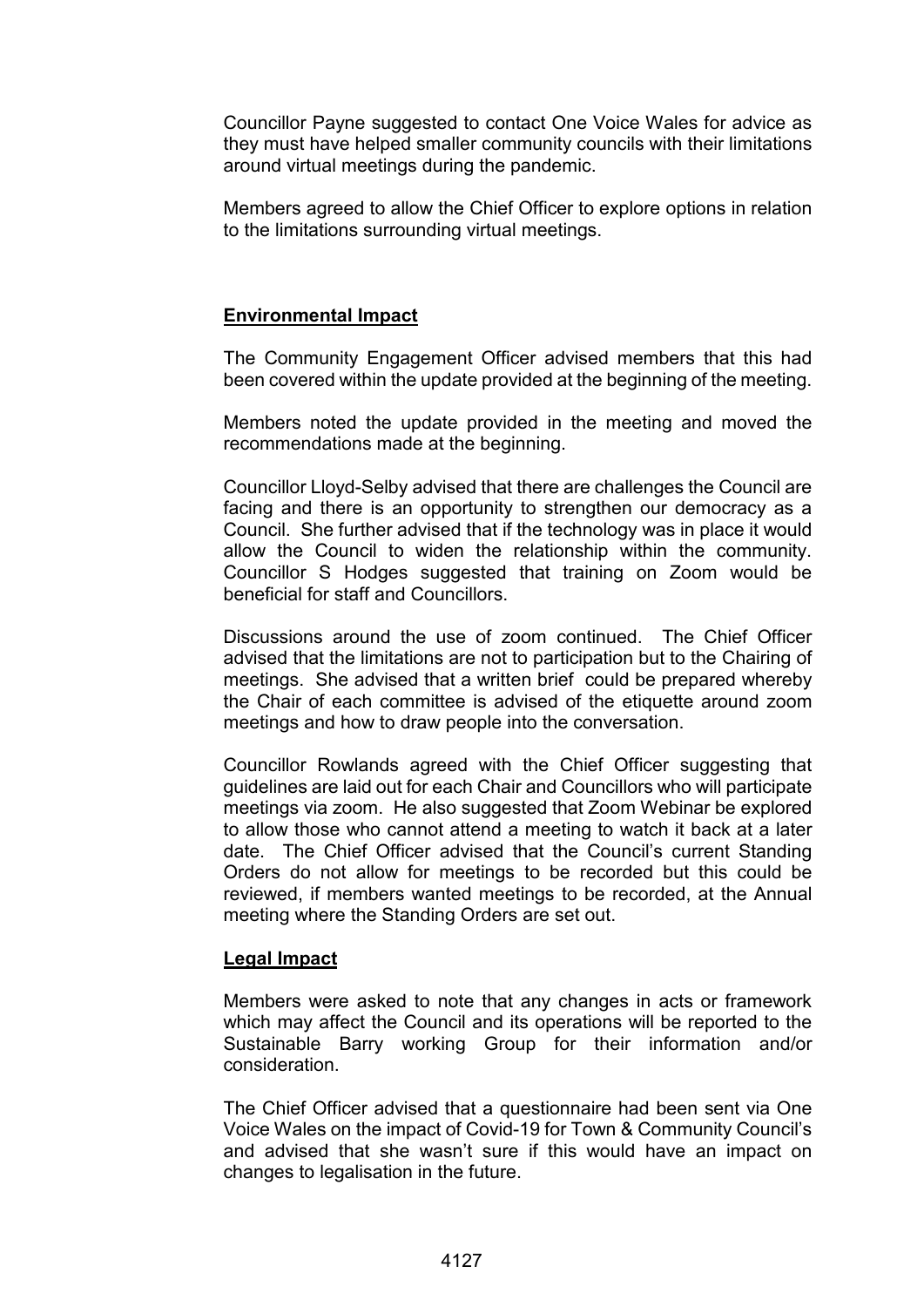Members noted the update provided.

Councillor S Hodges advised members that Penarth Town Council had set up a Traders Fund to the value of £25,000.. She suggested to create an Independent Traders Fund of £30,000 to support them. Councillor Perkes suggested the amount be increased to £50,000. Councillor Payne commented that this should be dealt with under the remit of Shop Local Barry Advisory Committee. Councillor S Hodges advised that this would be a one off in a reaction to an event that has happened.

The Chief Officer advised that the COVID-19 Fund would create a larger impact if the fund was one large pot of money and it not be ring-fenced for certain categories.

Discussions continued with points being raised about focusing on sole traders and empty shops being turned into pop up shops for local crafters.

The Chair asked for the amount that has been placed into the fund. The Deputy Chief Officer advised that £69,500 has been repurposed from this committees' recommendation with an additional £50,000 being taken from reserves to support Independent Traders, making the total COVID-19 fund £119,500. Members suggested to increase the fund to £150,000 with the shortfall being taken from Council general reserves.

**RECOMMENDATION: To a meeting of Full Council that all repurposed monies discussed within this item be placed into a COVID-19 Recovery Fund totalling £69,500 with £80,500 shortfall being transferred from the Councils General Reserves to help with the Recovery of COVID-19 for Community Groups and Traders to access within the Town and for the purpose of relevant projects.** 

# 33. **COMMUNITY IMPACT ASSESSMENT/PUBLIC CONSULTATION**

Members were provided with a draft Community Impact Assessment that is proposed for circulation to the public for consultation.

Councillor Payne raised concerns in relation into asking questions about people's mental health and what would the need of this be in relation to the impact of the COVID-19 pandemic. The Community Engagement Officer advised that the questionnaire would be anonymous and the aim was to provide the Sustainable Barry Working Party with a post COVID response from the Community. The Community Engagement Officer also asked if members wish to give input into the public consultation then this would need to be received before Friday to enable her to put a new one together, ready for Full Council which is being held on 29 July 2020.

Councillor Lloyd-Selby agreed with Councillor Payne in relation to asking some questions and what would the result show.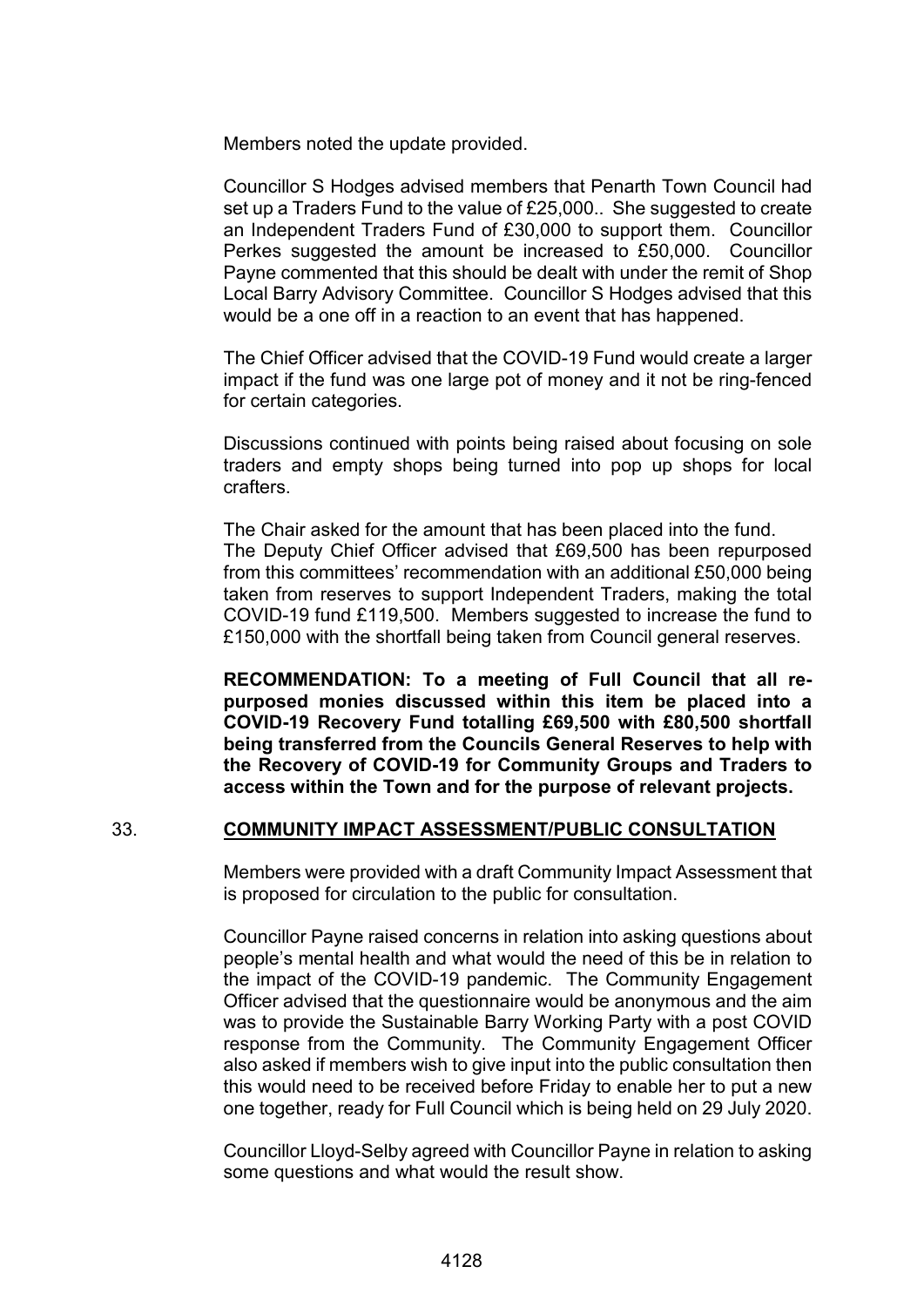Councillor Johnson suggested shorter and sharper polls or questionnaires would yield a better response than a lengthy poll or questionnaire. He also suggested to use social media and zoom meetings to gather more data. Councillor S Hodges agreed to promote the questionnaire on social media.

Councillor S Hodges said that she would be interested in finding out about people confidence when going outside and suggested a way to help encourage those people who would be lacking in confidence to leave their homes due to the pandemic.

The Chair made a suggestion of using the Community mapping directory as a point of contacts when sending out the survey.

Councillor Lloyd-Selby agreed to the use of social media and an open zoom session but there needs to be clear direct questions. She also commented that she was unsure that all the community groups were on the Community Mapping database and advised that certain groups have been set up to cover gaps.

Councillor N Hodges agreed with gaining knowledge about people's confidence during the pandemic and also suggested that when it is agreed the COVID-19 Fund should be advertised as much as possible as it will have a positive focus on the Council. He also advised caution about asking general questions which could generate suggestions from the public on services we cannot provide.

The Chief Officer advised members that the exercise was to see how the community were feeling following on from the pandemic and to obtain ways in which the Council could help via the COVID-19 fund. The Chief Officer also requested if members would allow the Community Engagement Officer to create a new questionnaire with the help of members input with a deadline of Friday 24 July.

Councillor Payne asked if the questions incorporate with the seven wellbeing goals. The Community Engagement Officer advised that they do incorporate those seven well-being goals.

**RESOLVED: That the Community Engagement Officer re-visits the Community Impact Assessment and reports back to members via email in order to have it ready for distribution following the meeting of Full Council.**

### 34. **COMMUNITY MAPPING**

Councillor Johnson asked for clarification in relation to the Community mapping database as some groups are not listed on there. The Community Engagement Officer advised that the list is not exhaustive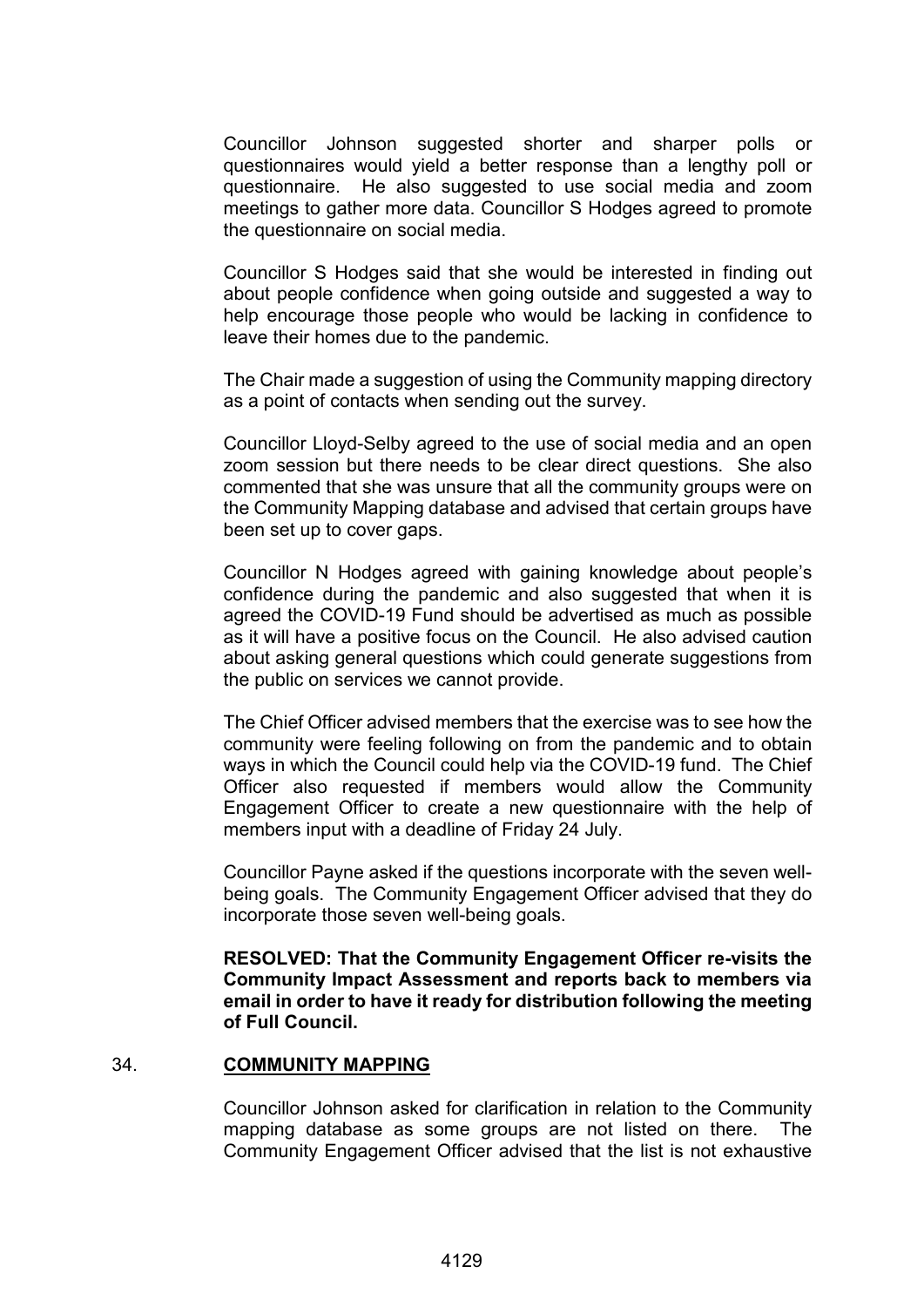and that she only had a few days to put the list together and it will be added to in order to incorporate those who are not on the list.

# **RESOLVED:**

- **1. That the Sustainable Barry Working Group consider the implications of being able to complete a community mapping exercise for Barry as a whole, noting that once the group have determined the priorities that community mapping could be utilised for specific areas.**
- **2. That the list of Community Organisations operating in Barry is received, noting that the list will be continually updated to ensure it remains current.**

Meeting Closed 7.30pm

Signed ………………………. (Chairperson) Dated ………………………………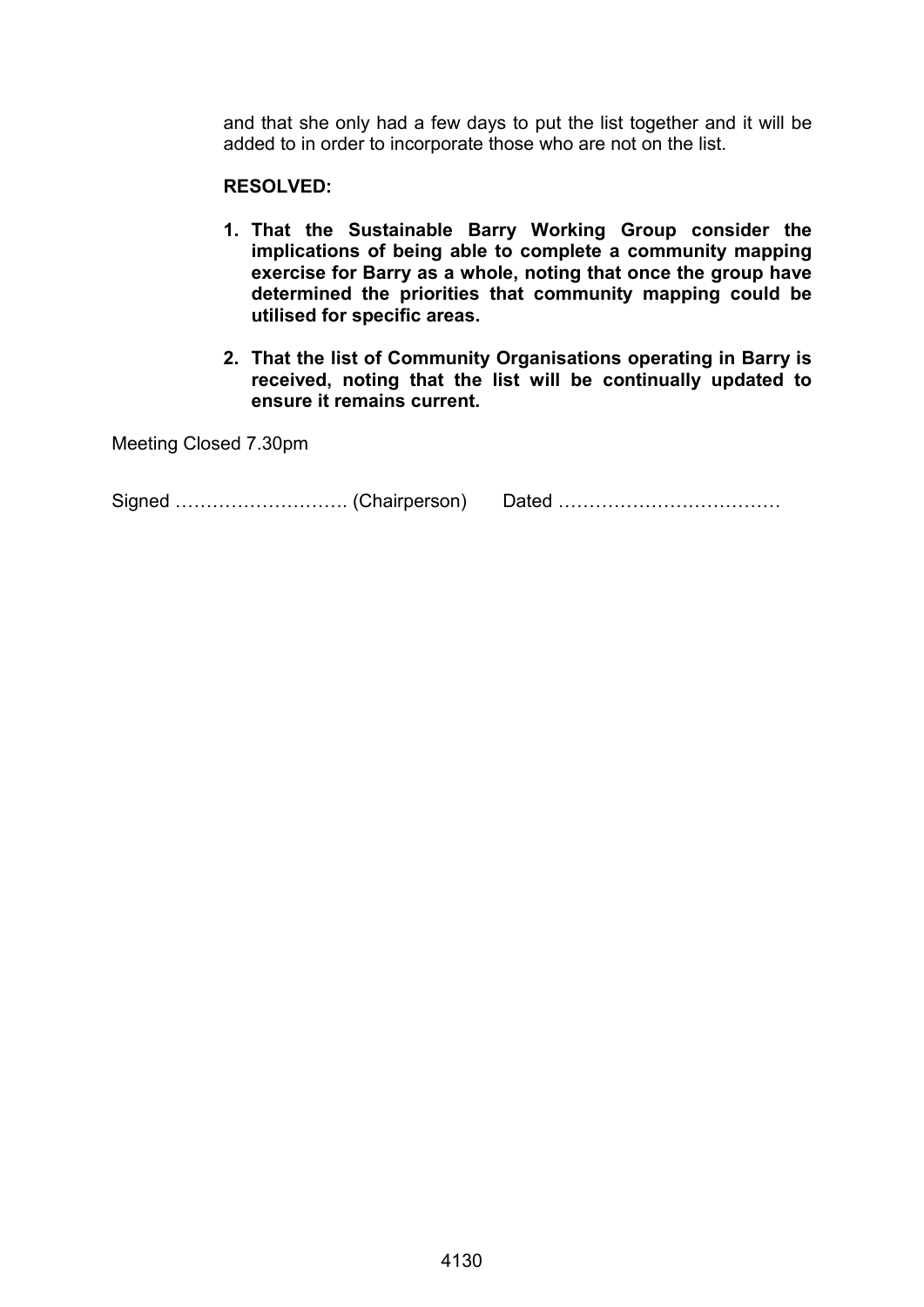# **FOR INFORMATION ONLY**

#### **ACTION SHEET - SUSTAINABLE BARRY WORKING PARTY - 13 JULY & 20 JULY 2020**

|                   |                                                                                                                                                                                                                                                                                                                                                                                                                                                    | <b>ACTION TO</b><br><b>BE TAKEN</b> | <b>DATE ACTION</b><br><b>TO BE</b> |           |
|-------------------|----------------------------------------------------------------------------------------------------------------------------------------------------------------------------------------------------------------------------------------------------------------------------------------------------------------------------------------------------------------------------------------------------------------------------------------------------|-------------------------------------|------------------------------------|-----------|
| <b>MINUTE NO.</b> | <b>ACTION TO BE TAKEN</b>                                                                                                                                                                                                                                                                                                                                                                                                                          | <b>BY</b>                           | <b>CARRIED OUT PROGRESS</b>        |           |
|                   | That a recommendation to a meeting of Full Council to be held                                                                                                                                                                                                                                                                                                                                                                                      |                                     |                                    |           |
|                   | on Wednesday, 29 July 2020 that the extract related to the                                                                                                                                                                                                                                                                                                                                                                                         |                                     |                                    |           |
|                   | Wellbeing of Future Generations Wales Act 2015 Sustainable                                                                                                                                                                                                                                                                                                                                                                                         |                                     |                                    |           |
| 26                | Development Principle is the Decision Making Framework to                                                                                                                                                                                                                                                                                                                                                                                          |                                     |                                    |           |
|                   | Improve the Economic, Social Environmental and Cultural Well-                                                                                                                                                                                                                                                                                                                                                                                      |                                     |                                    |           |
|                   | Being of Barry is placed on every future committee agenda for                                                                                                                                                                                                                                                                                                                                                                                      |                                     |                                    |           |
|                   | reference.                                                                                                                                                                                                                                                                                                                                                                                                                                         | OTL                                 | 29.07.2020                         | On agenda |
| 27                | That a recommendation to a meeting of Full Council to be held on<br>Wednesday, 29 July 2020 that the Chief Officer re-words item 3 on<br>the Terms of Reference for the Sustainable Barry Working Party to<br>include staff well-being.                                                                                                                                                                                                            | CO                                  | 29.07.2020                         | On agenda |
| 32(1)             | That a recommendation to a meeting of Full Council to be held on<br>Wednesday, 29 July 2020, that a budget of £5,000 is allocated for<br>the purchase of Shop Local / Love Barry bunting to be displayed at<br>both Holton Road and High Street, utilising the existing<br>infrastructure at both areas from the Christmas Lights, subject to the<br>necessary approvals being obtained from the Vale of Glamorgan<br>Council Highways Department. | <b>CEO</b>                          | 29.07.2020                         | On agenda |
| 32(2)             | That a budget of £4,000 is repurposed from the Corporate<br>Advertising budget for the purpose of Barry Town Council entering<br>into a 12 month contract with an external social media management<br>company to promote shopping locally and the town across<br>Facebook, Instagram and Twitter, noting that Officers will obtain 3<br>separate quotes to demonstrate best value for money.                                                       | <b>CEO</b>                          | 29.07.2020                         | On agenda |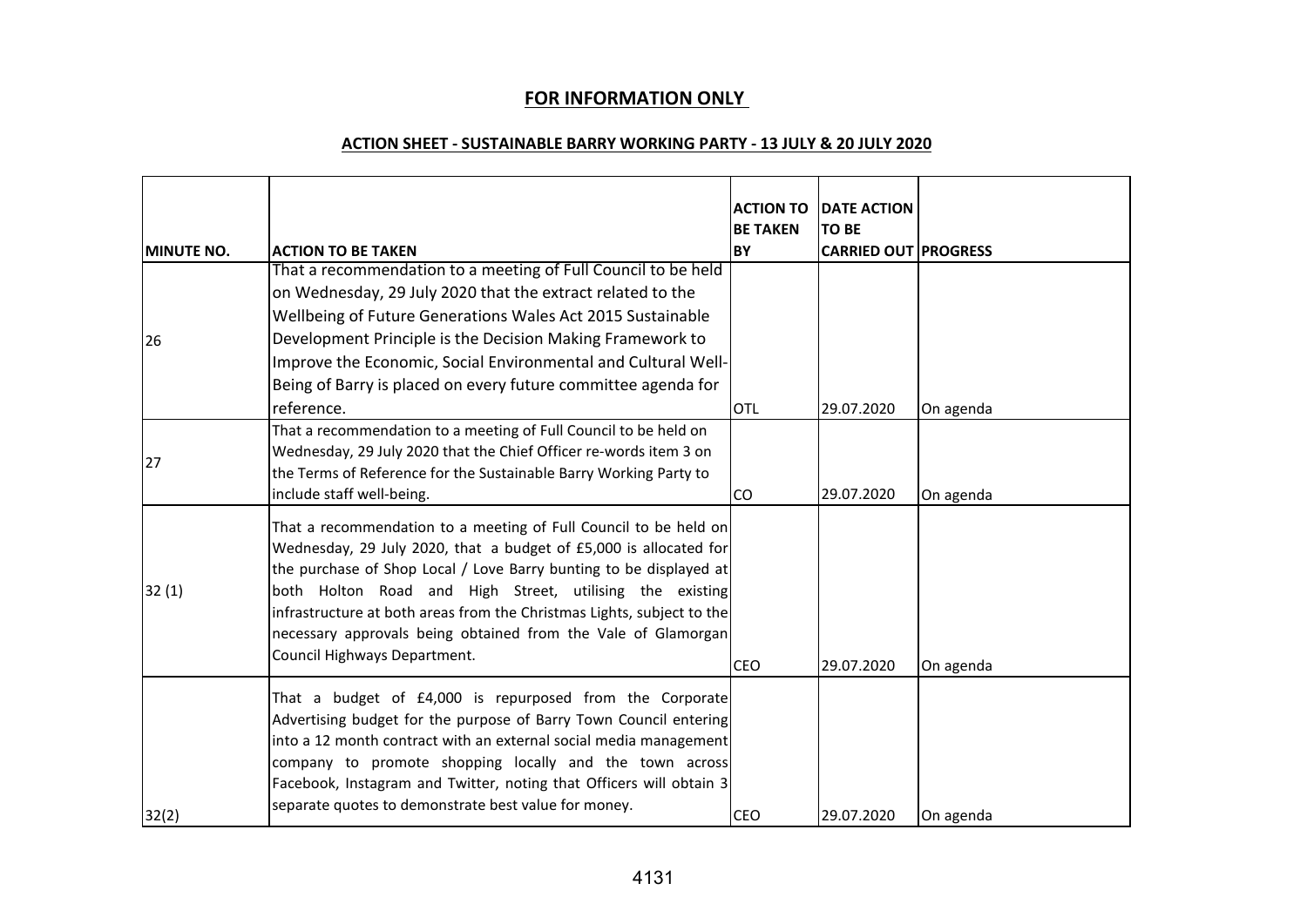| 32(3) | That a recommendation to a meeting of Full Council to be held on<br>Wednesday, 29 July 2020 that all re-purposed monies discussed<br>within this item be placed into a COVID-19 Recovery Fund totalling<br>£69,500 with £80,500 shortfall being transferred from the Councils<br>General Reserves to help with the Recovery of COVID-19 for<br>Community Groups and Traders to access within the Town and for<br>the purpose of relevant projects. | CEO        | 29.07.2020 | On agenda |
|-------|----------------------------------------------------------------------------------------------------------------------------------------------------------------------------------------------------------------------------------------------------------------------------------------------------------------------------------------------------------------------------------------------------------------------------------------------------|------------|------------|-----------|
| 33    | That a recommendation to a meeting of Full Council to be held on<br>Wednesday, 29 July 2020 that the Community Engagement Officer<br>re-visits the Community Impact Assessment and reports back to<br>members via email in order to have it ready for distribution<br>following approval at Full Council.                                                                                                                                          | <b>CEO</b> | 29.07.2020 | On agenda |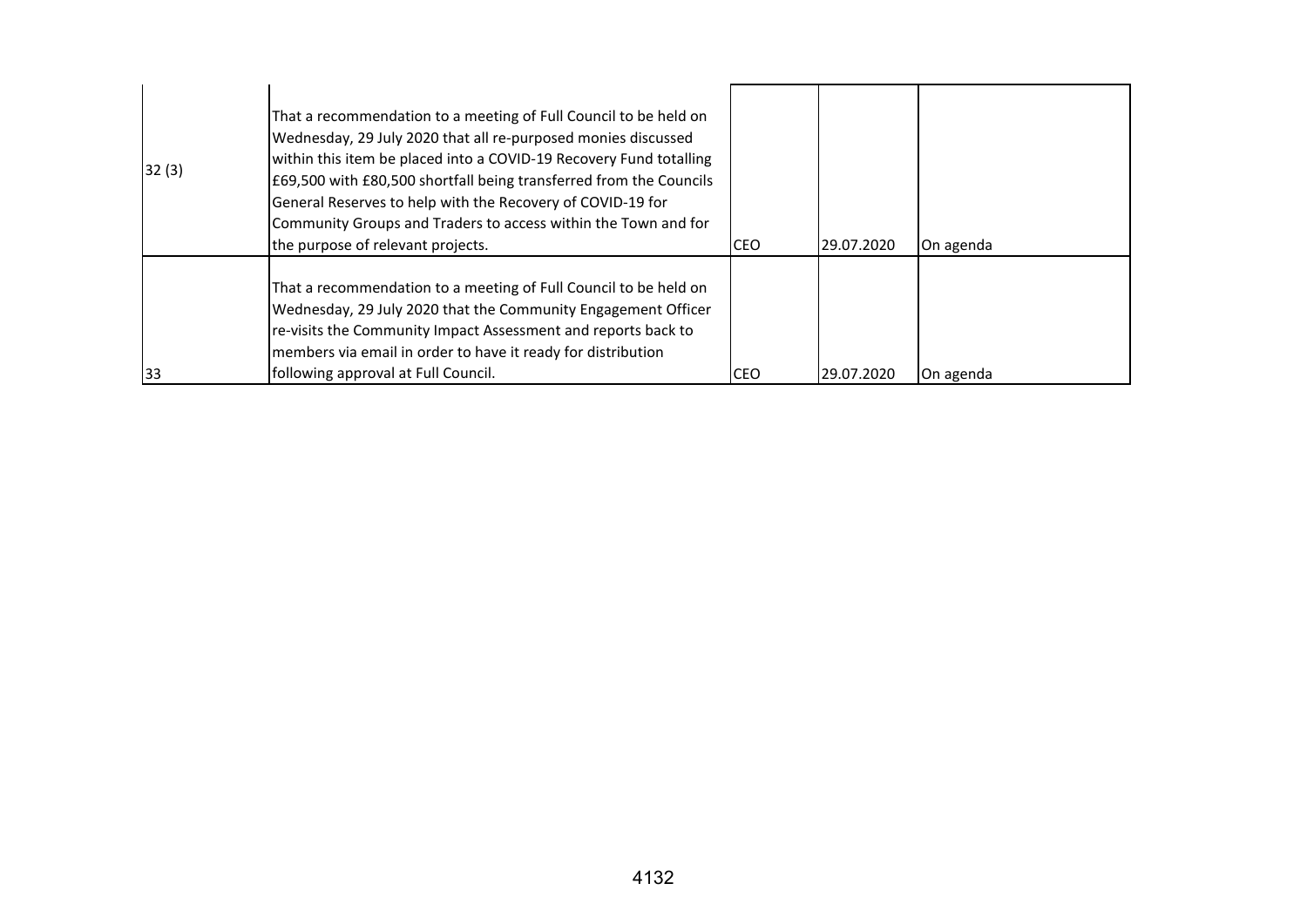# **BARRY TOWN COUNCIL**

# **DRAFT MINUTES OF A MEETING OF THE PERSONNEL COMMITTEE HELD ON MONDAY, 13 JULY 2020 AT 7.00PM**

- **PRESENT:** Councillors Charles (Chairperson) together with Councillors Clarke, Payne (Vice Chair), Perkes, Wilkinson and Wright
- **ALSO PRESENT**: Emily Forbes Chief Officer Mark Sims – Deputy Chief Officer Rebecca Blackwell – Office Team Leader Hannah Linton – Trainee Administrator Councillor Johnson – Observer

#### R228. **APOLOGIES FOR ABSENCE**

Apologies were received from Councillor Wiliam

#### R229. **DECLARATIONS OF INTEREST**

None

### R230. **TO APPROVE AND SIGN THE MINUTES OF A MEETING OF THE PERSONNEL COMMITTEE HELD ON 20 JANUARY 2020**

**RESOLVED: That the minutes of a meeting of the Personnel Committee held on 20 January 2020 be approved and signed as a correct record.** 

# R231. **NJC JOINT TRADE UNIONS PAY CLAIM 2020-21 FOR INFORMATION**

The Chief Officer advised the committee of the information within the report appendices advising how it will have an impact on staffing budgets.

**RESOLVED: That members receive and note the information provided within the report and appendices.** 

### R232. **BUDGET OUT-TURN REPORT 31 MARCH 2020**

Members were provided with a report informing them of the Council's income and expenditure in the 2019/20 financial year as at the end of March 2020.

**RESOLVED: That the budget out-turn report for March 2020 be received and noting the net underspend (surplus for the year) of £49,129 for 2019/20**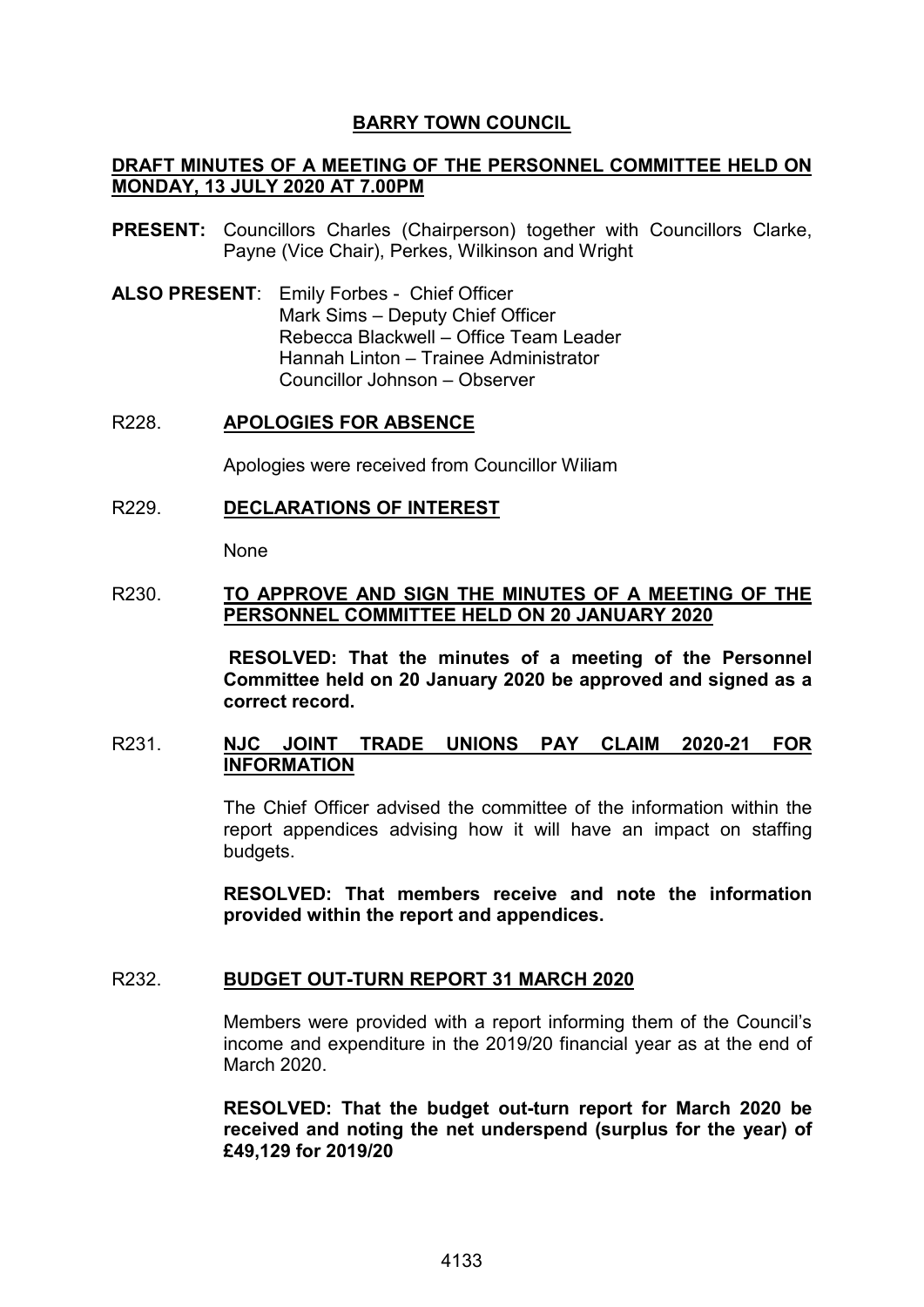# R233. **BUDGET MONITORING REPORT JUNE 2020**

Members were provided with a report outlining the Committee's income and expenditure in the 2020/21 financial year as at the end of June 2020.

**RESOLVED: That members receive the budget monitoring report for June 2020 noting the projected out-turn for the year is to be overspent by £1,000**

### R234. **DATE OF NEXT MEETING**

**RESOLVED: That the next meeting of the Personnel Committee will be reviewed in September 2020** 

### R235. **EXCLUSION OF PRESS AND PUBLIC**

**RESOLVED: That in accordance with Section 1(2) of the Public Bodies (Admission to Meetings) Act 1960, in view of the confidential nature of the business about to be transacted, it is advisable in the public interest that the press and public be excluded from the remainder of the meeting.** 

### R236. **COSTS ASSOCIATED WITH INCREASING PLANNING FUNCTION**

Members were provided with a report to inform them of the costs associated with increasing the Planning function of the Council as per previous instruction from Committee at the last meeting.

The Chief Officer discussed three options with members as explained the financial costs of each of them.

Councillor Wilkinson asked for the views of those who sat on the Planning Committee as to which increase would be suitable. The Chief Officer advised members that the Planning Officers workload has increased and more hours would be beneficial. Councillor Johnson added that Planning is an important function of the Council and asked how many hours was the Planning Officer working over his current contracted hours. The Chief Officer advised that the Planning Officer is currently 12 hours over his contractual hours with no annual leave taken. The Chief Officer also advised members that they had agreed to pay hours owed to the Planning Officer previously and this is how the discussion of increasing hours occurred. Councillor Payne advised to go with an increase of 5 hours.

### **RESOLVED: That members of the Personnel Committee agree to an increase of 5 hours per week making the Planning function total hours of 15 hours per week.**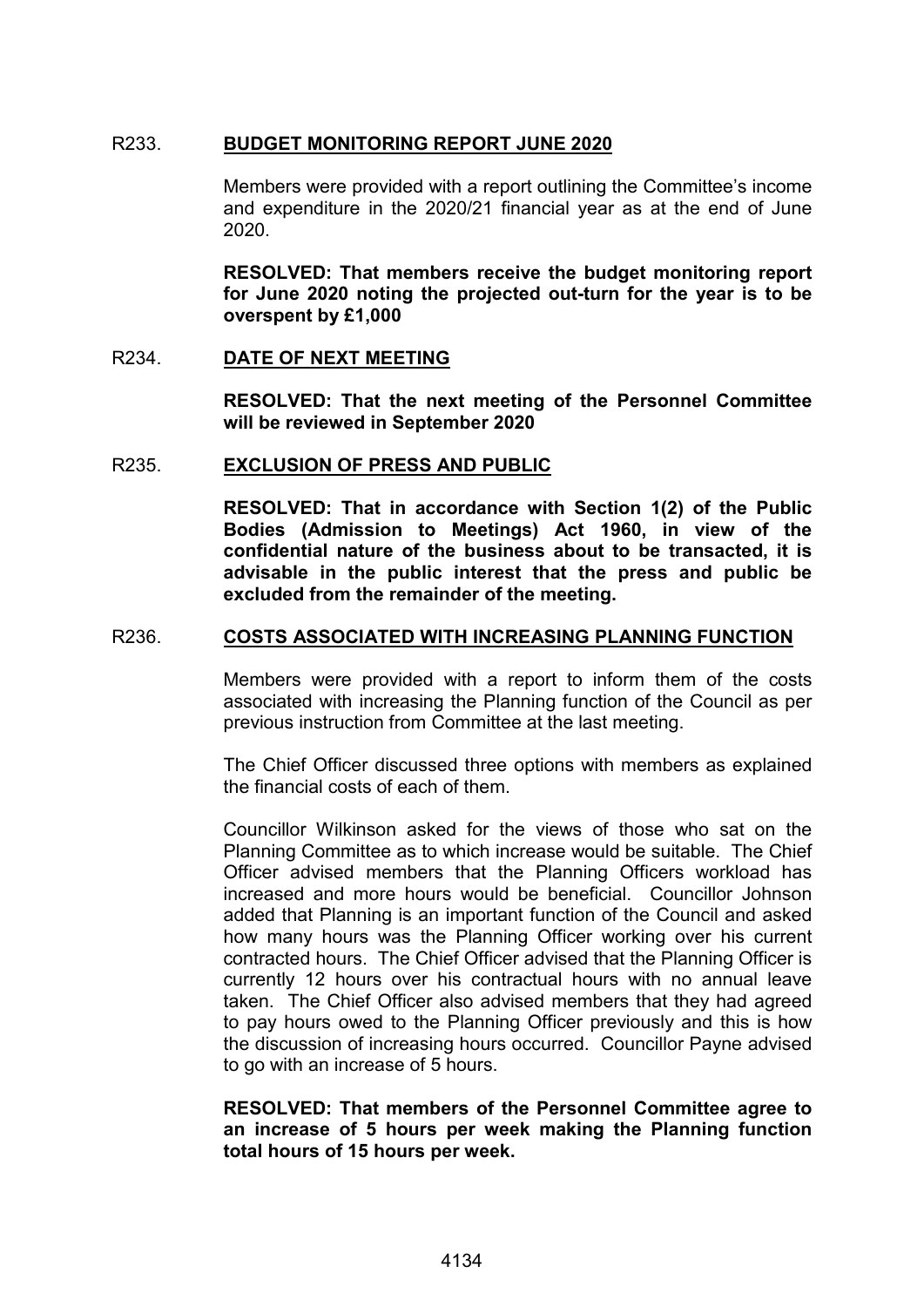# R237. **STAFF CONSULTATION RE: CHANGE OF HOURS DUE TO LATER SUMMER OPENING OF CEMETERY**

Members were provided with a report advising them of communication which had taken place with Cemetery staff in relation to increasing contractual hours during the summer months.

The Chief Officer advised members that all cemetery staff members had received correspondence in relation to the change of the contractual hours and have had a team meeting which was held in March 2020. The Chief Officer also advised that there is a formal staff consultation being held on 16 July 2020 in which cemetery staff and Union representatives will be in attendance in order to have a full engaged and informed discussion.

Councillor Payne asked about the lone working implications. The Chief Officer advised that currently the lone worker has to ensure that all members of the public have vacated the cemetery, lock the gates and then do a full sweep of the cemetery alone, to ensure that there are no members of the public left in the Cemetery. To ensure the safety of the staff it would require two members of staff being present.

The Chief Officer also advised members that an extraordinary meeting of the Personnel Committee would need to be held following the outcome of the Consultation with Cemetery staff members.

**RESOLVED: That members of the Personnel Committee receive the report and communication noting that the consultation process is underway.** 

### R238. **WORKFORCE PLANNING**

Members were provided with an update report in relation to the workforce within the team at Merthyr Dyfan Cemetery with a request for the continuation of the Trainee Programme.

The Chief Officer discussed the report with members outlining the need for additional trainee members of staff following the notification of retirement for three members of staff over the next two years.

### **RESOLVED:**

- **1. That members of the Personnel Committee agree to the recruitment of a new trainee member of the Cemetery team to begin in September 2020.**
- **2. That members of the Personnel Committee agree to employing a second trainee to cover both spaces made by the retiree's and for the recruitment process to proceed earlier than**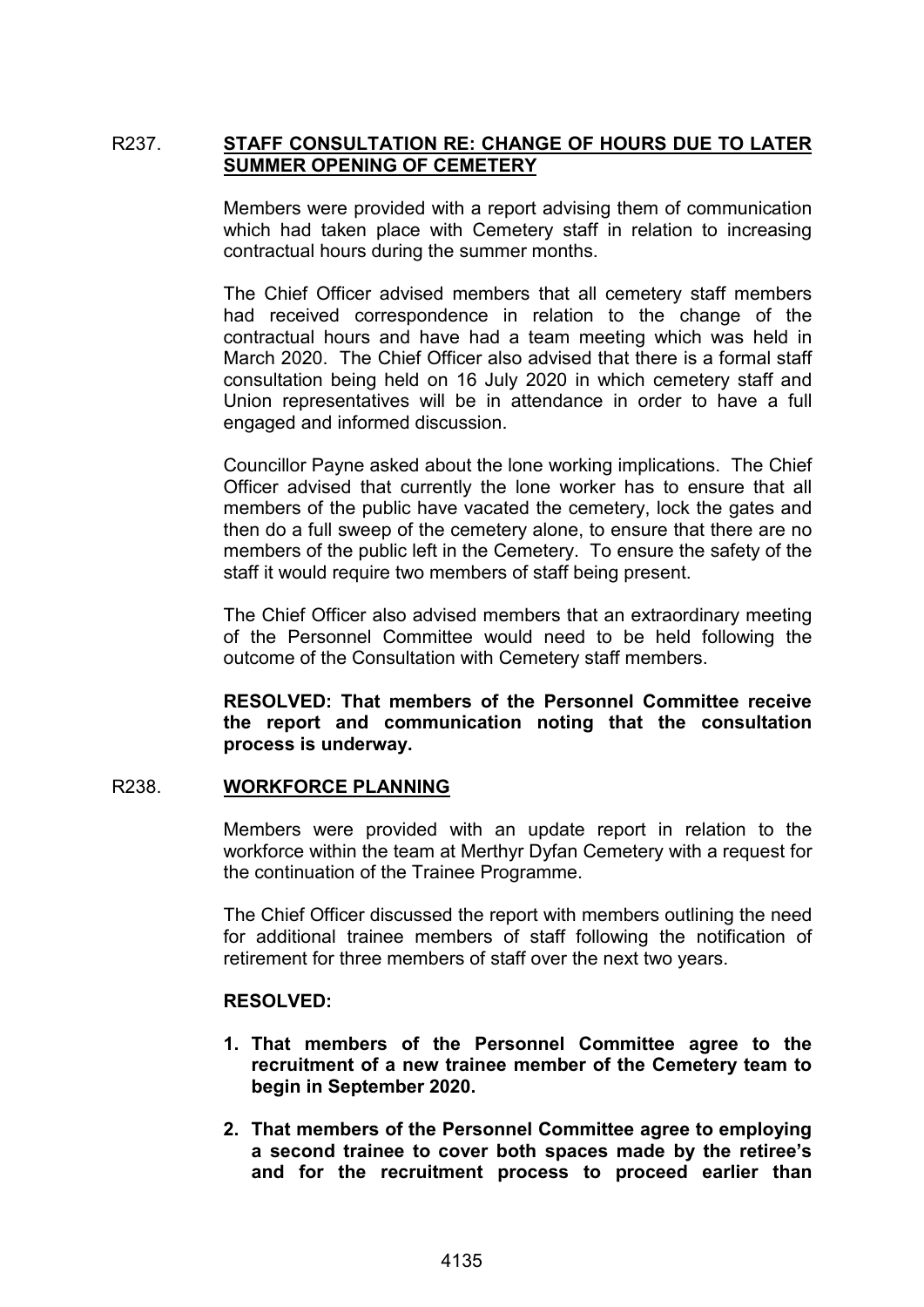**planned to support the team through a possible second infection of Covid-19 and possible lock down if infection rate R moves above 1.** 

The meeting closed at 7.25 pm

Signed ………………………………………..

Dated …………………………………………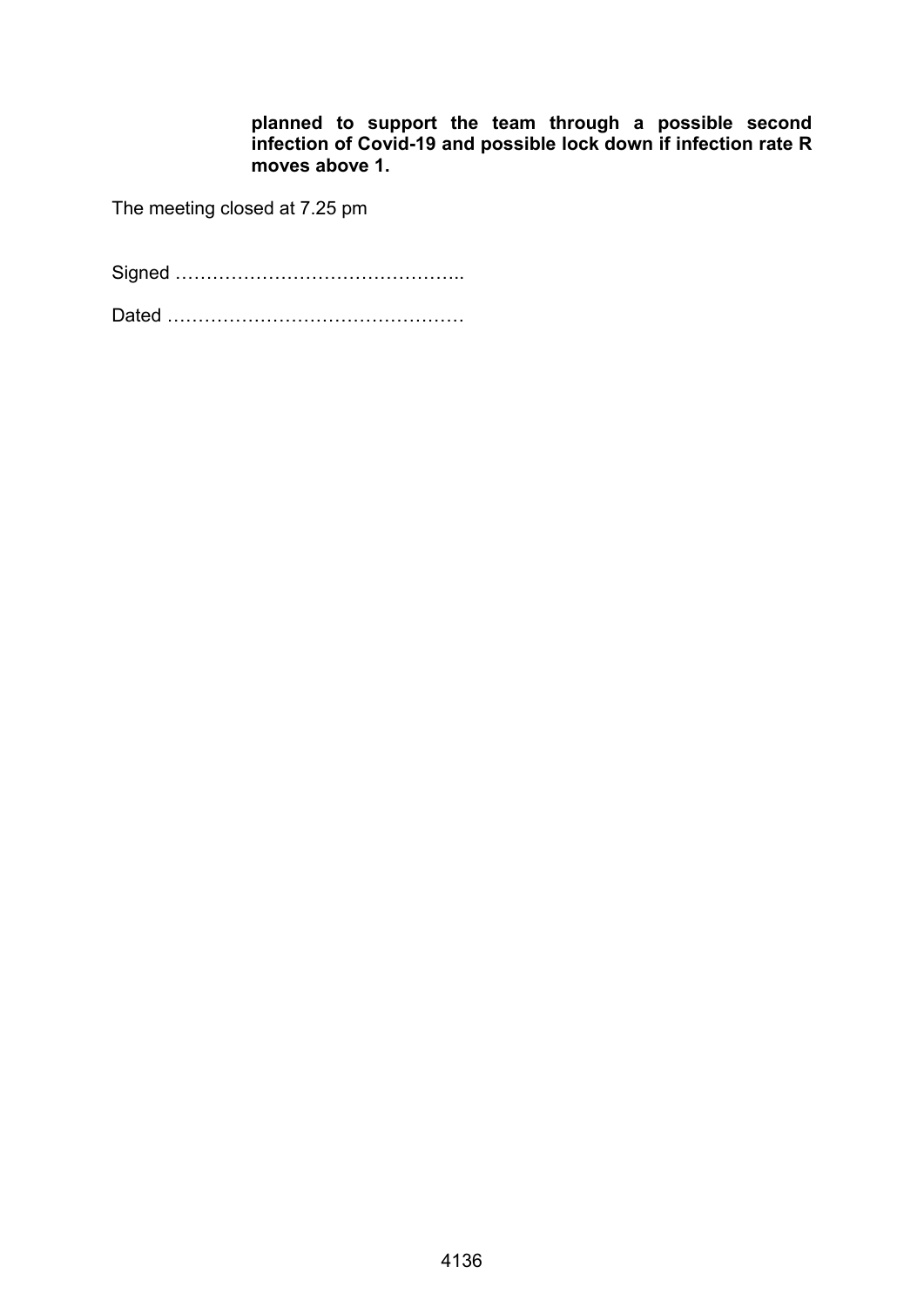#### **FOR INFORMATION ONLY**

#### **ACTION SHEET - PERSONNEL COMMITTEE -13 JULY 2020**

| <b>MINUTE NO.</b> | <b>ACTION TO BE TAKEN</b>                                                                                                                                                                                                                                                                                                        | <b>ACTION TO</b><br><b>BE TAKEN</b><br>lΒY | <b>DATE ACTION</b><br><b>ITO BE CARRIEDI</b><br>Ιουτ | <b>PROGRESS</b>    |
|-------------------|----------------------------------------------------------------------------------------------------------------------------------------------------------------------------------------------------------------------------------------------------------------------------------------------------------------------------------|--------------------------------------------|------------------------------------------------------|--------------------|
| R236              | That members of the Personnel Committee agree to an increase of 5 hours<br>per week making the Planning function total hours of 15 hours per week.                                                                                                                                                                               | <b>CO</b>                                  |                                                      | Aug-20 In progress |
| R238(1)           | That members of the Personnel Committee agree to the recruitment of a new<br>trainee member of the Cemetery team to begin in September 2020.                                                                                                                                                                                     | <b>FCM</b>                                 |                                                      | Sep-20 In progress |
| R238(2)           | That members of the Personnel Committee agree to employing a second<br>trainee to cover both spaces made by the retiree's and for the recruitment<br>process to proceed earlier than planned to support the team through a<br>possible second infection of Covid-19 and possible lock down if infection rate<br>R moves above 1. | <b>IFCM</b>                                |                                                      | Sep-20 In progress |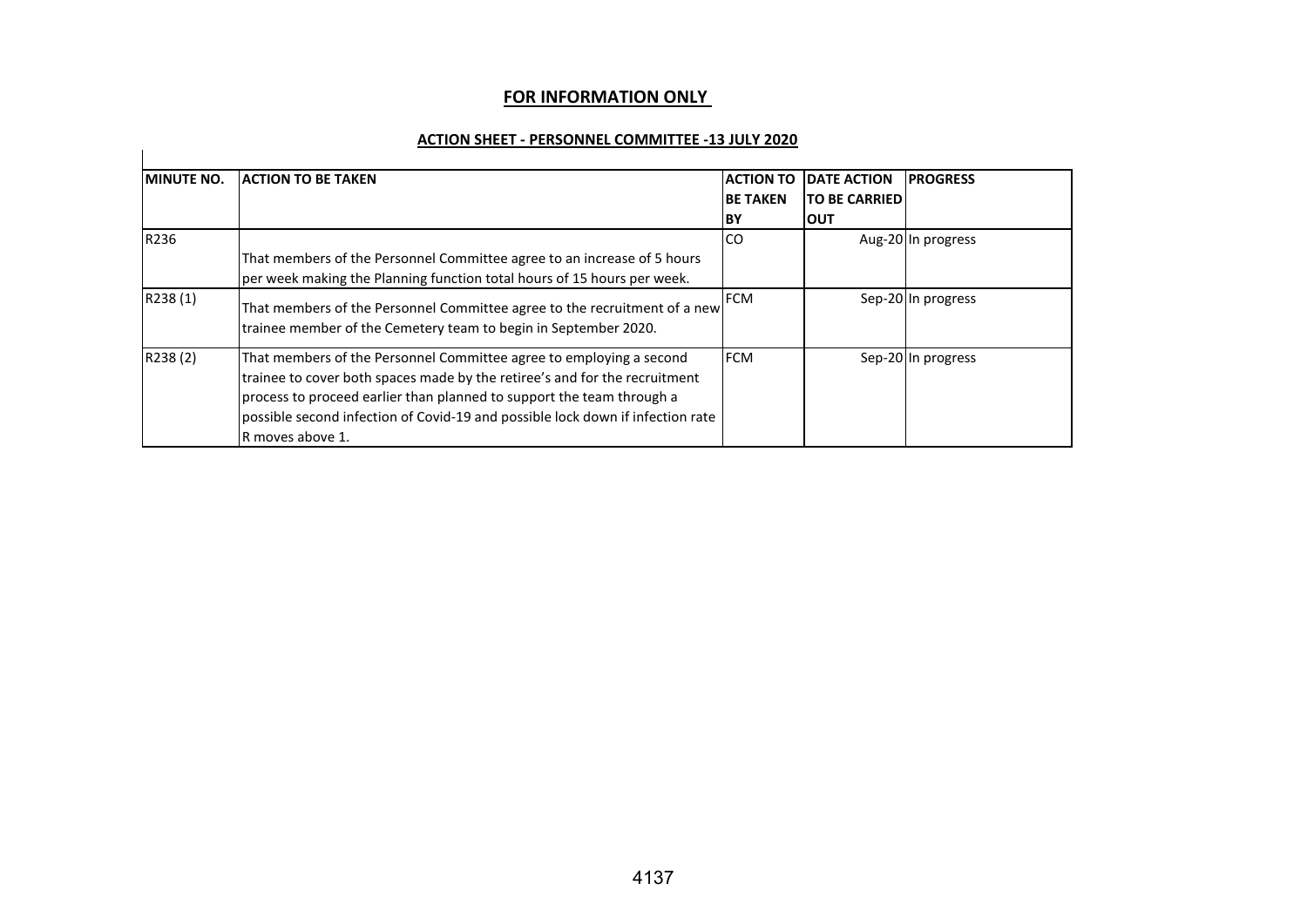# **BARRY TOWN COUNCIL**

# **DRAFT MINUTES OF A MEETING OF THE SHOP LOCAL BARRY ADVISORY COMMITTEE HELD ON THURSDAY 16 JULY, 2020, AT 6.00 PM**

**PRESENT**: Councillor Perkes (Chairperson) together with Councillors Collins, Hawkins, S Hodges and Payne; Along with S Burnell (Awesome Wales – joined at 7.06pm), Amy Greenfield (Awesome Wales – joined at 7.06pm), H Isted (HI Communications)

**ALSO PRESENT**: Robyn Walsh – Community Engagement Officer Rhian Burns – Administrator Hannah Linton - Administrator Councillor Clarke - Observer

### SL144. **APOLIGIES FOR ABSENCE**

No apologies were received.

### SL145. **DECLARATIONS OF INTEREST**

None were received.

#### SL146. **MINUTES OF A MEETING HELD ON 6 FEBRUARY 2020**

**RESOLVED that the minutes of the Shop Local Barry Advisory Committee held on 6 February 2020 be approved and signed as a correct record.**

### SL147. **SOCIAL MEDIA UPDATE AND DISCUSSION**

Members received an update on the Shop Local social media.

Hannah Isted advised that the response to the Shop Local social media had been good and that it had been covered on the ITV News. She noted that whether the social media continued to be maintained by HI Communications or was taken over in-house she felt it was an important tool to support local businesses that was well received by the traders.

Councillor Payne noted that she felt the videos explaining how traders had put social distancing measures in place in their businesses were very useful.

Councillor Clarke noted that he was unaware of the Shop Local social media output and queried whether there was another way to communicate with people who did not access social media.

Stuart Burnell and Amy Greenfield joined the meeting.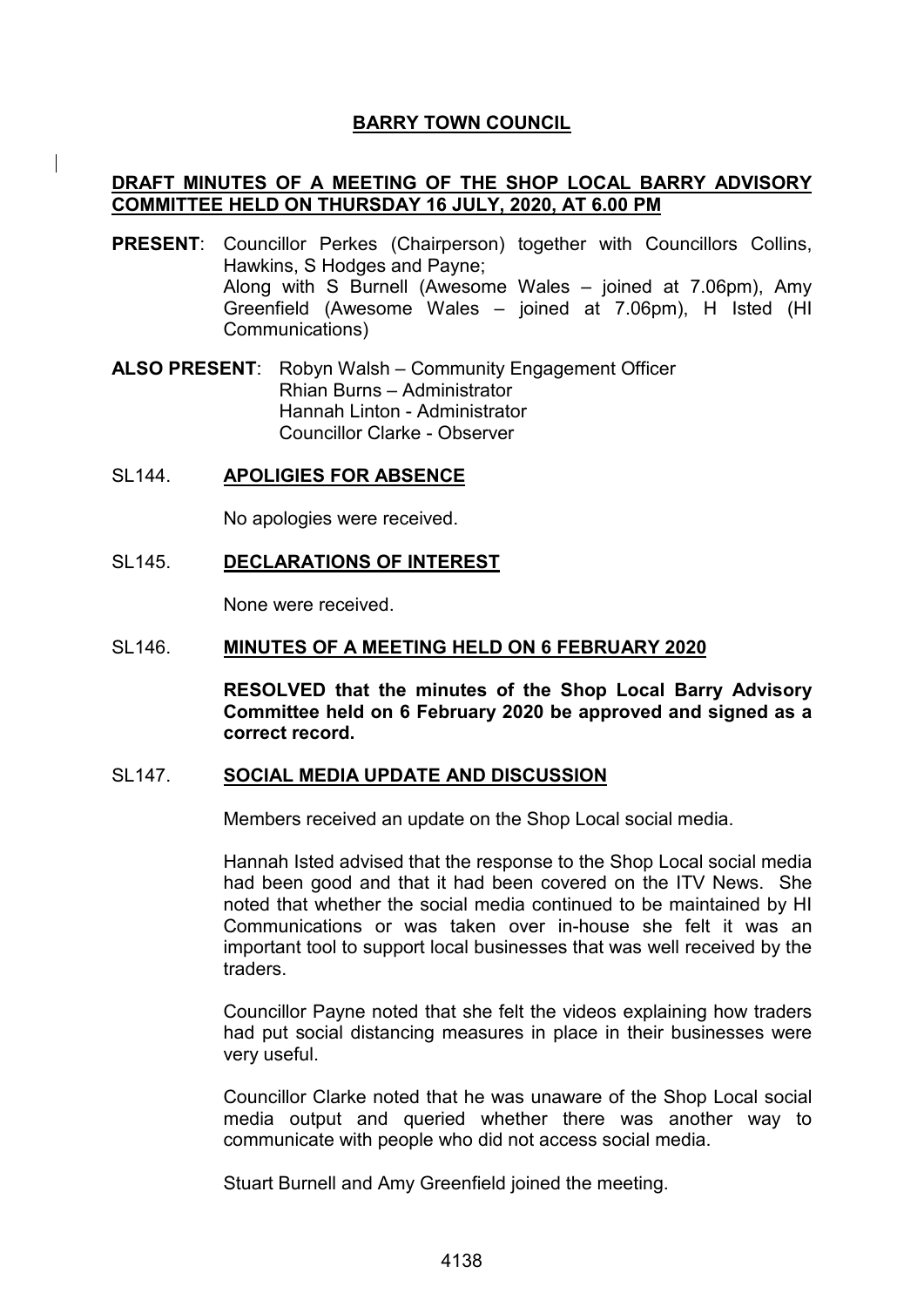The Community Engagement Officer advised that she was working on a Marketing and Communications Strategy which would identify different ways to communicate with the community. She added that social media was a powerful communication tool with a relatively low cost to reach comparison.

Councillor Perkes noted that the Shop Local social media pages were the most successful of all the Barry own Council social media streams.

Councillor S Hodges noted that she felt social media was very important at the moment. She added that many people were unsure of how safe it is to return to the high street and that businesses with a digital presence were better placed to survive the situation. She further noted that she felt natural growth on social media could not be relied upon and that a larger budget should be procured in order to advertise the town both through social media and through the press.

The Community Engagement Officer advised that she had received feedback from traders that the Shop Local social media pages were appreciated by them and were found to be beneficial.

Hannah Isted noted that there was a lot of support for older people to assist them in becoming more digital. She added that she had worked with a trader to make sure the businesses website was suitable for the older demographic of customers who had been reliant on deliveries during the lockdown period and beyond.

Councillor Perkes noted that the Vale of Glamorgan Council ran projects to assist older people to use digital communication and suggested linking in with any of their projects where possible.

Councillor Payne advised that she would be interested in finding out which businesses in Barry had not survived this period.

Councillor S Hodges noted that she felt it was important for any information to be gathered as quickly as possible in order that action could be taken swiftly.

### **RECOMMENDED:**

- **1. To a meeting of the Sustainable Barry Working Group on Monday 20 July 2020 that an increased budget be sought for promotion of the town both on social media and through the press.**
- **2. That any resolutions from this item are agreed through the Urgent Action process with Group Leaders in order to ensure a swift response.**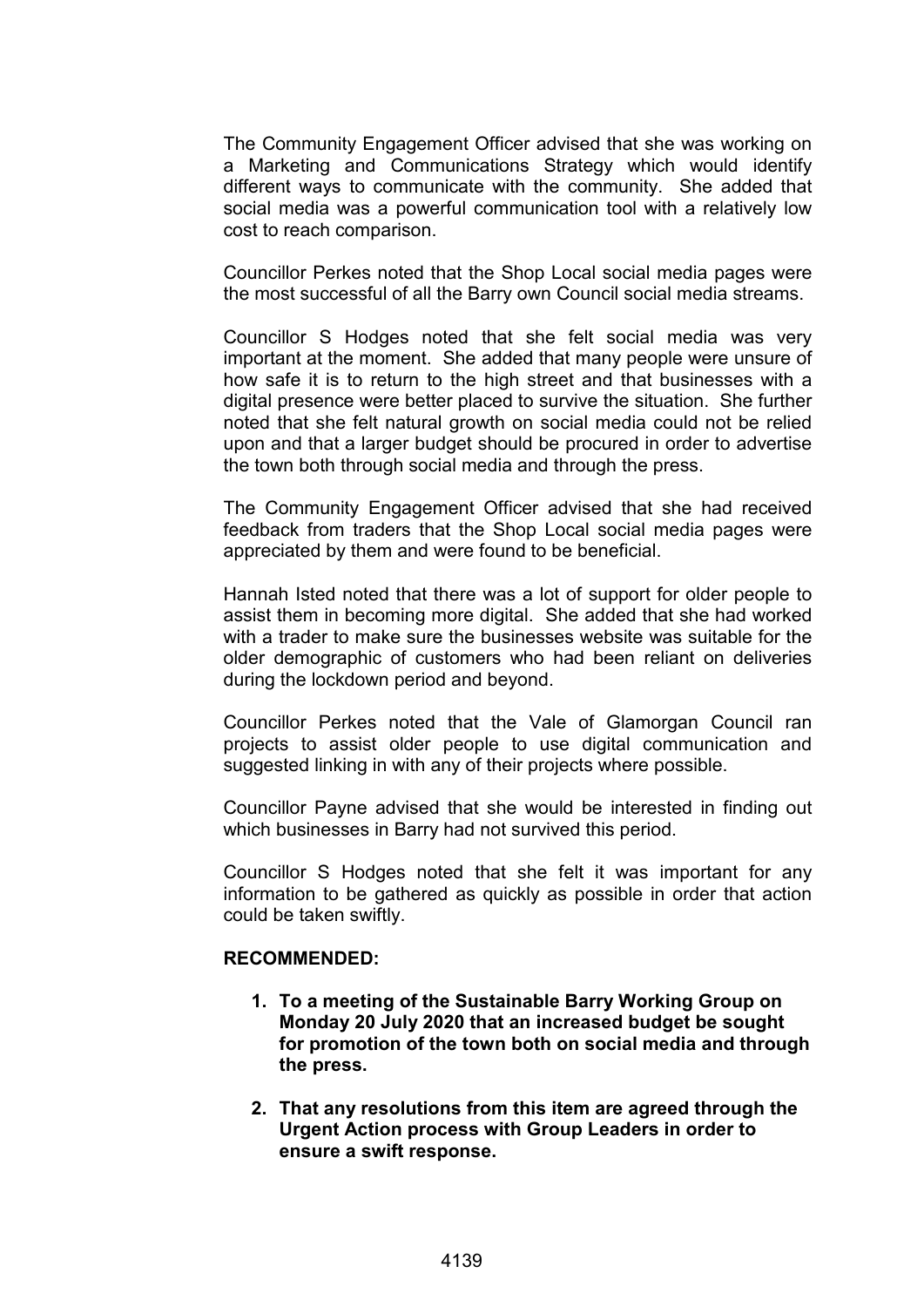# SL148 **CHAIR UPDATE – DISCUSSION AT SUSTAINABLE BARRY WORKING GROUP**

The Chair advised that it had been very useful for Members of the Shop Local Barry Advisory Group to attend the Sustainable Barry Working Group. She felt that it was important for the Shop Local Group to feedback on how best budgets could be repurposed in order to support the traders in the recovery.

Councillor S Hodges noted that ideas from the traders were necessary in the decision making process and that budgets needed to be identified. She reiterated that this must be done swiftly with decisions agreed by Urgent Action if necessary.

Councillor Clarke advised that he had attended a Vale of Glamorgan Council Resilience Meeting and had felt there had been a lack of cohesion between the approaches of the Vale of Glamorgan Council, the wishes of the traders and the needs of the public.

Amy Greenfield noted that she felt communication from the Vale of Glamorgan Council regarding what measures would be put in place and when had been poor. She advised that the traders would be behind any measures that would help to create a safe shopping environment but felt they had been put in a situation where they were struggling to support measures they did not agree with.

Councillor S Hodges queried whether there was any way to quickly survey traders for ideas on what response they would favour. She also noted it would be helpful to have guidance from Welsh Government on what could feasibly be done in terms of outdoor events.

Councillor Payne suggested signage be placed in the shopping areas outlining the rules and restrictions in place.

Councillor Clarke advised that it may be possible to access funds through the Vale of Glamorgan Resilience Committee for any projects that were put forward.

The Community Engagement Officer noted that with regulations changing and updating so rapidly it was difficult to plan for future events.

### **RESOLVED:**

- **1. That the Community Engagement Officer contacts traders to survey their ideas and feedback on what response would be most beneficial.**
- **2. That the Shop Local Barry Advisory Group makes representation on behalf of traders to the Vale of Glamorgan**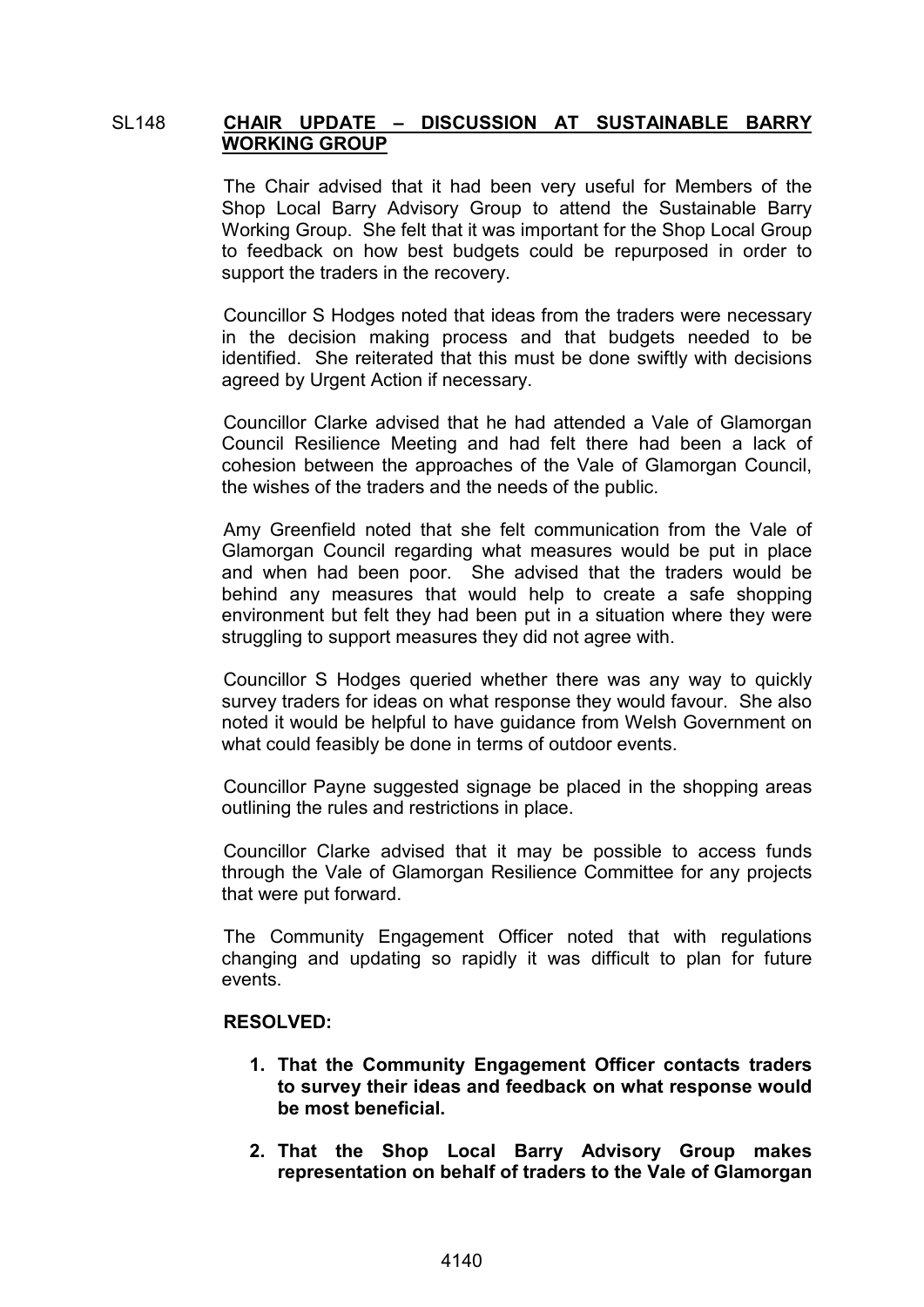**Council requesting the most up to date information is provided to businesses.**

# SL149 **OPEN DISCUSSION**

Members agreed that all topics for discussion had already been covered and actions agreed.

### SL150 **DATE OF NEXT MEETING**

**RESOLVED: That the date of the next meeting of the Shop Local Barry Advisory Committee is to be confirmed.**

The meeting ended at 6.42 pm.

Signed …………………………… (Chairperson)

Date ……………………………………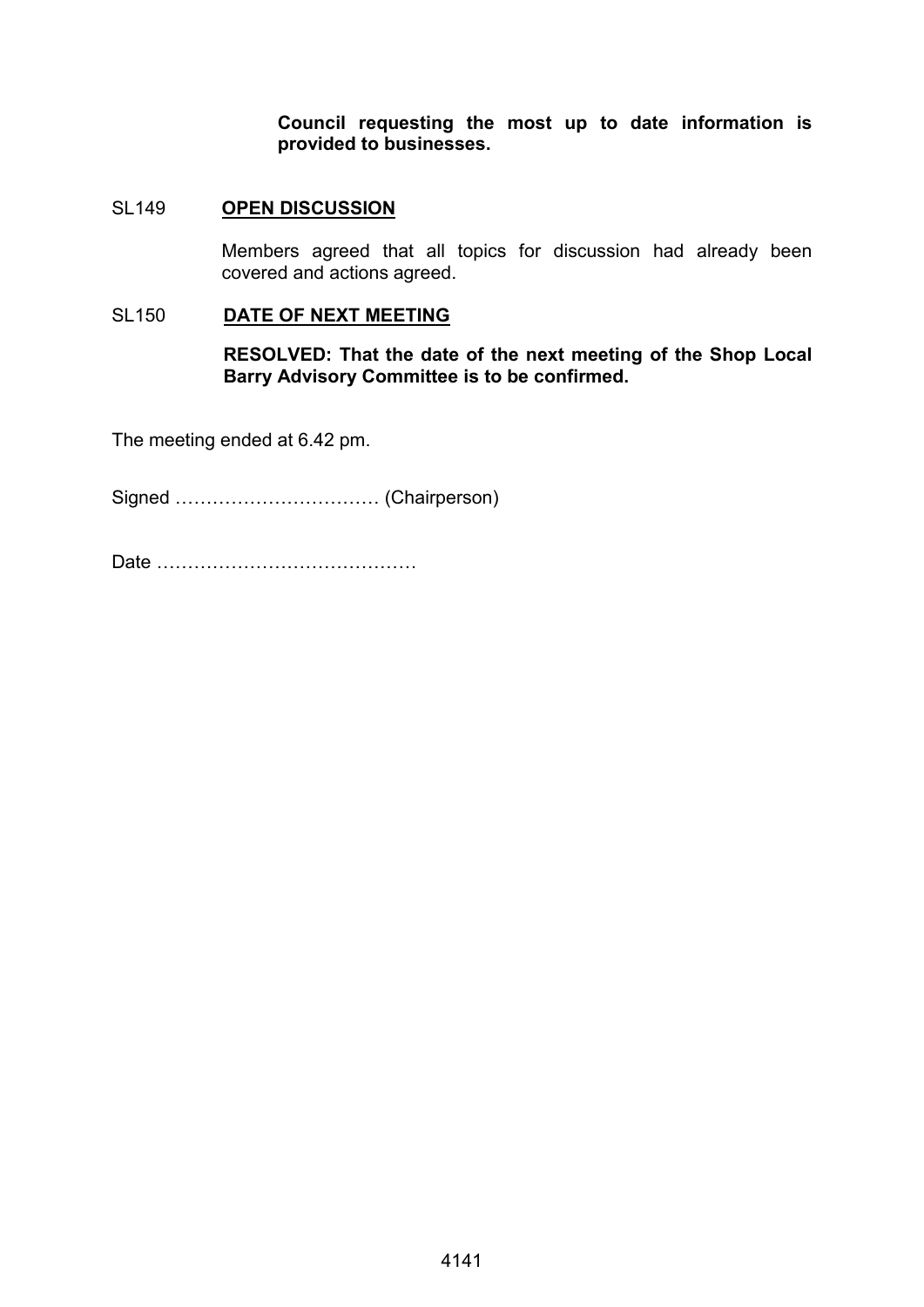#### **FOR INFORMATION ONLY**

#### **ACTION SHEET - SHOP LOCAL - 16 JULY 2020**

| <b>MINUTE</b> | <b>ACTION TO BE TAKEN</b>                                                                                                                                                                             | <b>ACTION TO BE</b> | <b>DATE</b>       | <b>PROGRESS</b>                                |
|---------------|-------------------------------------------------------------------------------------------------------------------------------------------------------------------------------------------------------|---------------------|-------------------|------------------------------------------------|
| NO.           |                                                                                                                                                                                                       | <b>TAKEN BY</b>     | <b>ACTION TO</b>  |                                                |
|               |                                                                                                                                                                                                       |                     | <b>BE CARRIED</b> |                                                |
|               |                                                                                                                                                                                                       |                     | <b>OUT</b>        |                                                |
| SL129(2)      | That C Edwards contact M Velios regarding point 120(4) on the action sheet.                                                                                                                           | C. Edwards          | 30.04.2020        | Not started                                    |
| SL 138(2)     | That the White Ribbon campaign link be forwarded to members of Shop Local Barry Advisory Committee.                                                                                                   | <b>CEO</b>          | 30.04.2020        | Not started                                    |
| SL 140(3)     | That Shop Local Barry Advisory committee purchase the domain names 'Shop Local Barry' and 'Barry Shop Local' CEO<br>and be allocated a budget of up to £100 from the Shop Local Barry budget 2019/20. |                     | 21.07.2020        | Complete - purchased<br>www.shoplocalbarry.com |
|               | <b>RECOMMENDED</b> - To a meeting of the Sustainable Barry Working Group on Monday 20 July 2020 that an                                                                                               |                     |                   |                                                |
| SL 147 (1)    | lincreased budget be sought for promotion of the town both on social media and through the press.                                                                                                     | <b>CEO</b>          | 20.07.2020        | Complete - FC to agree                         |
|               | <b>RECOMMENDED</b> - That any resolutions from this item are agreed through the Urgent Action process with Group                                                                                      |                     |                   | Item on FC agenda for                          |
| SL 147 (2)    | Leaders in order to ensure a swift response.                                                                                                                                                          | CEO                 | 29.07.2020        | discussion                                     |
|               | That the Community Engagement Officer contacts traders to survey their ideas and feedback on what response                                                                                            |                     |                   |                                                |
| SL 148 (1)    | would be most beneficial.                                                                                                                                                                             | CEO                 | 17.07.2020        | Complete                                       |
|               | That the Shop Local Barry Advisory Group makes representation on behalf of traders to the Vale of Glamorgan                                                                                           |                     |                   |                                                |
| SL 148 (2)    | Council requesting the most up to date information is provided to businesses.                                                                                                                         | <b>CEO</b>          | 23.07.2020        |                                                |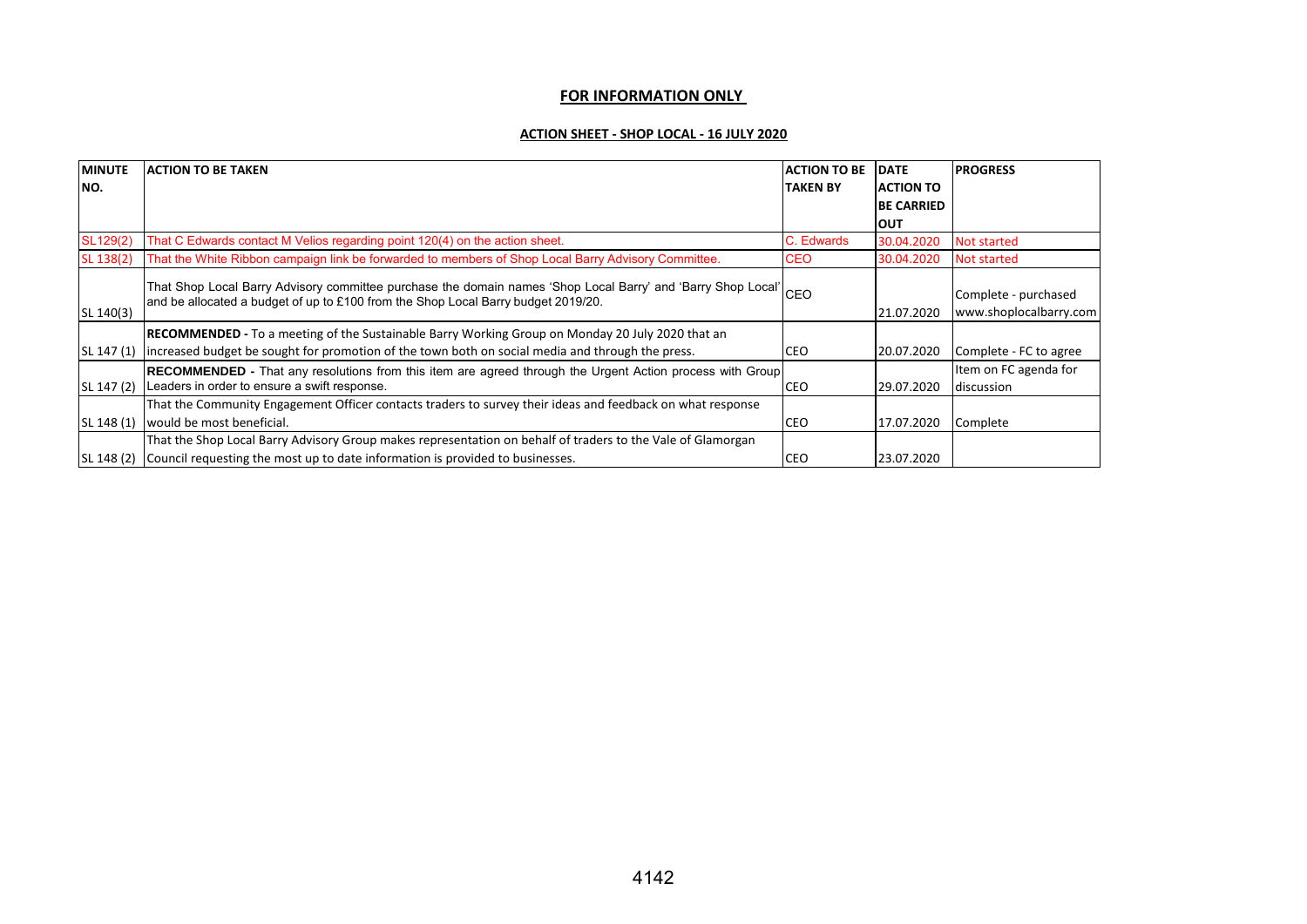# **SCHEDULE OF PAYMENTS FOR JULY 2020**

# **Report Author**

Mark Sims, Deputy Chief Officer

**Attached:** A. Schedule of Payments of Accounts July 2020 (4 pages)

# **Purpose of Report**

To provide members with the schedule of payments for July 2020 for approval consisting of BACS payments and direct debits in the amount of £56,373.55.

### **Detailed Information**

Financial Regulation 5.2 states "The RFO shall prepare a schedule of payments of accounts, including cheques requiring authorisation, forming part of the Agenda for the Meeting and, together with the relevant invoices, present the schedule on a monthly basis either to a meeting of the Town Council or any Standing Committee, depending on which meets first. The Council / Committee shall review the schedule for compliance and, having satisfied itself shall authorise payment by a resolution of the Council or appropriate Committee."

The schedule of payments for July 2020 comprising BACS payments and direct debits, in the amount of £56,373.55 is attached for approval.

Standing Order 19(c) states "Where it has been necessary to make a payment before it has been authorised by the Council, the appropriate officer shall certify such payment as to its correctness and urgency, except the salaries for which a report will be produced quarterly."

Standing Order 19(d) states "All payments ratified under Standing Order 19(c) shall be separately included in the next schedule of payments laid before the Council." Please find below a summary of salary payments for July 2020.

|                                            | July      |
|--------------------------------------------|-----------|
| Lloyds Commercial Banking Online (Net Pay) | 33,855.95 |
| <b>Inland Revenue</b>                      | 10,210.69 |
| Cardiff Council (LGPS)                     | 10,669.58 |
| <b>GMB</b>                                 | 70.70     |
| Unison                                     | 14.45     |
| Prudential                                 | 150.00    |
|                                            | 54,971.37 |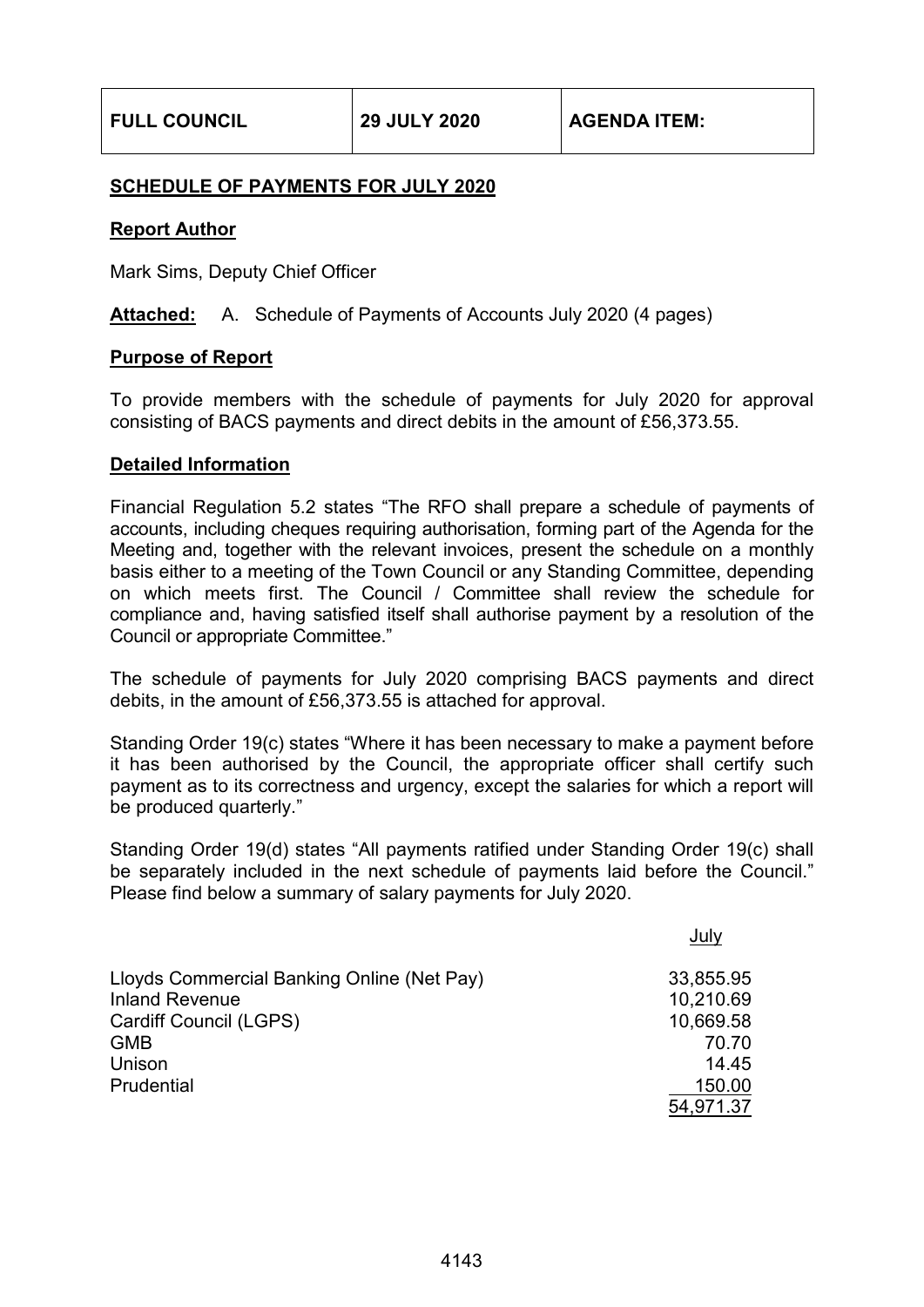# **Recommendations**

- 1. That the information set out above relating to salary payments for July 2020 inclusive, which has been certified and authorised by the appropriate officers in accordance with the requirements of Standing Order19(c), be received and noted;
- 2. That the attached schedule of payments for July 2020 consisting of BACS payments and direct debits in the amount of £56,373.55, be approved, subject to the relevant papers being in order.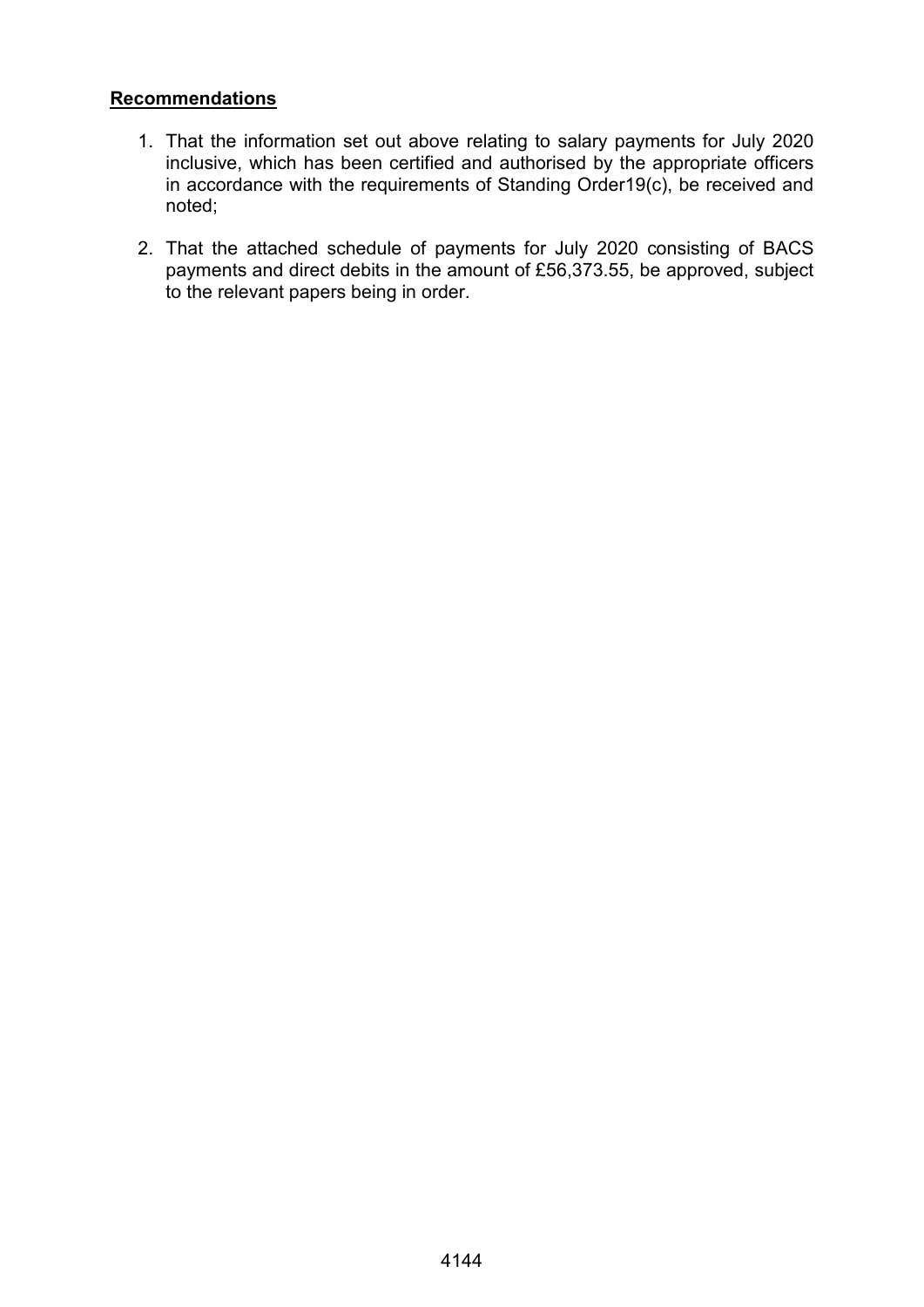|             | <b>Schedule of Payments of Accounts For July 2020</b> |                                                           |             |            |  |                                     |
|-------------|-------------------------------------------------------|-----------------------------------------------------------|-------------|------------|--|-------------------------------------|
|             |                                                       |                                                           |             |            |  |                                     |
|             | Chq No. Supplier                                      | <b>Description</b>                                        | <b>Net</b>  | Vat        |  | Price (£) Posted To                 |
|             |                                                       |                                                           |             |            |  |                                     |
| <b>BACS</b> | Sarah Lima                                            | Refund of deposit paid for Pioneer Hall 04.07.20          | 28.50       | 0.00       |  | 28.50 Pioneer/Childrens Parties     |
| <b>BACS</b> | Samantha Scott                                        | Refund of deposit paid for Pioneer Hall 25.07.20          | 28.50       | 0.00       |  | 28.50 Pioneer/Childrens Parties     |
| <b>BACS</b> | Chloe Downs                                           | Refund of deposit paid for Pioneer Hall 26.07.20          | 28.50       | 0.00       |  | 28.50 Pioneer/Childrens Parties     |
| <b>BACS</b> | <b>GCSSC Ltd</b>                                      | <b>Disinfectant Spray Cleaner</b>                         | 79.80       | 15.96      |  | 95.76 Cemetery/Cleaning             |
| <b>BACS</b> | <b>GCSSC Ltd</b>                                      | Static Guarding at Cemetery 11th- 29th May 2020           | 1,755.45    | 351.09     |  | 2,106.54 Cemetery/Mobile Security   |
|             | BACS GCSSC Ltd                                        | Static Guarding at Cemetery 1st - 15th June 2020          | 611.01      | 122.20     |  | 733.21   Porthkerry/Mobile Security |
| <b>BACS</b> | <b>GCSSC Ltd</b>                                      | Static Guarding at Cemetery 1st - 12th June 2020          | 885.36      | 177.07     |  | 1,062.43 Cemetery/Mobile Security   |
| <b>BACS</b> | <b>CIPD</b>                                           | Membership renewal 1 July 2020 - 1 July 2021              | 163.00      | 0.00       |  | 163.00 Corporate/Staff Training     |
| <b>BACS</b> | Jewsons                                               | Twenty large bags of sand                                 | 734.80      | 146.96     |  | 881.76   M&S/Rent                   |
| <b>BACS</b> | Dops Paint Merchants                                  | Eggshell paint                                            | 26.23       | 5.25       |  | 31.48   M&S/Property Maint          |
| <b>BACS</b> | <b>Tip Top Toilets Ltd</b>                            | Hire of Portaloo (01.06.20 - 30.06.20)                    | 94.29       | 18.86      |  | 113.15 Porthkerry/Property Maint    |
| <b>BACS</b> | High Speed Training                                   | COVID-19 Essentials E-Learning course for 8 staff         | 160.00      | 32.00      |  | 192.00 Corporate/Staff Training     |
| <b>BACS</b> | Teleshore UK Ltd                                      | One hundred surgical face masks                           | 107.00      | 21.40      |  | 128.40 Cemetery/PPE                 |
| <b>BACS</b> | Newhall Janitorial Ltd                                | Ten litres D10 SUMA BAC Cleaner/Sanitiser                 | 51.72       | 10.34      |  | 62.06 Cemetery/Cleaning             |
| <b>BACS</b> | <b>ICCM</b>                                           | Corporate membership renewal for 2020/21                  | 95.00       | 0.00       |  | 95.00 Cemetery/Subscriptions        |
| <b>BACS</b> | Celtic Mowers Ltd                                     | Two belts for Kubota ride on mower                        | 58.00       | 11.60      |  | 69.60 Cemetery/Equipment Maint      |
| <b>BACS</b> | Hook Signs                                            | COVID-19 signs                                            | 130.00      | 0.00       |  | 130.00 Cemetery/Property Maint      |
|             | BACS Hook Signs                                       | COVID-19 signs                                            | 92.00       | 0.00       |  | 92.00 Cemetery/Property Maint       |
| <b>BACS</b> | Hook Signs                                            | COVID-19 signs                                            | 99.00       | 0.00       |  | 99.00 Cemetery/Property Maint       |
| <b>BACS</b> | <b>R</b> Burniston                                    | Purchase of new bees                                      | 195.00      | 0.00       |  | 195.00 Cemetery/Property Maint      |
|             | <b>BACS</b> Green Circle                              | Ten tonne screened soil grade 1                           | 350.00      | 70.00      |  | 420.00 Cemetery/Property Maint      |
| <b>BACS</b> | Masons Moving Group                                   | Storage of Mayor Making Furniture April 2020              | 27.52       | 4.71       |  | 32.23   M&S/Property Maintenance    |
| <b>BACS</b> | Masons Moving Group                                   | Storage of Mayor Making Furniture May 2020                | 28.44       | 4.87       |  | 33.31   M&S/Property Maintenance    |
| <b>BACS</b> | Masons Moving Group                                   | Storage of Mayor Making Furniture June 2020               | 27.52       | 4.71       |  | 32.23   M&S/Property Maintenance    |
| <b>DD</b>   | British Gas Plc                                       | Electricity supply for Cemetery 01.03.20 - 28.03.20       | 878.26      | 175.65     |  | 1,053.91 Cemetery/Electricity       |
| <b>DD</b>   | British Gas Plc                                       | Electricity supply for Cemetery 29.03.20 - 27.04.20       | 459.18      | 91.83      |  | 551.01 Cemetery/Electricity         |
| <b>DD</b>   | British Gas Plc                                       | Electricity supply for Cemetery 28.04.20 - 28.05.20       | 400.33      | 80.06      |  | 480.39 Cemetery/Electricity         |
| <b>DD</b>   | <b>British Gas Plc</b>                                | Cedit note re Electricity for Pioneer 22.05.19 - 29.02.20 | $-1,039.27$ | $-51.93$ - |  | 1,091.20 Pioneer/Electricity        |
| <b>DD</b>   | <b>British Gas Plc</b>                                | Electricity supply for Pioneer 22.05.19 - 30.04.20        | 493.42      | 24.64      |  | 518.06 Pioneer/Electricity          |
| <b>DD</b>   | <b>British Gas Plc</b>                                | Electricity supply for Cemetery 22.02.20 - 21.05.20       | 334.30      | 16.70      |  | 351.00 Cemetery/Electricity         |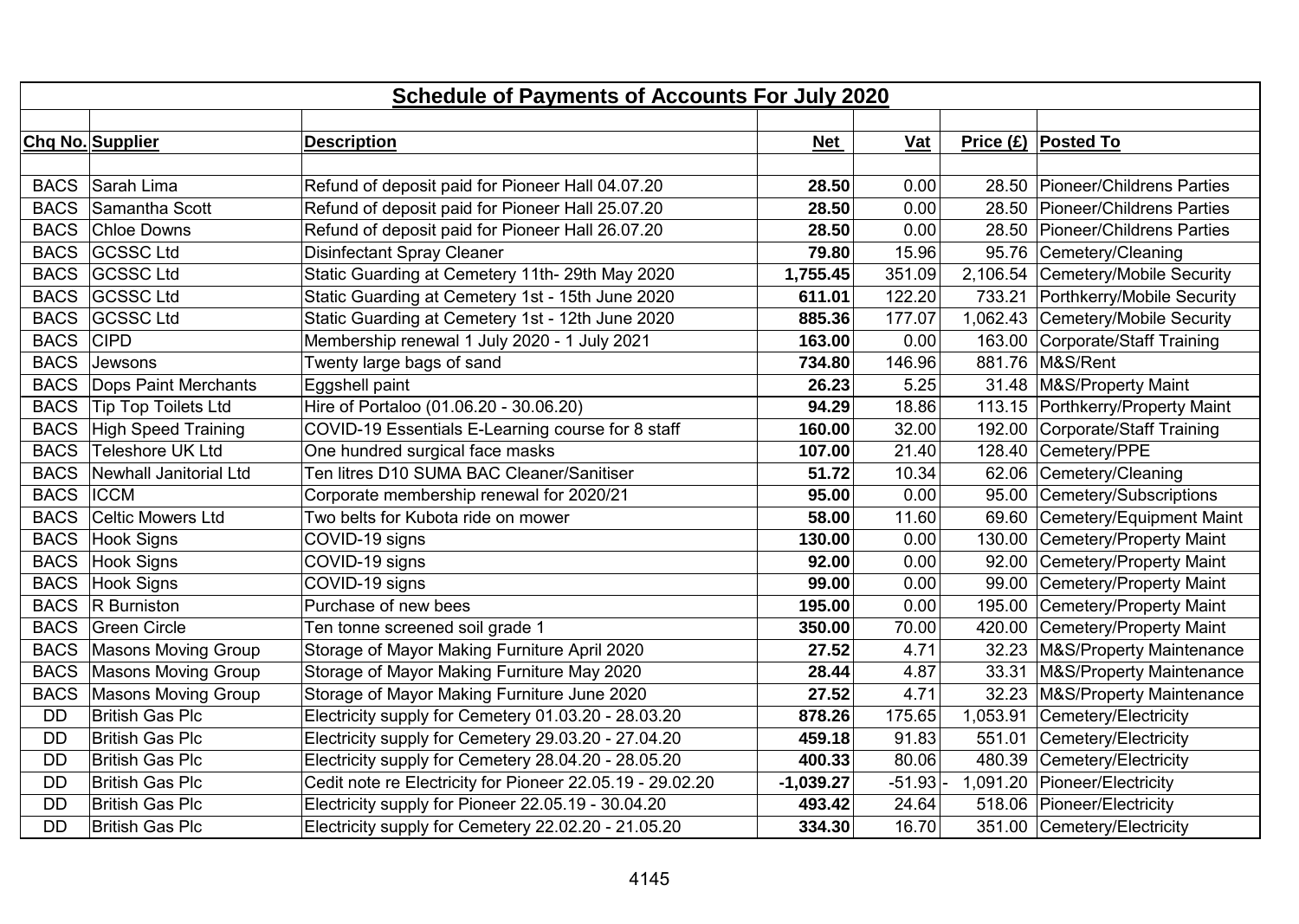|             | <b>Schedule of Payments of Accounts For July 2020</b> |                                                          |            |            |        |                                   |  |
|-------------|-------------------------------------------------------|----------------------------------------------------------|------------|------------|--------|-----------------------------------|--|
|             |                                                       |                                                          |            |            |        |                                   |  |
|             | Chq No. Supplier                                      | <b>Description</b>                                       | <b>Net</b> | <b>Vat</b> |        | Price (£) Posted To               |  |
|             |                                                       |                                                          |            |            |        |                                   |  |
| <b>DD</b>   | <b>British Gas Plc</b>                                | Gas supply at Pioneer 28.01.20 - 27.04.20                | 321.93     | 16.09      |        | 338.02 Pioneer/Gas                |  |
| <b>DD</b>   | <b>BP Direct Fuels</b>                                | Fuel for cemetery mowers and vehicles                    | 71.69      | 14.33      |        | 86.02 Cemetery/Fuel               |  |
| <b>DD</b>   | Lloyds Bank                                           | Internet banking charges incurred 01.03.20 - 31.03.20    | 24.00      | 0.00       |        | 24.00   M&S/Bank Charges          |  |
| <b>DD</b>   | Lloyds Bank Cardnet                                   | Cardnet service charges 01.03.20 - 31.03.20              | 23.90      | 0.00       |        | 23.90   M&S/Bank Charges          |  |
| <b>DD</b>   | Certas Energy Ltd                                     | Six hundred and one litres red diesel                    | 366.73     | 18.34      |        | 385.07 Cemetery/Fuel              |  |
| <b>DD</b>   | Biffa Waste Services Ltd                              | Skip Rental 28.03.20 - 24.04.20                          | 60.76      | 12.15      |        | 72.91 Cemetery/Property Maint     |  |
| <b>DD</b>   | <b>Biffa Waste Services Ltd</b>                       | Skip Rental 25.04.20 - 22.05.20                          | 60.76      | 12.15      |        | 72.91 Cemetery/Property Maint     |  |
| <b>DD</b>   | Screwfix Direct                                       | Safety boots and trousers                                | 33.65      | 3.33       |        | 36.98 Cemetery/PPE                |  |
| <b>DD</b>   | <b>Screwfix Direct</b>                                | Three Hi-vis boomber jackets                             | 63.32      | 12.65      |        | 75.97 Cemetery/PPE                |  |
| <b>DD</b>   | <b>Screwfix Direct</b>                                | Credit note for builders gloves                          | $-37.25$   | $-7.45$ -  | 44.70  | Cemetery/PPE                      |  |
| <b>BACS</b> | Dragon Fire and Security                              | Six monthly maintenance visit of Fire Alarm at chapel    | 62.00      | 12.40      |        | 74.40 Cemetery/Property Maint     |  |
| <b>BACS</b> | <b>GCSSC Ltd</b>                                      | Static Guarding at Cemetery 17th - 19th June 2020        | 182.70     | 36.54      |        | 219.24 Porthkerry/Mobile Security |  |
| <b>BACS</b> | <b>GCSSC Ltd</b>                                      | Mobile Lock Up Patrols at Cemetery 15th - 30th June 2020 | 222.75     | 44.55      | 267.30 | Cemetery/Mobile Security          |  |
| <b>BACS</b> | Microshade Business Cons                              | Annual subscription for Acrobat Pro for Teams            | 507.87     | 101.57     |        | 609.44   M&S/Microshade Citrix    |  |
| <b>BACS</b> | Microshade Business Cons                              | Citrix hosting service & Microsoft office for June 2020  | 587.15     | 117.43     |        | 704.58   M&S/Microshade Citrix    |  |
| <b>DD</b>   | Lloyds Bank Credit Card                               | H20 HD Pro all in one steam mop & handheld cleaner       | 124.26     | 24.85      |        | 149.11 Cemetery/Equipment         |  |
| <b>DD</b>   | Lloyds Bank Credit Card                               | Mountain Ash saplings                                    | 28.98      | 0.00       |        | 28.98 Cemetery/Horticulture       |  |
| <b>DD</b>   | Lloyds Bank Credit Card                               | H20 HD super clean cloth pack                            | 20.30      | 4.06       |        | 24.36 Cemetery/Equipment          |  |
| <b>DD</b>   | Lloyds Bank Credit Card                               | Disposable gloves                                        | 48.96      | 9.78       |        | 58.74 Cemetery/PPE                |  |
| <b>DD</b>   | Lloyds Bank Credit Card                               | Disposable gloves                                        | 24.96      | 5.01       |        | 29.97 Cemetery/PPE                |  |
| <b>DD</b>   | Lloyds Bank Credit Card                               | Face shield anti fog cover protection                    | 20.82      | 4.16       |        | 24.98 Cemetery/PPE                |  |
| <b>DD</b>   | Lloyds Bank Credit Card                               | Disposable gloves                                        | 37.50      | 7.50       | 45.00  | Cemetery/PPE                      |  |
| <b>DD</b>   | Lloyds Bank Credit Card                               | Disposable gloves                                        | 25.44      | 5.10       |        | 30.54 Cemetery/PPE                |  |
| <b>DD</b>   | Lloyds Bank Credit Card                               | Disposable gloves                                        | 42.00      | 8.40       |        | 50.40 Cemetery/PPE                |  |
| <b>DD</b>   | Lloyds Bank Credit Card                               | Ten pack of surgical face masks                          | 23.46      | 4.71       |        | 28.17 Cemetery/PPE                |  |
| <b>DD</b>   | Lloyds Bank Credit Card                               | Face shield anti fog cover protection                    | 21.65      | 4.33       |        | 25.98 Cemetery/PPE                |  |
| <b>DD</b>   | Lloyds Bank Credit Card                               | Twenty four packs of antibacterial wipes                 | 40.00      | 8.00       |        | 48.00 Cemetery/Cleaning           |  |
| <b>DD</b>   | Lloyds Bank Credit Card                               | Face masks                                               | 69.90      | 13.98      | 83.88  | Cemetery/PPE                      |  |
| <b>DD</b>   | Lloyds Bank Credit Card                               | Face masks                                               | 96.95      | 19.39      |        | 116.34 Cemetery/PPE               |  |
| <b>DD</b>   | Lloyds Bank Credit Card                               | Face masks                                               | 21.62      | 4.32       |        | 25.94 Cemetery/PPE                |  |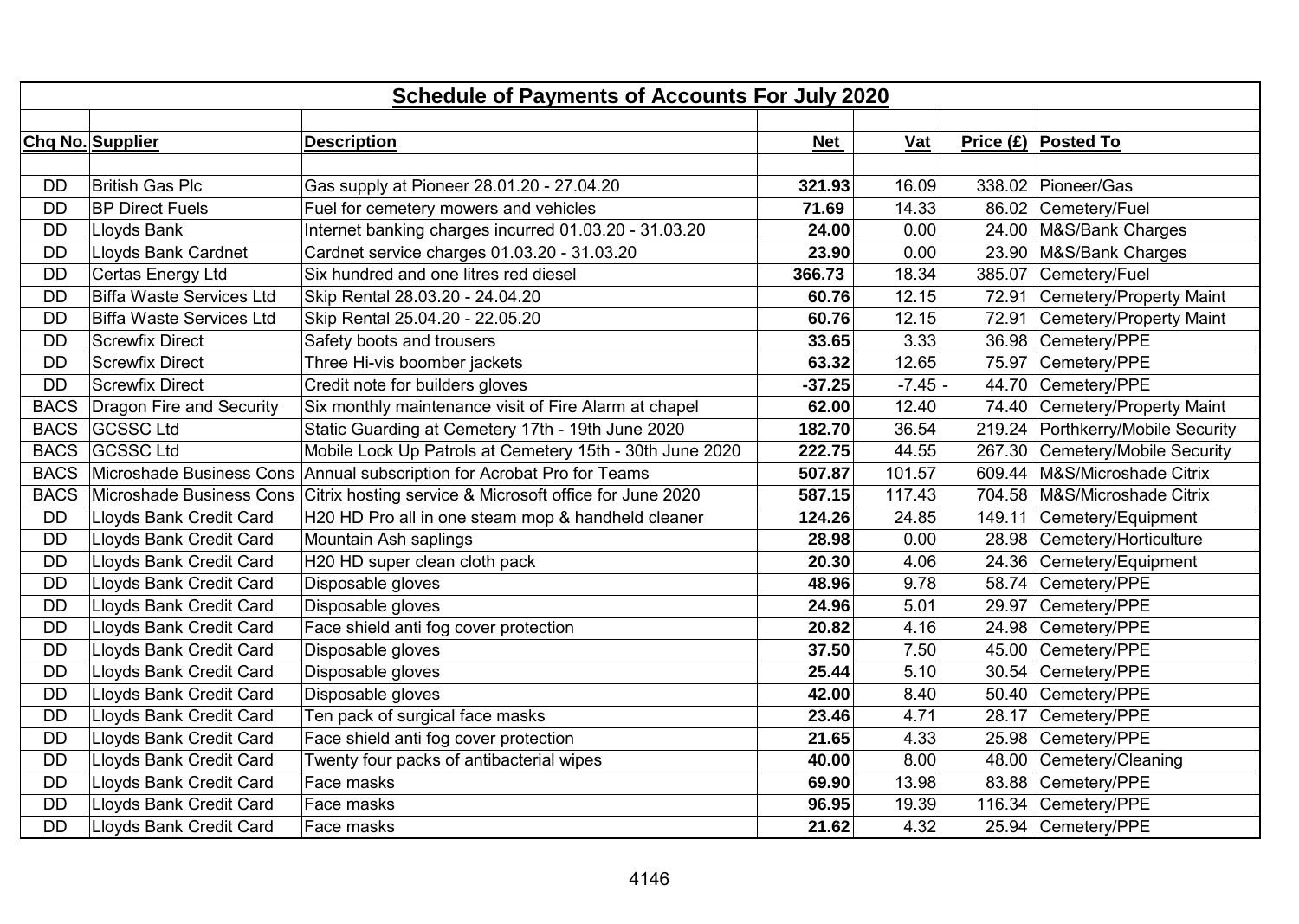| <b>Schedule of Payments of Accounts For July 2020</b> |                                      |                                                             |               |                                  |                                  |                                   |  |  |
|-------------------------------------------------------|--------------------------------------|-------------------------------------------------------------|---------------|----------------------------------|----------------------------------|-----------------------------------|--|--|
|                                                       |                                      |                                                             |               |                                  |                                  |                                   |  |  |
|                                                       | Chq No. Supplier                     | <b>Description</b>                                          |               | Vat                              |                                  | Price $(E)$ Posted To             |  |  |
|                                                       |                                      |                                                             |               |                                  |                                  |                                   |  |  |
| <b>DD</b>                                             | Lloyds Bank Credit Card              | Dell Inspiron 15 5593 15.6" Intel Core i3 Laptop Silver     | 399.17        | 79.83                            |                                  | 479.00   M&S/Equipment            |  |  |
| <b>DD</b>                                             | Lloyds Bank Credit Card              | Face masks                                                  | 58.25         | 11.65                            |                                  | 69.90 Cemetery/PPE                |  |  |
| <b>DD</b>                                             | Lloyds Bank Credit Card              | Manual Handling, First Aid & Equality E-Learning courses    | 80.00         | 16.00                            |                                  | 96.00 Corporate/Staff Training    |  |  |
| <b>DD</b>                                             | Lloyds Bank Credit Card              | Five packs of warning tape                                  | 31.62         | 6.32                             |                                  | 37.94 Cemetery/Property Maint     |  |  |
| <b>DD</b>                                             | Lloyds Bank Credit Card              | Twelve packs of 126 Dettol antibacterial wipes              | 33.00         | 6.60                             |                                  | 39.60 Cemetery/Cleaning           |  |  |
| <b>DD</b>                                             | Lloyds Bank Credit Card              | Five packs of warning tape                                  | 27.04         | 5.45                             |                                  | 32.49 Cemetery/Property Maint     |  |  |
| <b>BACS</b>                                           | Ran Hire and Sales                   | Hire of excavator at Porthkerry Cemeterry 01.06.20-23.06.20 | 443.40        | 88.68                            |                                  | 532.08 Porthkerry/Property Maint  |  |  |
| <b>BACS</b>                                           | Vale of Glamorgan Council            | Annual Retainer charges for Security Service 2019/20        | 337.70        | 20.00                            |                                  | 357.70 All/Property Maintenance   |  |  |
| <b>BACS</b>                                           | T Jones                              | Welsh translation costs                                     | 102.25        | 0.00                             |                                  | 102.25   M&S/Welsh Translation    |  |  |
| <b>BACS</b>                                           | Employee No. 0185                    | Mileage claim 01.06.20 - 03.07.20                           | 26.33         | 10.72                            |                                  | 37.05   M&S/Officers Travel       |  |  |
| <b>BACS</b>                                           | JPL Sound                            | Audio frequency induction loop system in Council Chamber    | 457.49        | 0.00                             | 457.49                           | M&S/Property Maintenance          |  |  |
|                                                       | BACS JPL Sound                       | Sound system hire for Council meeting 29.06.20 at Hall      | 500.00        | 100.00                           |                                  | 600.00   M&S/Property Maintenance |  |  |
| <b>BACS</b>                                           | Masons Moving Group                  | Storage of Mayor Making Furniture July 2020                 | 28.44<br>4.87 |                                  | 33.31   M&S/Property Maintenance |                                   |  |  |
| <b>BACS</b>                                           | Hook Signs                           | COVID-19 signs                                              | 50.00         | 0.00                             |                                  | 50.00 Cemetery/Property Maint     |  |  |
| <b>DD</b>                                             | Datakom                              | Telephone line & calls for 01446 738663 June 2020           | 29.00         | 5.80                             |                                  | 34.80 M&S/Telephone               |  |  |
| <b>DD</b>                                             | Sage UK Ltd                          | Sage Payroll maintenance cover 01.07.20 - 31.07.20          | 85.50         | 17.10                            |                                  | 102.60   M&S/Equipment Maint      |  |  |
| <b>DD</b>                                             | Vodafone                             | Monthly rental of four mobile phones & calls for June 2020  | 40.88         | 8.20                             |                                  | 49.08 M&S/Telephone               |  |  |
| <b>DD</b>                                             | Nisbets Ltd                          | Tea cups, saucers, mugs, tea pots and glass jugs            | 216.41        | 43.28                            |                                  | 259.69 CA Building/Equipment      |  |  |
| <b>DD</b>                                             | Nisbets Ltd                          | Box of 6 glass jugs                                         | 10.99         | 2.19                             |                                  | 13.18   CA Building/Equipment     |  |  |
| <b>DD</b>                                             | Virgin Media                         | Broadband service for June 2020                             | 51.50         | 10.30                            |                                  | 61.80 Pioneer/Broadband           |  |  |
| <b>BACS</b>                                           | Happy Embroidery                     | Three Polo t-shirts and one fleece                          | 50.00         | 10.00                            |                                  | 60.00 Cemetery/PPE                |  |  |
| <b>BACS</b>                                           | Hook Signs                           | COVID-19 signs                                              | 40.00         | 0.00                             |                                  | 40.00 Pioneer/Property Maint      |  |  |
| <b>BACS</b>                                           | <b>SLCC</b>                          | Dealing with Challenging People & Situations webinar        | 60.00         | 12.00                            | 72.00                            | M&S/Professional Fees             |  |  |
|                                                       | <b>BACS</b> David Evans Agricultural | One RTP Lawnmower                                           | 508.00        | 101.60                           |                                  | 609.60 Cemetery/Equipment         |  |  |
| <b>DD</b>                                             | Biffa Waste Services Ltd             | 122.02<br>Skip Rental 23.05.20 - 26.06.20<br>610.11         |               | 732.13 Cemetery/Property Maint   |                                  |                                   |  |  |
| <b>BACS</b>                                           | Employee No. 001                     | WFH allowance for June 2020                                 | 26.00         | 0.00                             |                                  | 26.00 M&S/Officers Travel & Subs  |  |  |
| <b>BACS</b>                                           | Employee No. 008                     | 26.00<br>0.00<br>WFH allowance for June 2020                |               | 26.00 M&S/Officers Travel & Subs |                                  |                                   |  |  |
| <b>BACS</b>                                           | Employee No. 185                     | WFH allowance for June 2020                                 | 26.00         | 0.00                             |                                  | 26.00 M&S/Officers Travel & Subs  |  |  |
| <b>BACS</b>                                           | Employee No. 158                     | WFH allowance for June 2020<br>26.00<br>0.00                |               | 26.00 M&S/Officers Travel & Subs |                                  |                                   |  |  |
|                                                       | BACS Employee No. 162                | WFH allowance for June 2020                                 | 26.00         | 0.00                             |                                  | 26.00 M&S/Officers Travel & Subs  |  |  |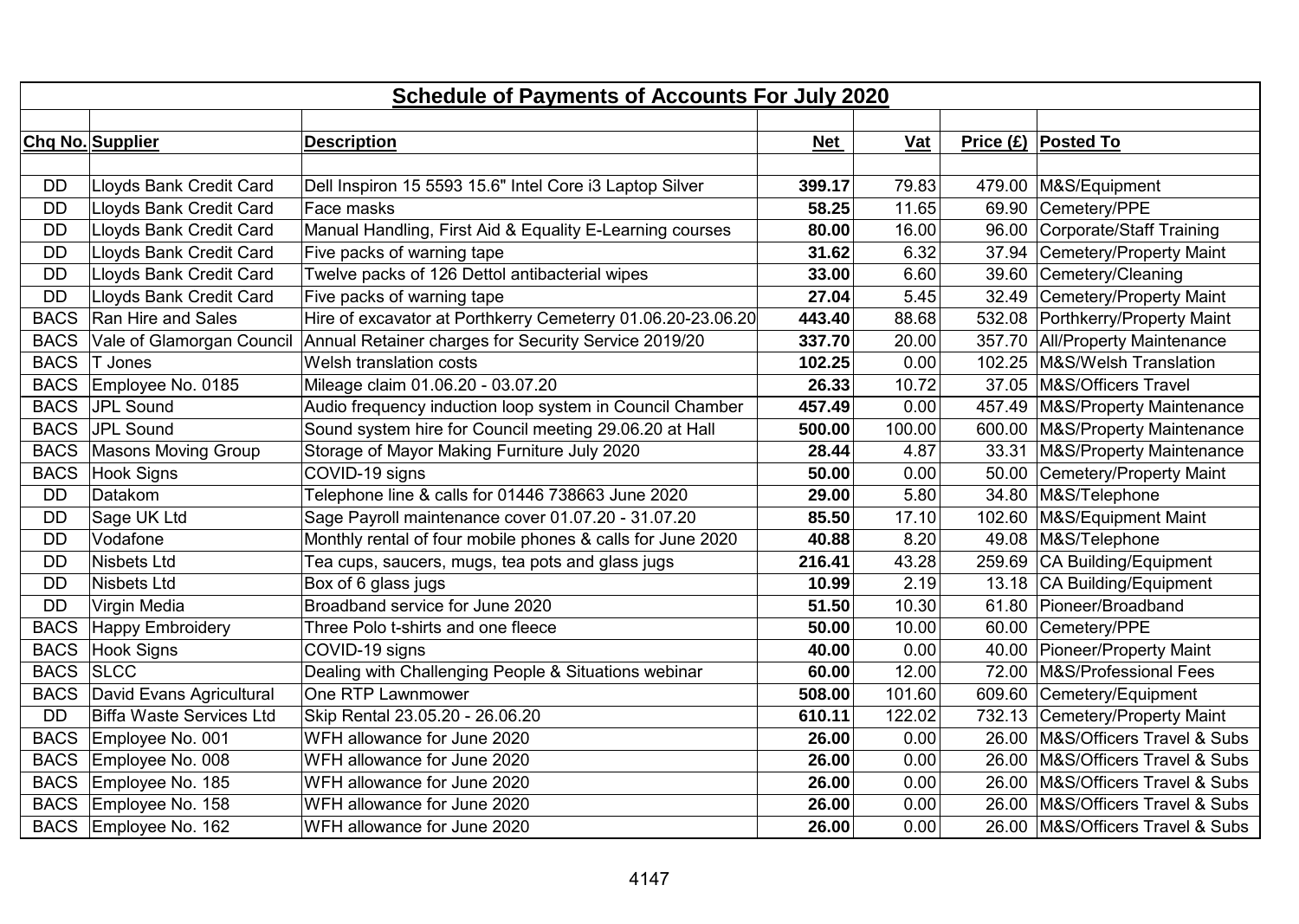| <b>Schedule of Payments of Accounts For July 2020</b> |                                                 |                                                      |            |          |            |                            |  |  |
|-------------------------------------------------------|-------------------------------------------------|------------------------------------------------------|------------|----------|------------|----------------------------|--|--|
|                                                       |                                                 |                                                      |            |          |            |                            |  |  |
|                                                       | Chq No. Supplier                                | <b>Description</b>                                   | <u>Net</u> | $vat$    |            | Price $(E)$ Posted To      |  |  |
|                                                       |                                                 |                                                      |            |          |            |                            |  |  |
| <b>BACS</b>                                           | Employee No. 156                                | WFH allowance for June 2020                          | 26.00      | 0.00     | 26.00      | M&S/Officers Travel & Subs |  |  |
| <b>BACS</b>                                           | Employee No. 190                                | WFH allowance for June 2020                          | 26.00      | 0.00     | 26.00      | M&S/Officers Travel & Subs |  |  |
| <b>BACS</b>                                           | Employee No. 188                                | WFH allowance for June 2020                          | 15.60      | 0.00     | 15.60      | M&S/Officers Travel & Subs |  |  |
| <b>BACS</b>                                           | Memo Arts Centre                                | Core Funding Grant - Section 145 Expenditure 2 of 4  | 37,500.00  | 0.00     | 37,500.00  | Corp/Core Funding to MHT   |  |  |
| <b>DD</b>                                             | Vale of Glamorgan Council                       | Non domestic rates demand for Cemetery Office - July | 36.00      | 0.00     |            | 36.00 Cemetery/Rates       |  |  |
| <b>DD</b>                                             | Vale of Glamorgan Council                       | Non domestic rates demand for Cemetery - July        | 896.00     | 0.00     | 896.00     | Cemetery/Rates             |  |  |
| <b>DD</b>                                             | Vale of Glamorgan Council                       | Non domestic rates demand for Pioneer Hall - July    | 177.00     | 0.00     | 177.00     | Pioneer/Rates              |  |  |
| <b>BACS</b>                                           | Employee No.173                                 | Reimbursement of nine keys cut                       | 25.00      | 5.00     | 30.00      | Cemetery/Property Maint    |  |  |
| <b>BACS</b>                                           | Living Wage Foundation<br>Accreditation 2020/21 |                                                      | 120.00     | 24.00    | 144.00     | Corporate/Subscriptions    |  |  |
|                                                       | <b>Total For This Period</b>                    |                                                      | 53,810.30  | 2,563.25 | 56,373.55  |                            |  |  |
|                                                       | <b>Total For Previous Periods</b>               |                                                      | 154,657.44 | 5,591.18 | 160,248.62 |                            |  |  |
|                                                       | Total to 31 July 2020                           |                                                      | 208,467.74 | 8,154.43 | 216,622.17 |                            |  |  |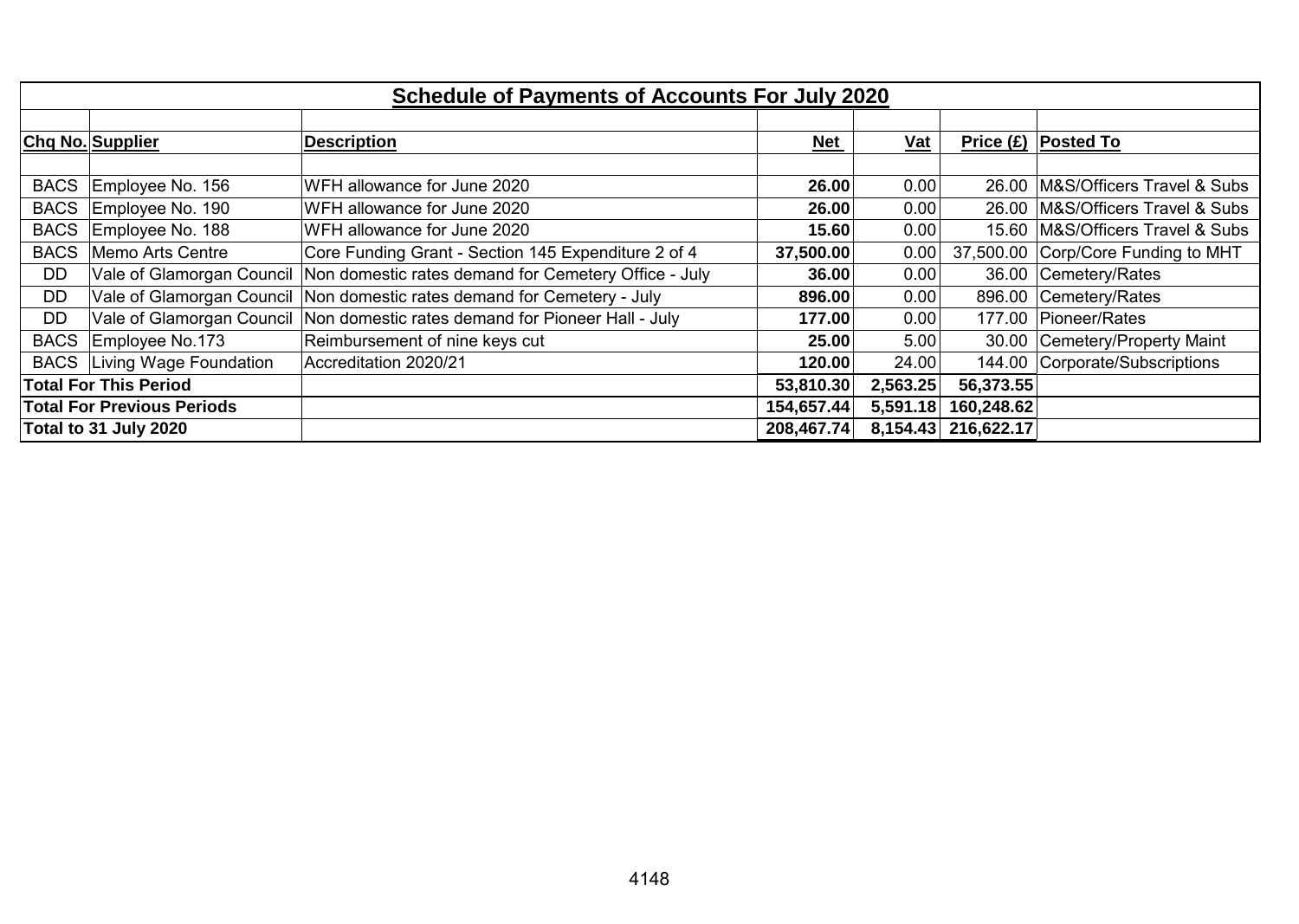# **BUDGET MONITORING REPORT 1 APRIL TO 30 JUNE 2020**

# **Report Author**

Mark Sims, Deputy Chief Officer

**Attached:** A. Budget Monitoring Report June 2020 (2 pages)

# **Purpose of Report**

To inform members about the Council's income and expenditure in the 2020/21 financial year as at the end of June 2020.

# **Background Information**

On the following pages is the budget monitoring report June 2020, indicating actual income and expenditure up to the end of month three in the 2020/21 financial year.

In addition, the projected out turn for the current financial year is provided highlighting anticipated overspends and under-spends on various budget headings currently projecting a net overspend of **£19,413** (£9,826 less expenditure with £29,239 less income).

### **Recommendation**

Members are requested to receive the budget monitoring report for June 2020, indicating actual income and expenditure up to the end of month three in the 2020/21 financial year, noting the projected overspend of **£19,413** for 2020/21.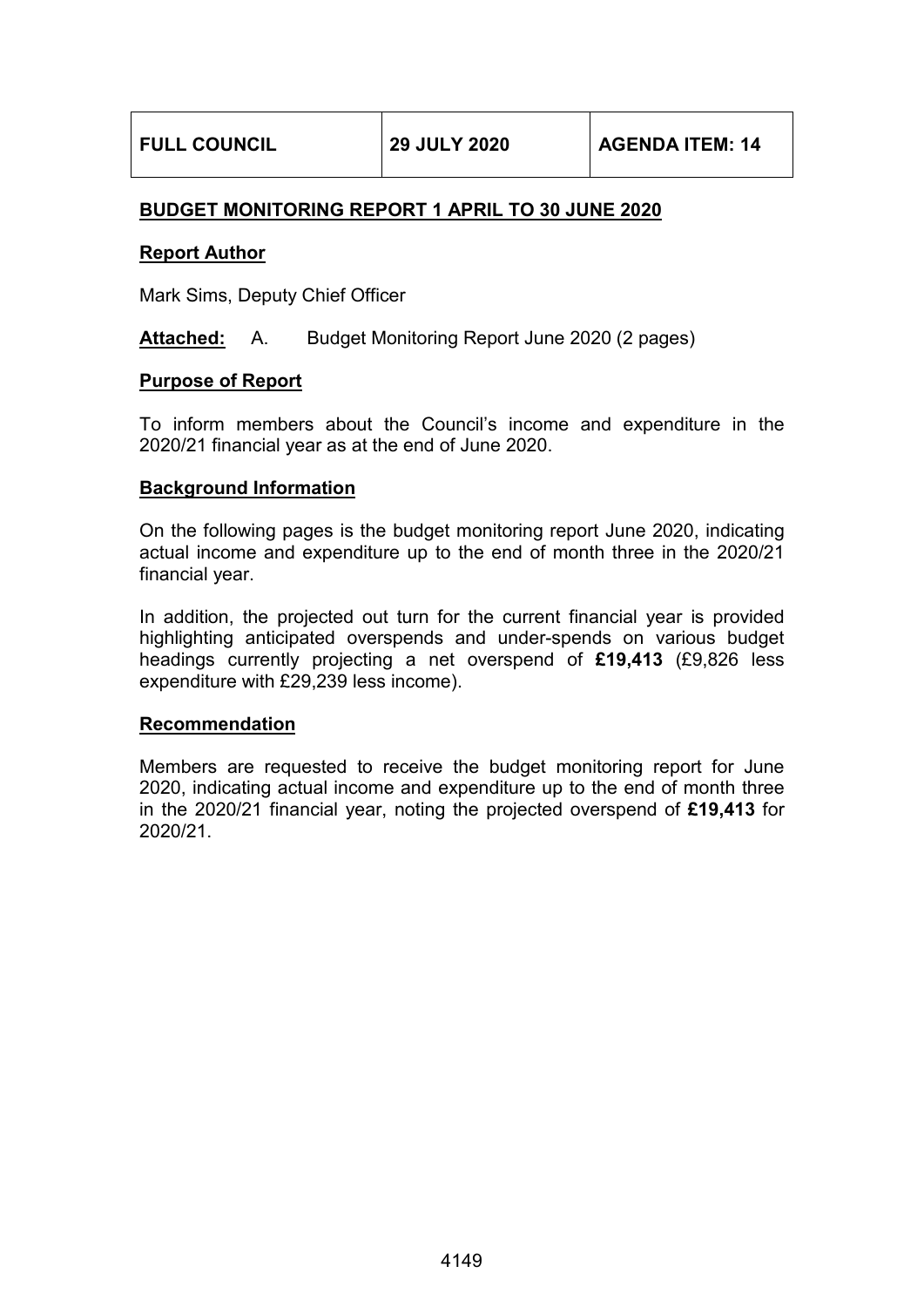#### **Budget Monitoring Report to 30th June 2020.**

|                    |                                                    |                         |                | <b>Gross Expenditure</b> |                    |                |                |                |                |
|--------------------|----------------------------------------------------|-------------------------|----------------|--------------------------|--------------------|----------------|----------------|----------------|----------------|
|                    | <b>Description</b>                                 | Item No.                | <b>Budget</b>  | <b>Expenditure</b>       | <b>Committed</b>   | <b>Balance</b> | <b>Budget</b>  | Year End       | Projected      |
|                    |                                                    |                         | 12 Months      | 3 Months                 | <b>Expenditure</b> |                | For Year       | Projections    | Variance       |
|                    |                                                    |                         | £              | £                        | £                  | £              | £              | £              | £              |
|                    |                                                    |                         |                |                          |                    |                |                |                |                |
| Salaries           |                                                    | $\mathbf{1}$            | 726,990        | 161,871                  | 539,679            | 25,440         | 726,990        | 701,550        | 25,440         |
|                    | Pension Added Years Costs                          | $\overline{2}$          | 9,049          | 0                        | 9,049              | $\mathbf 0$    | 9,049          | 9,049          | 0              |
|                    | <b>Personal Hygiene Facilities</b>                 | 3                       | 2,100          | 362                      | 1,738              | $\Omega$       | 2,100          | 2,100          | $\Omega$       |
|                    | Personal Protective Equipment / Clothing           | 3                       | 3,750          | 649                      | 3,601              | $-500$         | 3,750          | 4,250          | -500           |
|                    | <b>Cleaning Products</b>                           | 3                       | 2,200          | 1,265                    | 2,435              | $-1,500$       | 2,200          | 3,700          | $-1,500$       |
|                    | <b>Officers Travel and Subsistence</b>             | 4                       | 3,000          | 615                      | 2,385              | $\mathbf 0$    | 3,000          | 3,000          | 0              |
| Rates              |                                                    | 5                       | 13,283         | 3,323                    | 9,601              | 359            | 13,283         | 12.924         | 359            |
| Water              |                                                    | 6                       | 4,050          | 0                        | 4,050              | $\mathbf 0$    | 4,050          | 4,050          | 0              |
| Rent               |                                                    | 7                       | 31,000         | 7,750                    | 28,506             | $-5,256$       | 31,000         | 36,256         | $-5,256$       |
| Electricity        |                                                    | 8                       | 8,570          | 2,072                    | 6,498              | $\Omega$       | 8,570          | 8,570          | $\Omega$       |
| Gas                |                                                    | 9                       | 1,250          | 322                      | 928                | $\mathbf 0$    | 1,250          | 1,250          | 0              |
| Telephone          |                                                    | 10                      | 3,550          | 730                      | 2,820              | $\mathbf 0$    | 3,550          | 3,550          | 0              |
| Postage            |                                                    | 11                      | 2,000          | 0                        | 2,000              | $\mathbf 0$    | 2,000          | 2,000          | $\overline{0}$ |
|                    | Printing and Stationery                            | 12                      | 2,500          | 134                      | 2,366              | $\mathbf 0$    | 2,500          | 2,500          | $\overline{0}$ |
|                    |                                                    | 13                      |                | 4,850                    | 150                | $\pmb{0}$      |                |                | $\overline{0}$ |
| Insurance          |                                                    | 14                      | 5,000<br>5,000 | 364                      | 4,636              | $\Omega$       | 5,000<br>5,000 | 5,000<br>5,000 | $\Omega$       |
|                    | <b>Photocopier Costs</b>                           |                         |                |                          |                    |                |                |                |                |
|                    | Property Maintenance and Improvements              | 15                      | 35,490         | 6,560                    | 32,530             | $-3,600$       | 35,490         | 39,090         | $-3,600$       |
|                    | Equipment                                          | 16                      | 11,000         | 1,940                    | 10,060             | $-1,000$       | 11,000         | 12,000         | $-1,000$       |
|                    | <b>Equipment Maintenance</b>                       | $\overline{17}$         | 13,700         | 1,015                    | 12,685             | $\mathbf 0$    | 13,700         | 13,700         | 0              |
|                    | <b>Bank Charges</b>                                | $\overline{18}$         | 800            | 48                       | 752                | $\pmb{0}$      | 800            | 800            | $\overline{0}$ |
|                    | Audit Fees - Internal                              | 19                      | 1,380          | $\mathbf 0$              | 1,380              | $\mathbf 0$    | 1,380          | 1,380          | $\overline{0}$ |
|                    | <b>Legal Fees</b>                                  | 20                      | 6,000          | 51                       | 5,949              | $\mathbf 0$    | 6,000          | 6,000          | $\overline{0}$ |
|                    | Audit Fees - External                              | 21                      | 460            | 0                        | 460                | $\overline{0}$ | 460            | 460            | $\overline{0}$ |
|                    | <b>Professional Fees</b>                           | $\overline{22}$         | 6,000          | 6,572                    | $-572$             | $\pmb{0}$      | 6,000          | 6,000          | $\overline{0}$ |
|                    | <b>General Salaries Contingency</b>                | $\overline{23}$         | 30,000         | 2,319                    | 27,681             | $\mathbf 0$    | 30,000         | 30,000         | 0              |
|                    | Health and Safety                                  | 24                      | 5,000          | 0                        | 5,000              | $\mathbf 0$    | 5,000          | 5,000          | 0              |
|                    | Internet Broadband                                 | 25                      | 3,596          | 169                      | 3,427              | $\mathbf 0$    | 3,596          | 3,596          | 0              |
|                    | <b>Election Costs</b>                              | 28                      | 0              | 0                        | 0                  | $\mathbf 0$    | 0              | $\mathbf 0$    | 0              |
|                    | <b>BACAS Burials System Annual Maintenance</b>     | 29                      | 2,550          | 0                        | 2,550              | $\mathbf 0$    | 2,550          | 2,550          | 0              |
|                    | Microshade Citrix                                  | 30                      | 7,440          | 1,756                    | 5,800              | $-116$         | 7,440          | 7,556          | $-116$         |
|                    | <b>Welsh Translation Service</b>                   | 31                      | 4,000          | $\mathbf 0$              | 4,000              | $\mathbf 0$    | 4,000          | 4,000          | 0              |
|                    | Horticulture                                       | 8                       | 800            | 29                       | 771                | $\mathbf 0$    | 800            | 800            | $\overline{0}$ |
|                    | Vehicle Maintenance                                | 11                      | 1,200          | 0                        | 1,200              | $\pmb{0}$      | 1,200          | 1,200          | 0              |
|                    | Haulage and Fuel                                   | 12                      | 4,375          | 644                      | 3,731              | $\mathbf 0$    | 4,375          | 4,375          | 0              |
|                    | Vehicle Tax and Insurance                          | 13                      | 549            | 268                      | 281                | $\mathbf 0$    | 549            | 549            | 0              |
|                    | Philadelphia Cemetery                              | 14                      | 500            | $\mathbf 0$              | 500                | $\mathbf 0$    | 500            | 500            | $\overline{0}$ |
|                    | Interest on PWLB Loan                              | 15                      | 2,899          | 0                        | 2,899              | $\mathbf 0$    | 2,899          | 2,899          | 0              |
|                    |                                                    | 16                      | 16,921         | 0                        |                    | $\pmb{0}$      |                |                | $\overline{0}$ |
|                    | Capital Repayment on PWLB Loan                     |                         |                | 0                        | 16,921             | $\mathbf 0$    | 16,921         | 16,921         | $\overline{0}$ |
|                    | <b>Treework Maintenance</b>                        | 17                      | 6,195          |                          | 6,195              |                | 6,195          | 6,195          |                |
|                    | Cemetery Roads Maintenance                         | 19                      | 3,000          | $\pmb{0}$                | 3,000              | $\pmb{0}$      | 3,000          | 3,000          | $\overline{0}$ |
|                    | Memorial Safety Advertising                        | $\overline{20}$         | 250            | 0                        | 250                | $\mathbf 0$    | 250            | 250            | 0              |
|                    | Subscriptions                                      | 21                      | 850            | 95                       | 755                | $\Omega$       | 850            | 850            | $\Omega$       |
|                    | Mobile Security at Cemetery                        | 22                      | 0              | 3,511                    | 1,543              | $-5,054$       | 0              | 5,054          | $-5,054$       |
|                    | New Play Equipment                                 | 11                      | 3,000          | 0                        | 3,000              | $\mathbf 0$    | 3,000          | 3,000          | 0              |
|                    | <b>Civic Hospitality</b>                           | $\mathbf{1}$            | 2,200          | 0                        | 2,200              | $\pmb{0}$      | 2,200          | 2,200          | $\overline{0}$ |
|                    | Mayor's Hospitality                                | $\overline{2}$          | 500            | 0                        | 500                | $\mathbf 0$    | 500            | 500            | $\overline{0}$ |
|                    | Mayor's Medallions and Plaques                     | $\mathbf{3}$            | 2,000          | 0                        | 2,000              | $\overline{0}$ | 2,000          | 2,000          | $\overline{0}$ |
|                    | Photographical Services                            | 4                       | 250            | $\pmb{0}$                | 250                | $\overline{0}$ | 250            | 250            | $\overline{0}$ |
|                    | Mayor's Allowance inc. On Cost                     | 5                       | 1,619          | 0                        | 1,619              | $\mathbf 0$    | 1,619          | 1,619          | $\overline{0}$ |
|                    | Deputy Mayor's Allowance inc. On Cost              | 5                       | 500            | 0                        | 500                | $\mathbf 0$    | 500            | 500            | $\overline{0}$ |
|                    | Mayor's Travel                                     | 6                       | 500            | 0                        | 500                | $\mathbf 0$    | 500            | 500            | $\overline{0}$ |
|                    | Mayor's Donations                                  | $\overline{7}$          | 1,000          | 0                        | 1,000              | $\mathbf 0$    | 1,000          | 1,000          | $\overline{0}$ |
|                    | Mayor's Advertising                                | 8                       | 750            | 0                        | 750                | $\mathbf 0$    | 750            | 750            | $\overline{0}$ |
| <b>Civic Gifts</b> |                                                    | 9                       | 500            | 0                        | 500                | $\pmb{0}$      | 500            | 500            | $\overline{0}$ |
|                    | Core Funding to Memorial Hall Theatre              | $\mathbf{1}$            | 150,000        | 37,500                   | 112,500            | $\mathbf 0$    | 150,000        | 150,000        | $\overline{0}$ |
|                    | Capital Grant to Memorial Hall Theatre             | 2                       | 22,800         | 22,800                   | $\mathbf 0$        | $\pmb{0}$      | 22,800         | 22,800         | $\overline{0}$ |
|                    | <b>Corporate Events</b>                            | 3                       | 35,000         | 0                        | 35,000             | $\pmb{0}$      | 35,000         | 35,000         | $\overline{0}$ |
|                    | Corporate Advertising and Marketing                | 4                       | 7,250          | 2,000                    | 5,250              | $\pmb{0}$      | 7,250          | 7,250          | $\overline{0}$ |
|                    | Corporate Engagement Strategy                      | 5                       | 7,000          | 0                        | 7,000              | $\mathbf 0$    | 7,000          | 7,000          | $\overline{0}$ |
|                    | Shop Local Campaign                                | 6                       | 10,000         | 400                      | 9,600              | $\mathbf 0$    | 10,000         | 10,000         | $\overline{0}$ |
|                    | <b>Community Grants</b>                            | $\overline{7}$          | 45,000         | $\mathbf 0$              | 45,000             | $\overline{0}$ | 45,000         | 45,000         | $\overline{0}$ |
|                    | Grant to Pioneers Club re use of hall              | 8                       | 1,270          | 217                      | 0                  | 1,053          | 1,270          | 217            | 1,053          |
|                    | <b>Website Costs</b>                               | 9                       | 2,000          | 0                        | 2,000              | 0              | 2,000          | 2,000          | 0              |
|                    | Fairtrade Campaign                                 | 10                      | 1,000          | 22                       | 978                | $\mathbf 0$    | 1,000          | 1,000          | $\overline{0}$ |
|                    | Subscriptions                                      | 11                      | 8,925          | 8,170                    | 755                | $\pmb{0}$      | 8,925          | 8,925          | $\overline{0}$ |
|                    | Councillor Training                                | $\overline{12}$         | 2,000          | 0                        | 2,000              | $\pmb{0}$      | 2,000          | 2,000          | $\overline{0}$ |
|                    |                                                    |                         |                |                          |                    |                |                |                |                |
|                    | <b>Staff Training</b>                              | 13                      | 16,000         | 1,262                    | 14,738             | $\pmb{0}$      | 16,000         | 16,000         | $\overline{0}$ |
|                    | <b>Councillor Allowances</b>                       | 14                      | 3,300          | 0                        | 3,300              | $\mathbf 0$    | 3,300          | 3,300          | $\overline{0}$ |
|                    | <b>Councillor Tablets</b>                          | 15                      | 792            | 0                        | 792                | $\mathbf 0$    | 792            | 792            | $\overline{0}$ |
|                    | <b>Councillor Emails</b>                           | 16                      | 380            | 363                      | 17                 | $\pmb{0}$      | 380            | 380            | $\overline{0}$ |
|                    | <b>Staff Suggestion Scheme</b>                     | 17                      | 500            | 0                        | 500                | $\pmb{0}$      | 500            | 500            | $\overline{0}$ |
|                    | Sustainable Barry Initiative (Minute number 654(2) | 18                      | 500            | $\pmb{0}$                | 500                | $\pmb{0}$      | 500            | 500            | $\overline{0}$ |
|                    | Place Plan (Minute number 673(4) refers)           | 19                      | 3,000          | 0                        | 3,000              | $\mathbf 0$    | 3,000          | 3,000          | $\overline{0}$ |
|                    | <b>Barry Youth Action</b>                          | $\mathbf{1}$            | 3,000          | 0                        | 3,000              | $\pmb{0}$      | 3,000          | 3,000          | $\overline{0}$ |
|                    | Dementia Friendly Project                          | $\overline{\mathbf{c}}$ | 6,000          | 0                        | 6,000              | $\mathbf 0$    | 6,000          | 6,000          | $\overline{0}$ |
|                    | <b>Cemetery Fencing</b>                            | 3                       | 27,000         | 6,835                    | 20,165             | $\mathbf 0$    | 27,000         | 27,000         | $\overline{0}$ |
|                    | Cemetery Roads Improvement                         | 4                       | 20,000         | 0                        | 20,000             | $\mathbf 0$    | 20,000         | 20,000         | $\overline{0}$ |
|                    | <b>Cemetery Benches</b>                            | 5                       | 2,000          | 1,916                    | 84                 | $\mathbf 0$    | 2,000          | 2,000          | $\overline{0}$ |
|                    | <b>Cemetery Treework</b>                           | 6                       | 20,000         | 0                        | 20,000             | $\mathbf 0$    | 20,000         | 20,000         | $\overline{0}$ |
|                    |                                                    |                         |                |                          |                    |                |                |                |                |
|                    |                                                    |                         |                |                          |                    |                |                |                |                |
|                    | <b>Total Expenditure</b>                           |                         | 1,395,783      | 290,769                  | 1,095,188          | 9,826          | 1,395,783      | 1,385,957      | 9,826          |
|                    |                                                    |                         |                | 4150                     |                    |                |                |                |                |
|                    |                                                    |                         |                |                          |                    |                |                |                |                |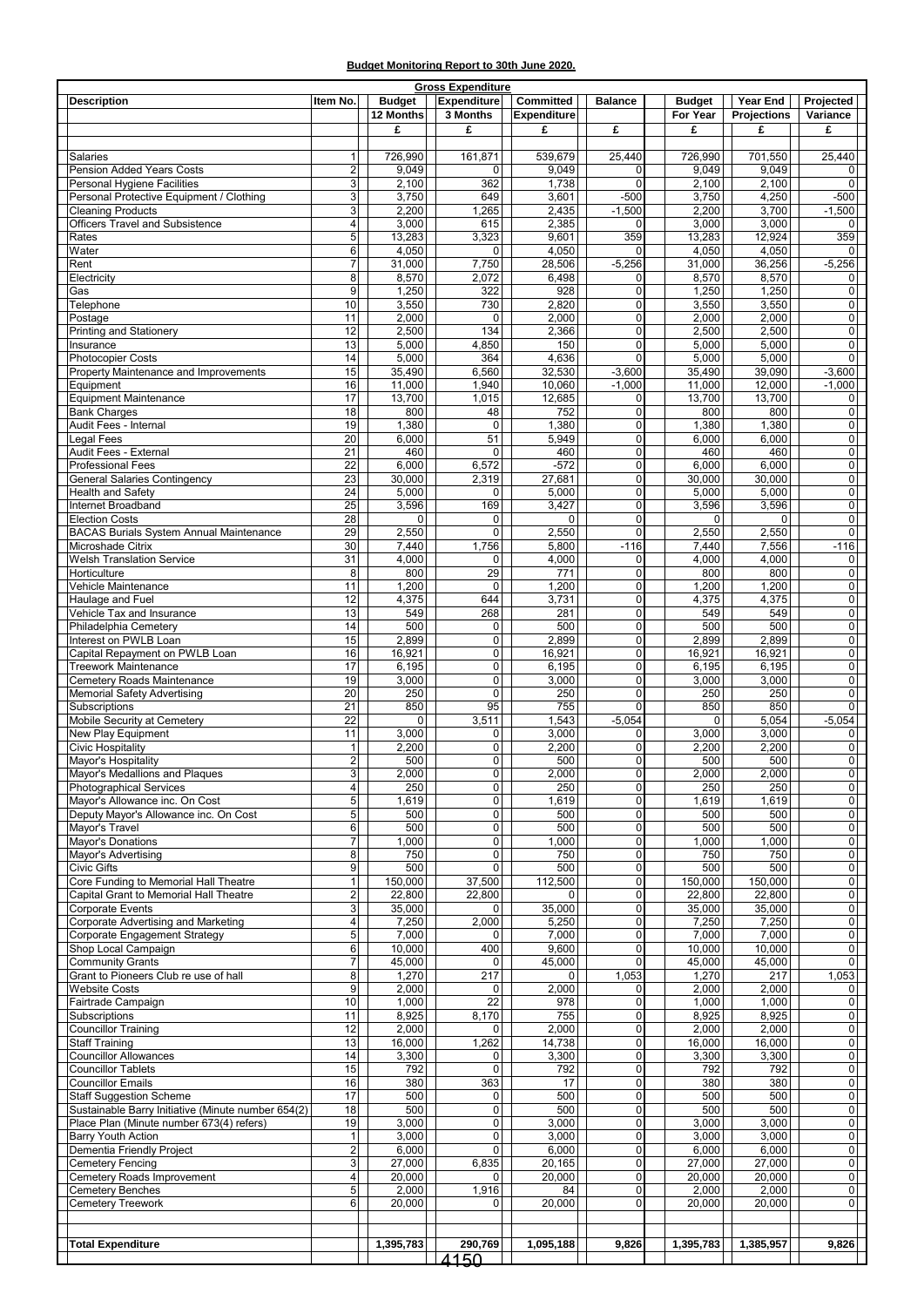| Budget Monitoring Report to 30th June 2020. |  |  |
|---------------------------------------------|--|--|
|                                             |  |  |

| <b>Gross Income</b>                                                                                                                                                  |                         |               |                        |                    |                |               |             |                |
|----------------------------------------------------------------------------------------------------------------------------------------------------------------------|-------------------------|---------------|------------------------|--------------------|----------------|---------------|-------------|----------------|
| <b>Description</b>                                                                                                                                                   | Item No.                | <b>Budget</b> | Income                 | Income             | <b>Balance</b> | <b>Budget</b> | Year End    | Projected      |
|                                                                                                                                                                      |                         | 12 Months     | 3 Months               | <b>Expenditure</b> |                | For Year      | Projections | Variance       |
|                                                                                                                                                                      |                         | £             | £                      | £                  | £              | £             | £           | £              |
|                                                                                                                                                                      |                         |               |                        |                    |                |               |             |                |
|                                                                                                                                                                      |                         |               |                        |                    |                |               |             |                |
| <b>Bank Interest</b>                                                                                                                                                 | 1                       | 2,000         | 172                    | $\mathbf 0$        | $-1,828$       | 2,000         | 650         | $-1,350$       |
| Interment Fees                                                                                                                                                       | $\mathbf{1}$            | 75,141        | 19,350                 | 0                  | $-55,791$      | 75,141        | 75,141      |                |
| <b>Exclusive Right of Burials</b>                                                                                                                                    | $\overline{2}$          | 27,557        | 10,240                 | 0                  | $-17,317$      | 27,557        | 27,557      | $\Omega$       |
| <b>Memorial Fees</b>                                                                                                                                                 | $\overline{\mathbf{3}}$ | 23,616        | $\Omega$               | 0                  | $-23,616$      | 23,616        | 11,861      | $-11,755$      |
| Transfer of Exclusive Right of Burials                                                                                                                               | 4                       | 1,800         | 0                      | 0                  | $-1,800$       | 1,800         | 1,800       | 0              |
| Hire of Chapel                                                                                                                                                       | 5                       | 770           | $\mathbf 0$            | $\Omega$           | $-770$         | 770           | 385         | $-385$         |
| <b>War Graves</b>                                                                                                                                                    | $6 \overline{6}$        | 78            | $\Omega$               | $\mathbf 0$        | $-78$          | 78            | 78          | $\Omega$       |
| Cemetery Lodge Rent                                                                                                                                                  | $\overline{7}$          | 5,465         | 1,314                  | 0                  | $-4.151$       | 5,465         | 5,465       | $\overline{0}$ |
| Other Miscellaneous Income                                                                                                                                           | 8                       | 2.000         | 0                      | 0                  | $-2.000$       | 2.000         | 2.000       | $\Omega$       |
| Porthkerry Agreement                                                                                                                                                 | $\overline{3}$          | 10.781        | $\Omega$               | $\mathbf 0$        | $-10.781$      | 10.781        | 10.781      | $\Omega$       |
| Lettings                                                                                                                                                             | 1                       | 26.826        | 0                      | $\mathbf 0$        | $-26,826$      | 26,826        | 12,130      | $-14,696$      |
| Lettings - Old Pioneers Club via S137                                                                                                                                | 21                      | 1,270         | $\Omega$               | $\Omega$           | $-1.270$       | 1.270         | 217         | $-1,053$       |
|                                                                                                                                                                      |                         |               |                        |                    |                |               |             |                |
|                                                                                                                                                                      |                         |               |                        |                    |                |               |             |                |
| <b>Total Income</b>                                                                                                                                                  |                         | 177,304       | 31,076                 | 0                  | $-146,228$     | 177,304       | 148,065     | $-29,239$      |
|                                                                                                                                                                      |                         |               |                        |                    |                |               |             |                |
|                                                                                                                                                                      |                         |               |                        |                    |                |               |             |                |
|                                                                                                                                                                      |                         |               |                        |                    |                |               |             |                |
|                                                                                                                                                                      |                         |               | <b>Net Expenditure</b> |                    |                |               |             |                |
| <b>Description</b>                                                                                                                                                   | Item No.                | <b>Budget</b> | <b>Expenditure</b>     | <b>Expenditure</b> | <b>Balance</b> | <b>Budget</b> | Year End    | Projected      |
|                                                                                                                                                                      |                         | 12 Months     | 3 Months               | Expenditure        |                | For Year      | Projections | Variance       |
|                                                                                                                                                                      |                         | £             | £                      | £                  | £              | £             | £           | £              |
|                                                                                                                                                                      |                         |               |                        |                    |                |               |             |                |
| <b>Total Net Expenditure</b>                                                                                                                                         |                         | 1,218,479     | 259,693                | 1,095,188          | $-136,402$     | 1,218,479     | 1,237,892   | $-19,413$      |
| Transfer to / (from) reserves                                                                                                                                        |                         | (23, 615)     |                        |                    |                | (23, 615)     | (43,028)    |                |
| Amount to be met from Precept                                                                                                                                        |                         | 1,194,864     |                        |                    |                | 1,194,864     | 1,194,864   |                |
|                                                                                                                                                                      |                         |               |                        |                    |                |               |             |                |
|                                                                                                                                                                      |                         |               |                        |                    |                |               |             |                |
| Our net budget for the year is £1,218,479 with actual expenditure for the 3 months to 30 June 2020 of £259,693 and committed expenditure of £1,095,188 with an       |                         |               |                        |                    |                |               |             |                |
| amount of budgeted income yet to be received of £146,228 noting that an amount of £23,615 will be drawn down from reserves.                                          |                         |               |                        |                    |                |               |             |                |
|                                                                                                                                                                      |                         |               |                        |                    |                |               |             |                |
| Our projected out-turn for the year produces an overspend of £19,413 (£9,826 less expenditure with £29,239 less income). This will result in a net amount of £43,028 |                         |               |                        |                    |                |               |             |                |
| being transferred from reserves rather than transferring £23,615 from reserves.                                                                                      |                         |               |                        |                    |                |               |             |                |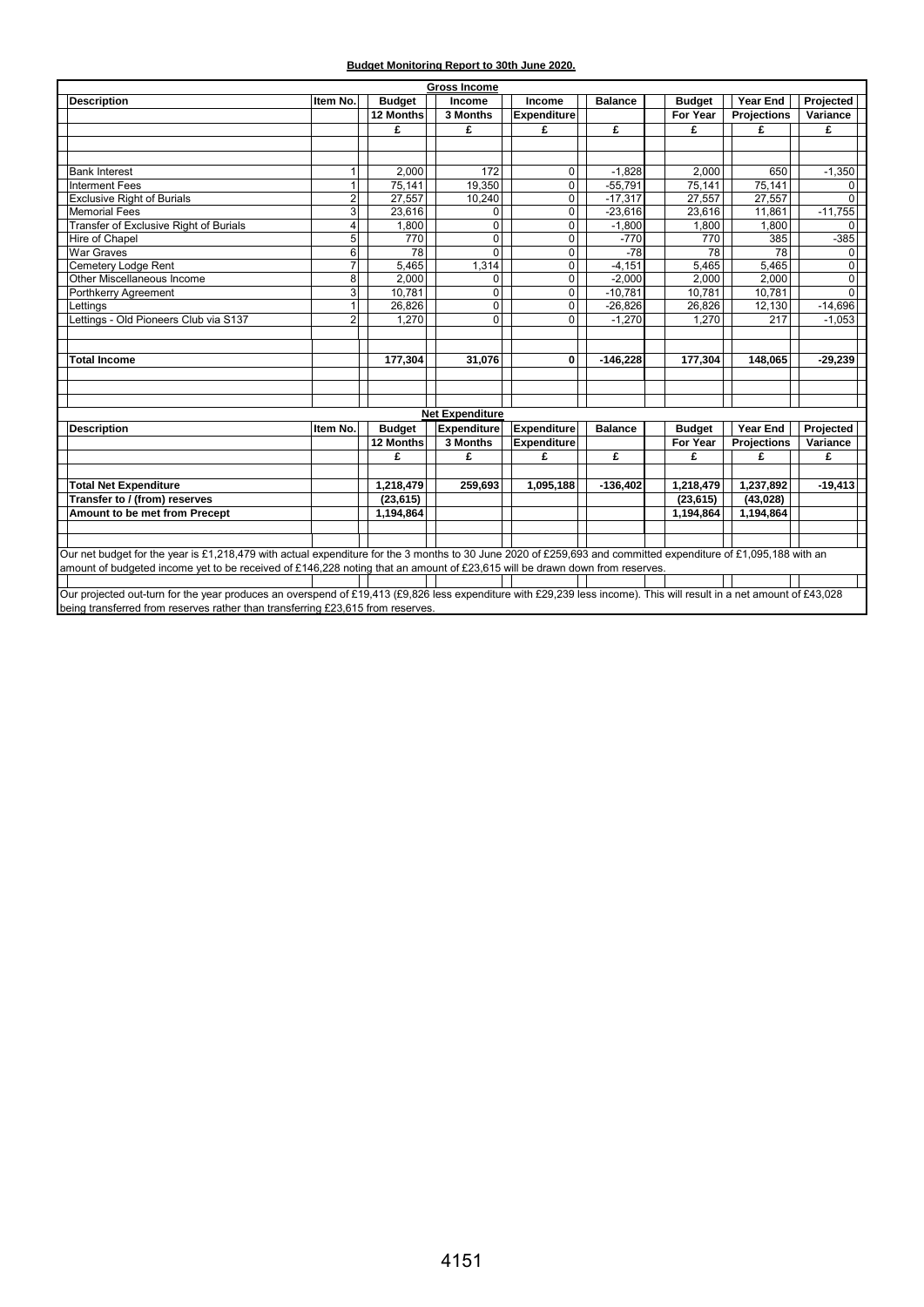# **TO APPROVE A COVID-19 RECOVERY FUND AS RECOMMENDED BY THE SUSTAINABLE BARRY WORKING GROUP**

# **Report Author**

Robyn Walsh, Community Engagement Officer

# **Purpose of Report**

The purpose of this report is to provide members with a clear overview of the recommendations discussed at the meetings of the Sustainable Barry Working Group held on 13 and 20 July.

Please note the discussions of these recommendations are noted in the minutes of both meetings (agenda item 10 relates).

### **Detailed Information**

Members discussed and agreed early on that in order to fully show the Town Council's support and intentions that a Covid-19 budget heading should be created.

Members carefully reviewed the budgets associated with the Chief Officer's Covid-19 Impact Report (received at Full Council on 29 June 2020), considering which budgets were likely to be underspent and could potentially be repurposed into this new budget heading.

The Shop Local Barry Advisory Group were also consulted, with their views fed back to this Working Group in order for recommendations to be based on research and consultation, specifically recommendations that involved Traders and the economy.

Wherever possible, Officers tried to make contact with partners of events to ensure clear communication and that members were fully up to date when making recommendations relating to certain town events of which the Council is usually the main sponsor.

### **Financial Implications**

**RECOMMENDATIONS** for consideration at a meeting of Full Council to be held on Wednesday, 29 July 2020:

1. That the extract relating to the Wellbeing of Future Generations Wales Act 2015 Sustainable Development Principle is the Decision Making Framework to Improve the Economic, Social Environmental and Cultural Well-Being of Barry and is placed on all future committee agendas for reference. (Appendix 1 relates)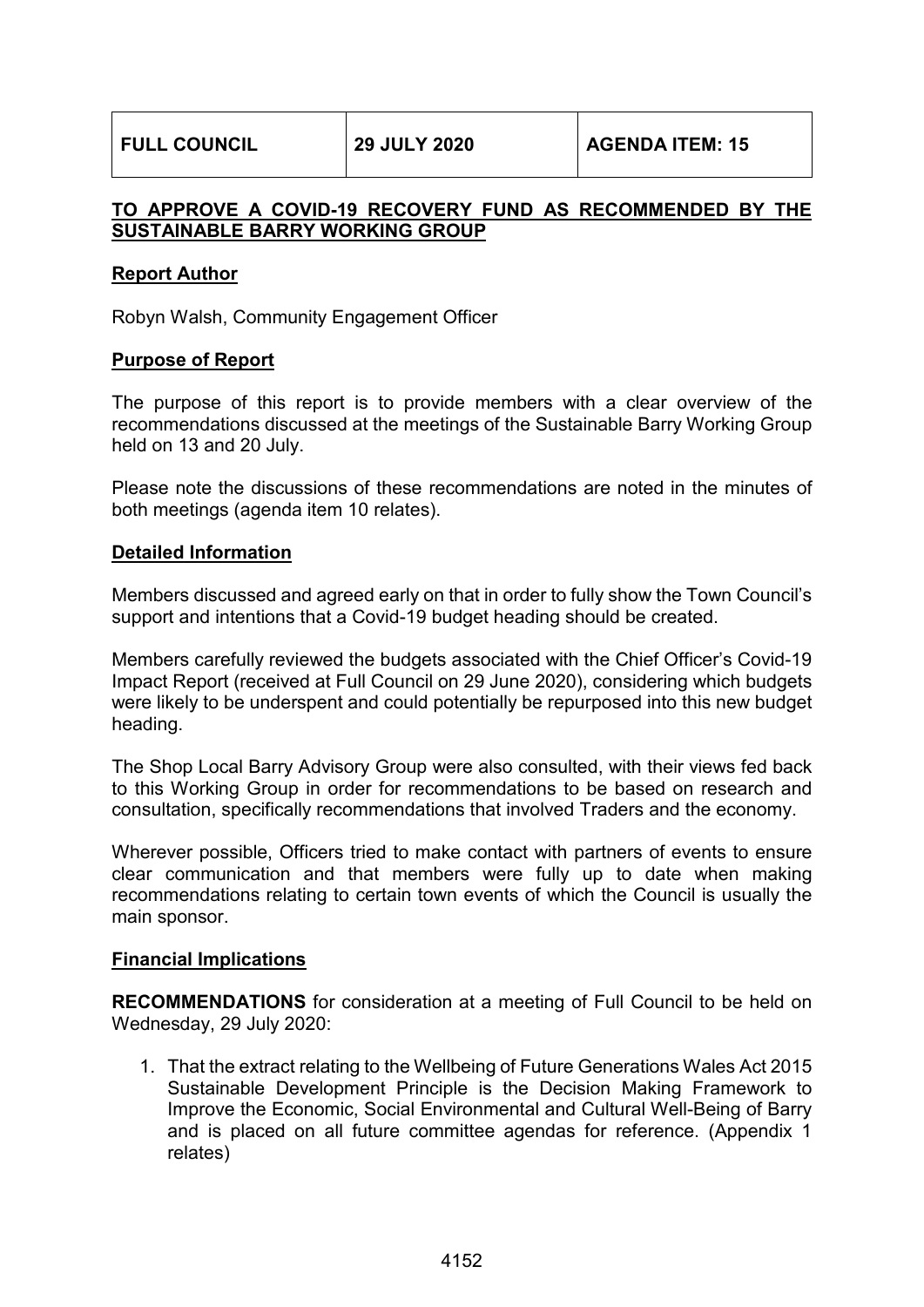- 2. That the Terms of Reference for the Sustainable Barry Working Group are approved, subject to the amendment discussed at the meeting held on 13 July 2020. (Appendix 2 relates)
- 3. That a new budget heading entitled "Covid-19 Fund" is approved and the following budgets are considered for repurposing either in full or part to this new budget heading for the purpose of administering financial aid to both Traders and Community Groups and for potential projects derived from consultation with members of the public:
- 4. That £3,000 from the Christmas Lights budget is repurposed into the Covid-19 Fund, noting that this will not affect the current provision of Christmas Lights across the town.
- 5. That £1,000 of the £2,000 budget from Corporate Events (earmarked to host the Annual Santa Fun Run) is repurposed into the Covid-19 Fund, noting that this recommendation allows for £1,000 to remain so the event can be hosted remotely.
- 6. That the £10,000 set aside for the purpose of purchasing Fireworks is repurposed to the Covid-19 Fund, noting that this budget will be ring-fenced should the event organisers approach the Town Council will alternative ways in which to host the Firework Fiesta this year.
- 7. That £2,000 from Corporate Events earmarked to host Family Fun Days and an official opening of Town Hall is repurposed to the Covid-19 Fund budget.
- 8. That £4,000 from the Corporate Advertising budget is repurposed to allow the appointment of an external social media management company to aid in the promotion of Shop Local and the town, noting that due to the length and potential financial implications of this contract that Officers will obtain 3 separate quotations to demonstrate best value for money.
- 9. That £1,500 of the budget set aside to begin a Youth Council is repurposed tp the Covid-19 Fund, noting that this recommendation allows for a budget of £1,500 to remain to allow the Community Engagement officer to explore ways in which Council can engage with young people.
- 10.That £3,000 set aside for Dementia Friendly Projects is repurposed to the Covid-19 Fund, noting that this will be ring-fenced specifically for dementia friendly projects.
- 11.That £10,000 usually set aside for the Books 4 Schools initiative is repurposed to the Covid-19 Fund, noting that Officers will contact schools to enquire if their priorities have changed post-Covid with a further discussion surrounding this budget being held at a later date.
- 12.That £5,000 is approved from the Covid-19 fund for the purpose of purchasing Love Barry / Shop Local bunting using the existing infrastructure at both Holton Road and High Street from the Christmas Lights, subject to approval from the Vale of Glamorgan Highways department.
- 13.That £2,700 usually earmarked for the Christmas Lunches is repurposed to the Covid-19 Fund.
- 14.That £4,300 usually earmarked for the Green Grants is repurposed to the Covid-19 Fund.
- 15.That £25,000 of the Community Grants budget be placed into the COVID-19 fund. Members also agreed to recommend that the budget heading for Community Groups be increased to £40,000 and all applicants are written to determine if their needs have changed due to COVID-19.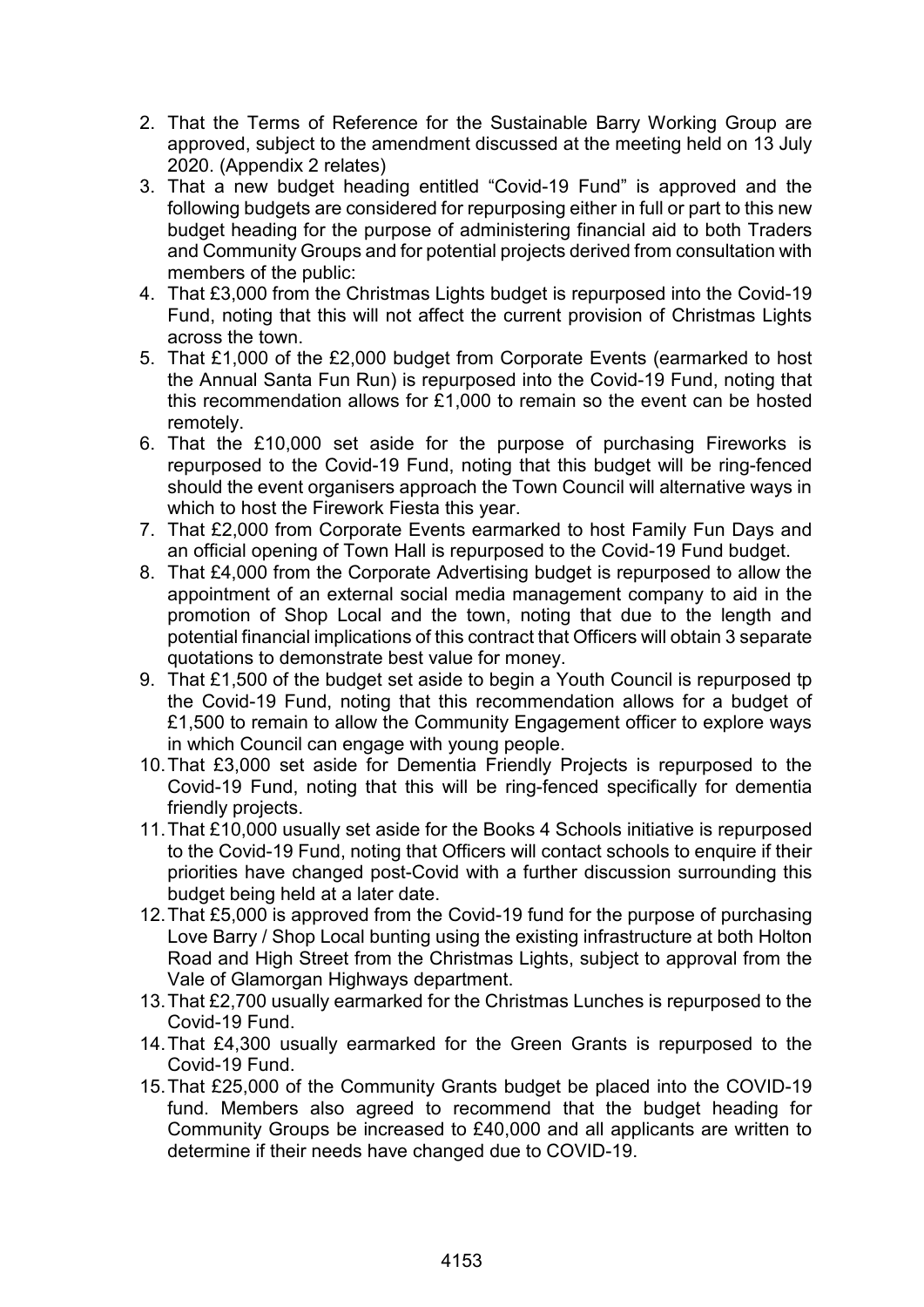- 16.That the £3,000 usually earmarked for business support is repurposed to the Covid-19 Fund, noting the recommendation (below) that £50,000 of the Covid-19 fund is earmarked for independent traders to access.
- 17.That Officers are authorised to explore purchasing an industrial size marquee for the purpose of allowing more outdoor shopping to be utilised by traders and this is allowed a budget of up to £5,000 from the Covid-19 fund..
- 18.That the Community Plan is placed on hold for a further 3 months and is reviewed at a later stage, noting that this project may be postponed again.
- 19.That £50,000 of the Covid-19 fund is earmarked for independent traders to access, through an application process.

The above recommendations amount to the following:

**RECOMMENDATION: To a meeting of Full Council that all re-purposed monies discussed within this item be placed into a Covid-19 Fund totalling £69,500 with £80,500 shortfall being transferred from the Council's General Reserves to held with the recovery of Covid-19 for Community Groups and Traders to access within the Town and for the purpose of relevant projects.**

# **RECOMMENDATIONS IN BRIEF**

**Please note, these recommendations only relate to any recommendations regarding expenditure relating to the proposed Covid-19 Fund.**

| Proposed re-<br>purposed                  | Proposed re-<br>purchased | recommendations<br>Proposed<br>for<br>consideration (NB these recommendations                                                                                                                                                                                                                                                                                                                             |
|-------------------------------------------|---------------------------|-----------------------------------------------------------------------------------------------------------------------------------------------------------------------------------------------------------------------------------------------------------------------------------------------------------------------------------------------------------------------------------------------------------|
| budgets<br>Christmas<br>Lights - $£3,000$ | monies<br>£3,000          | only relate to the Covid-19 Fund)<br>That a new budget heading entitled "Covid-19"<br>Fund" is approved and the following budgets are<br>considered for repurposing either in full or part to<br>this new budget heading for the purpose of<br>administering financial aid to both Traders and<br>Community Groups and for potential projects<br>derived from consultation with members of the<br>public: |
| Santa Fun Run<br>$-£2,000$                | £1,000                    | That £4,000 from the Corporate Advertising<br>budget is repurposed to allow the appointment of<br>an external social media management company<br>to aid in the promotion of Shop Local and the<br>town, noting that due to the length and potential<br>financial implications of this contract that Officers<br>will obtain 3 separate quotations to demonstrate<br>best value for money.                 |
| <b>Fireworks</b><br>£10,000               | £10,000                   | That £5,000 is approved from the Covid-19 fund<br>for the purpose of purchasing Love Barry / Shop<br>Local bunting using the existing infrastructure at<br>both Holton Road and High Street from the<br>Christmas Lights, subject to approval from the<br>Vale of Glamorgan Highways department.                                                                                                          |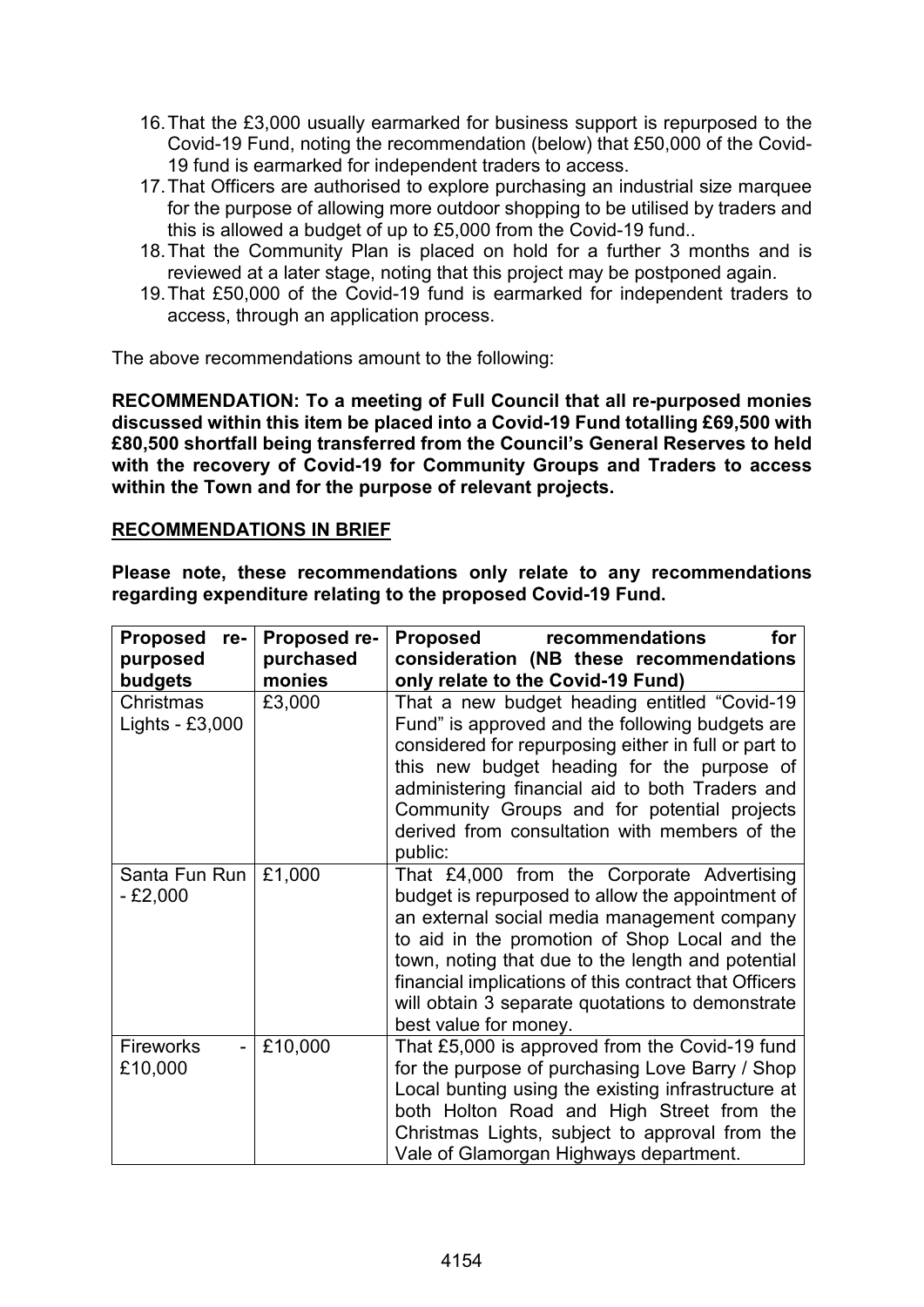| Family<br>Fun<br>Day / Town<br>Hall opening -<br>£2,000 | £2,000   | That £25,000 of the Community Grants budget be<br>placed into the COVID-19 fund and that the<br>budget heading for Community Groups<br>be<br>increased to £40,000 and all applicants are<br>written to determine if their needs have changed<br>due to COVID-19.                                                                                  |
|---------------------------------------------------------|----------|---------------------------------------------------------------------------------------------------------------------------------------------------------------------------------------------------------------------------------------------------------------------------------------------------------------------------------------------------|
| Youth Council -<br>£3,000                               | £1,500   | That £50,000 of the Covid-19 fund is earmarked<br>for independent traders to access, through an<br>application process.                                                                                                                                                                                                                           |
| Dementia<br>Friendly<br>Projects<br>£6,000              | £3,000   | <b>Officers</b><br>authorised<br>That<br>explore<br>are<br>to<br>purchasing an industrial size marquee for the<br>purpose of allowing more outdoor shopping to be<br>utilised by traders and this is allowed a budget of<br>up to £5,000 from the Covid-19 fund.                                                                                  |
| <b>Books</b><br>4<br><b>Schools</b><br>£10,000          | £10,000  | That the Community Plan is placed on hold for a<br>further 3 months and is reviewed at a later stage,<br>noting that this project may be postponed again.                                                                                                                                                                                         |
| Christmas<br>Lunches<br>£2,700                          | £2,700   | That all re-purposed monies discussed within this<br>item be placed into a Covid-19 Fund totalling<br>£69,500 with £80,500 shortfall being transferred<br>from the Council's General Reserves to held with<br>the recovery of Covid-19 for Community Groups<br>and Traders to access within the Town and for<br>the purpose of relevant projects. |
| Green Grants -<br>£4,300                                | £4,300   |                                                                                                                                                                                                                                                                                                                                                   |
| Community<br>Groups<br>£25,000                          | £25,000  |                                                                                                                                                                                                                                                                                                                                                   |
| <b>Business</b><br>Grants<br>£3,000                     | £3,000   |                                                                                                                                                                                                                                                                                                                                                   |
| Corporate<br>Advertising<br>£7,000                      | £4,000   |                                                                                                                                                                                                                                                                                                                                                   |
| General<br><b>Reserves</b>                              | £80,500  |                                                                                                                                                                                                                                                                                                                                                   |
| <b>Total Covid-19</b><br>Fund                           | £150,000 |                                                                                                                                                                                                                                                                                                                                                   |

# **Recommendations**

That members note the report and discuss the Sustainable Barry Working Group's recommendations and agree a way forward.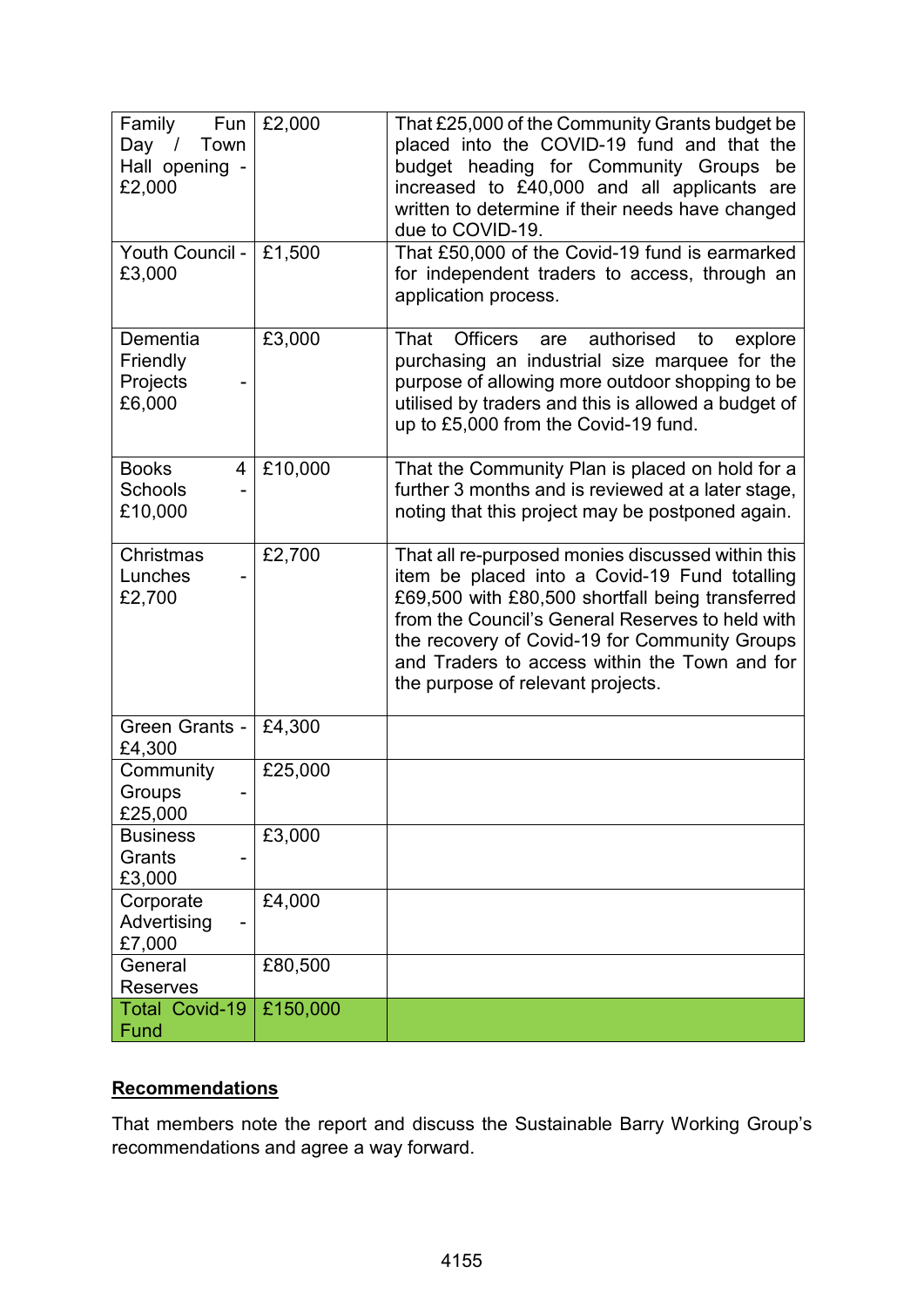# **APPENDIX 1 – AGENDA ITEM 15**

### **Proposed extract to be placed on all future Committee agendas for reference;**

*[Committee name inserted here] members will note that this Act sets out the requirement for a public body to act in a manner which seeks to ensure that the needs of the present are met without compromising the ability of future generations to meet their own needs.*

*In order to act in that manner, a public body must take account of the following things:*

- *(a) the importance of balancing short term needs with the need to safeguard the ability to meet long term needs, especially where things done to meet short term needs may have detrimental long term effect;*
- *(b) the need to take an integrated approach, by considering how— (i) the body's well-being objectives may impact upon each of the well-being goals; (ii) the body's well-being objectives impact upon each other or upon other public bodies' objectives, in particular where steps taken by the body may contribute to meeting one objective but may be detrimental to meeting another;*
- *(b) the importance of involving other persons with an interest in achieving the well-being goals and of ensuring those persons reflect the diversity of the population of the part of Wales in relation to which the body exercises functions;*
- *(c) how acting in collaboration with any other person (or how different parts of the body acting together) could assist the body to meet its well-being objectives, or assist another body to meet its objectives;*

*(e) how deploying resources to prevent problems occurring or getting worse may contribute to meeting the body's well-being objectives, or another body's objectives.*